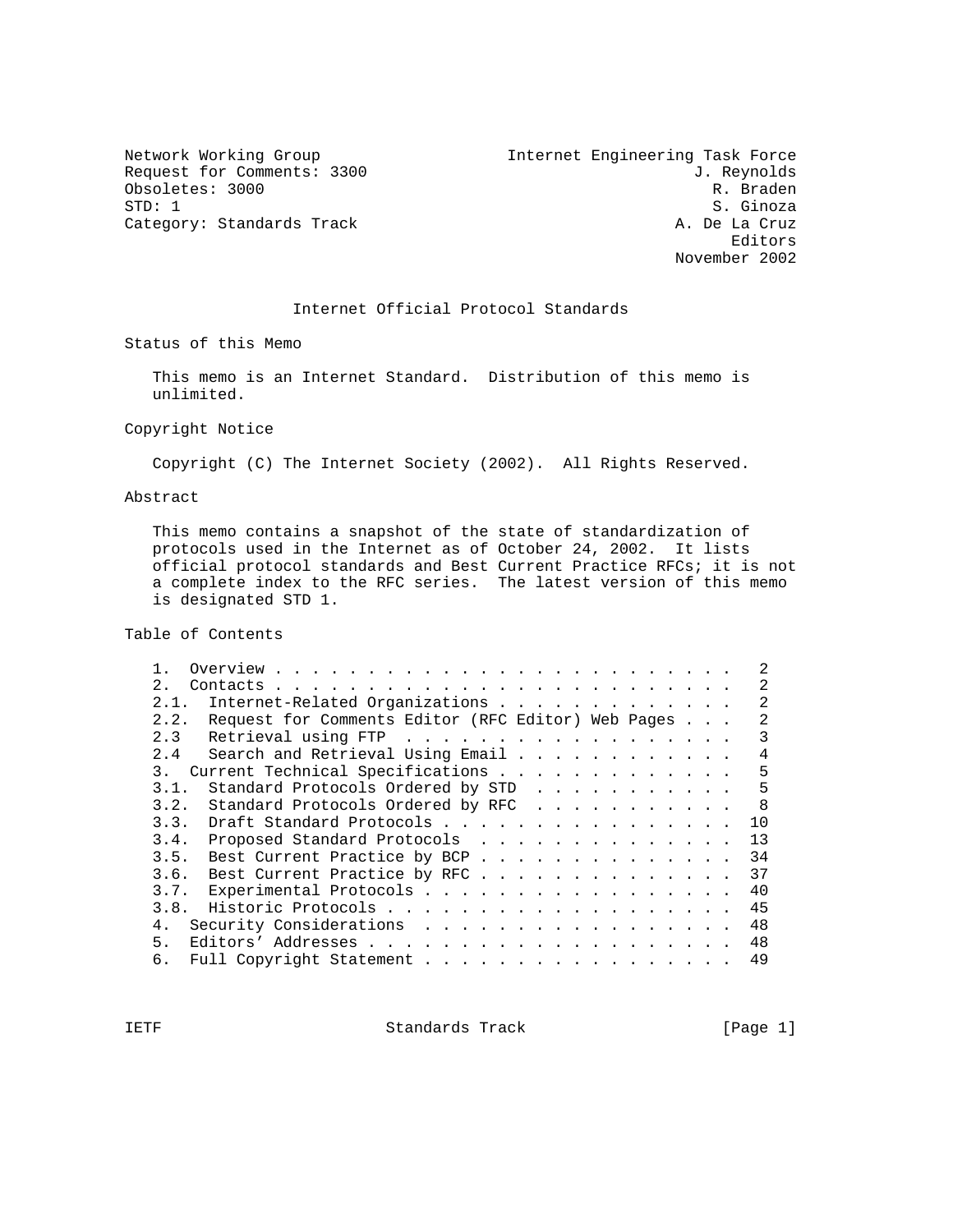#### 1. Overview

 This memo contains a snapshot of the state of standardization of protocols used in the Internet, as determined by the Internet Engineering Task Force (IETF). It is an October 24, 2002 snapshot of the current official protocol standards list and the Best Current Practice list, which is updated daily and is available from the RFC Editor Web site.

 The RFC Editor publishes Request for Comments (RFC) documents that are the output of the IETF process or are submitted individually via electronic mail. Further information about the RFC series is contained in section 2.1, RFC 2026 and at http://www.rfc-editor.org.

 This memo is published by the RFC Editor for the IESG and IAB in accordance with Section 2.1 of "The Internet Standards Process -- Revision 3", RFC 2026, which specifies the rules and procedures by which all Internet standards are set. Sections 3.1 - 3.6 of this memo contain the lists of protocols in each stage of standardization - Standard, Draft Standard, Proposed Standard, Experimental, Historic, as well as Best Current Practice documents. Protocols that are new to this document or have been moved from one protocol level to another, or that differ from the previous edition of this document are marked with an asterisk. Informational RFCs are not included. This memo lists the current standards track, Best Current Practice, Experimental, and Historic protocols; it is not a complete index to RFCs.

2. Resources

This section contains important contact information, for reference.

2.1. Internet-Related Organizations

Internet Architecture Board (IAB) Contact: www.iab.org

Internet Engineering Task Force (IETF) Contact: www.ietf.org

Internet Research Task Force (IRTF) Contact: www.irtf.org

Internet Assigned Numbers Authority (IANA) Contact: www.iana.org

2.2. Request for Comments Editor (RFC Editor) Web Pages

 The RFC Editor maintains the official repository of all RFCs and indexes to them. The RFC Editor web site is:

http://www.rfc-editor.org.

IETF Standards Track (Page 2)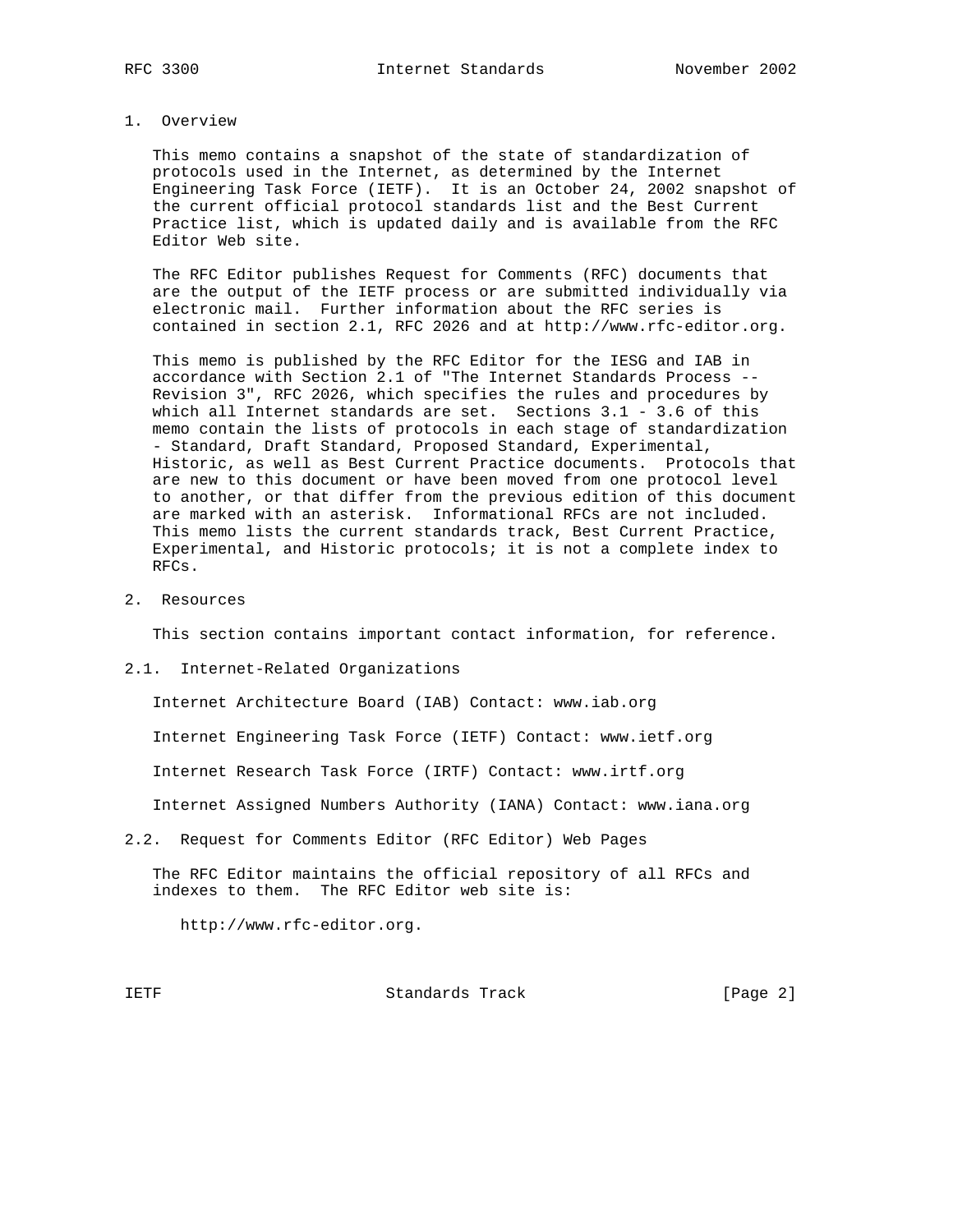At this URL, a user can:

 (a) Obtain the current "Internet Official Protocol Standards" list. See:

http://www.rfc-editor.org/rfcxx00.html

This hyper-linked listing is updated daily.

(b) Retrieve the latest version of this STD 1 memo. See:

http://www.rfc-editor.org/go.html, and select STD and "1".

(c) Retrieve text of any RFC. See:

http://www.rfc-editor.org/go.html

(d) Search for RFCs by category. See:

http://www.rfc-editor.org/category.html

 (e) Search the RFC index for document number, author, title, and/or keywords, and retrieve the text of any matching documents. See:

http://www.rfc-editor.org/rfcsearch.html

RFC information can also be retrieved using FTP or email.

2.3 Retrieval using FTP

 RFC-related files may be copied via FTP from the FTP.RFC-EDITOR.ORG computer using the FTP username "anonymous" and password "name@host.domain". An FTP user can:

(a) Retrieve the latest version of this STD 1 memo.

File: "in-notes/std/std1.txt"

(b) Retrieve text of any RFC.

 File: "in-notes/rfcnnnn.txt" will retrieve the ASCII version. Some RFCs also have secondary Postscript and/or PDF versions, available from File: "in-notes/rfcnnnn.ps" and/or "in-notes/rfcnnnn.pdf", respectively.

Here "nnnn" is a 1-4 digit RFC number, with no leading zeros.

IETF Standards Track [Page 3]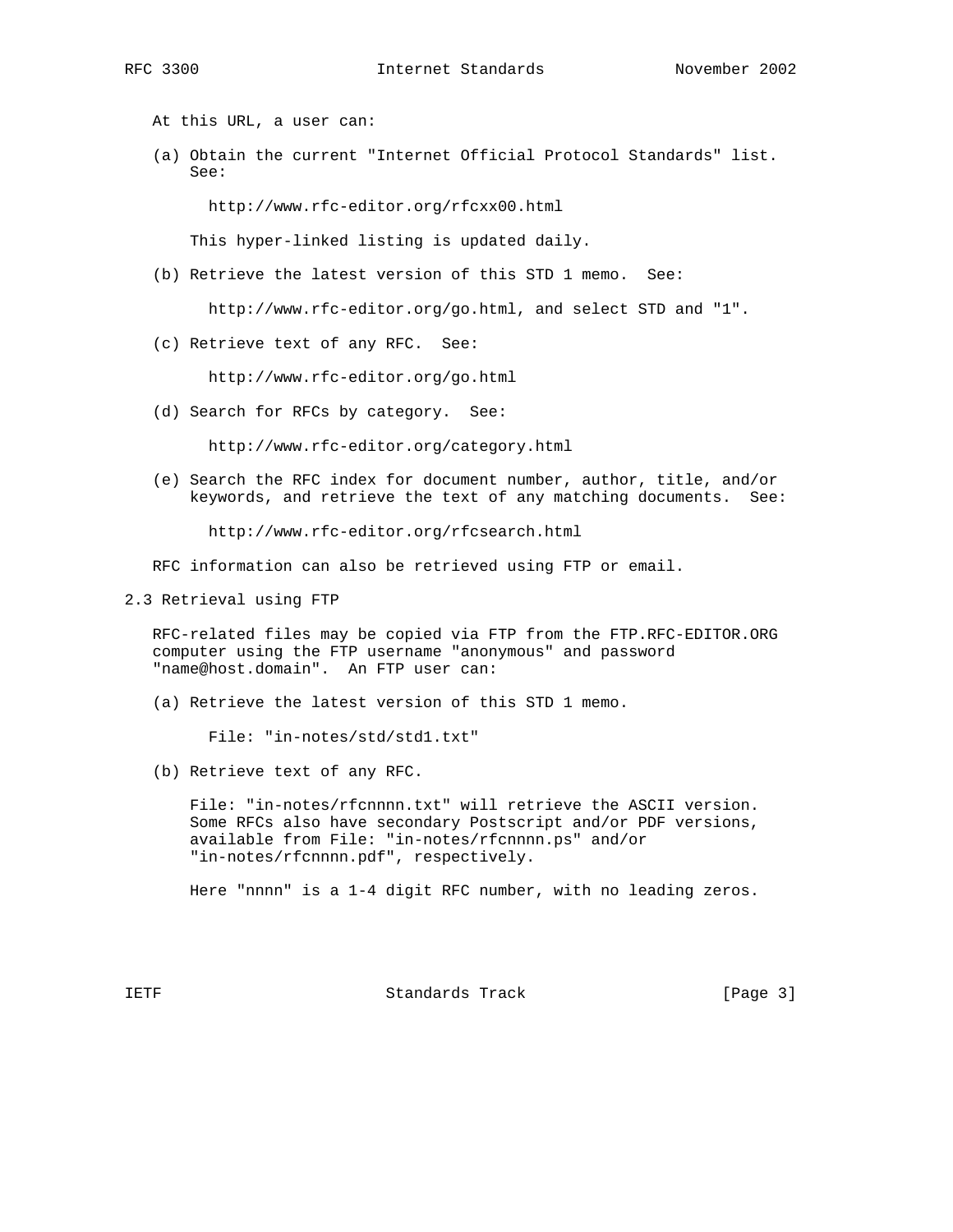2.4 Search and Retrieval Using Email

 To use the RFC Editor's email-based RFC-INFO service, send a request to:

RFC-INFO@RFC-EDITOR.ORG

 In the message body, include your information request. For example, the following message bodies may be used.

(a) To retrieve the latest version of this STD 1 memo:

 Retrieve: STD Doc-ID: STD0001

(b) To retrieve ASCII text of any RFC:

 Retrieve: RFC Doc-ID: RFCnnnn

Here "nnnn" must be filled with leading zeros to 4 digits.

 (c) The RFC-INFO@RFC-EDITOR.ORG server provides other capabilities, e.g., search and retrieval based on author, title, and/or keyword. For more information, send the following message body to the server:

help: help

The server will email back the results.

IETF Standards Track (Page 4)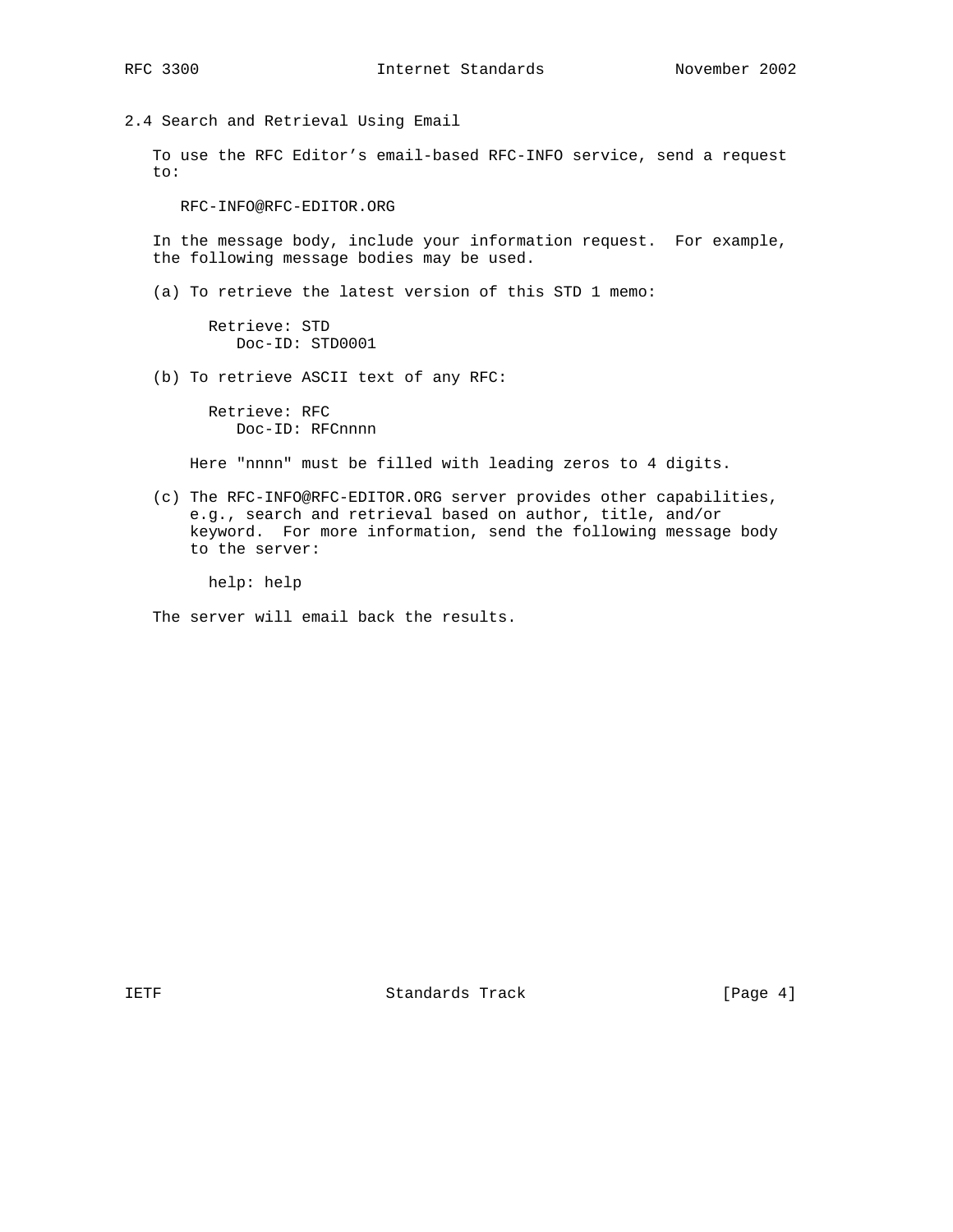# 3. Current Technical Specifications

3.1. Standard Protocols Ordered by STD

| Mnemonic        | Title                                                                                      | RFC# STD# |               |
|-----------------|--------------------------------------------------------------------------------------------|-----------|---------------|
|                 | Internet Official Protocol Standards                                                       | 3003      | $1*$          |
| -------         | [Reserved for Assigned Numbers. See RFC 1700 and<br>RFC 3232.1                             |           | $\mathcal{L}$ |
| $- - - - - - -$ | Requirements for Internet Hosts - Communication<br>Layers                                  | 1122      | 3             |
|                 | Requirements for Internet Hosts - Application<br>and Support                               | 1123      | 3             |
| $- - - - - - -$ | [Reserved for Router Requirements. See RFC 1812.]                                          |           | 4             |
| ΙP              | Internet Protocol                                                                          | 791       | 5             |
| ICMP            | Internet Control Message Protocol                                                          | 792       | 5             |
| ---------       | Broadcasting Internet Datagrams                                                            | 919       | 5             |
|                 | Broadcasting Internet datagrams in the presence<br>of subnets                              | 922       | 5             |
| --------        | Internet Standard Subnetting Procedure                                                     | 950       | 5             |
| IGMP            | Host extensions for IP multicasting                                                        | 1112      | 5             |
| UDP             | User Datagram Protocol                                                                     | 768       | 6             |
| TCP             | Transmission Control Protocol                                                              | 793       | 7             |
| TELNET          | Telnet Protocol Specification                                                              | 854       | 8             |
| TELNET          | Telnet Option Specifications                                                               | 855       | 8             |
| FTP             | File Transfer Protocol                                                                     | 959       | 9             |
| SMTP            | Simple Mail Transfer Protocol                                                              | 821       | 10            |
| SMTP-SIZE       | SMTP Service Extension for Message Size Declaration 1870                                   |           | 10            |
| MAIL            | Standard for the format of ARPA Internet text<br>messages                                  | 822       | 11            |
|                 | [Reserved for Network Time Protocol (NTP). See RFC<br>1305.1                               |           | 12            |
| DOMAIN          | Domain names - concepts and facilities                                                     | 1034      | 13            |
| DOMAIN          | Domain names - implementation and specification                                            | 1035      | 13            |
| $- - - - - - -$ | [Was Mail Routing and the Domain System.<br>Now Historic.l                                 |           | 14            |
| SNMP            | Simple Network Management Protocol (SNMP)                                                  | 1157      | 15            |
| SMI             | Structure and identification of management                                                 | 1155      | 16            |
|                 | information for TCP/IP-based internets                                                     |           |               |
|                 | Concise-MI Concise MIB definitions                                                         | 1212      | 16            |
| MIB-II          | Management Information Base for Network Management<br>of TCP/IP-based internets: MIB-II    | 1213      | 17            |
|                 | [Was Exterior Gateway Protocol (RFC 904).<br>Now Historic.l                                |           | 18            |
| <b>NETBIOS</b>  | Protocol standard for a NetBIOS service on<br>a TCP/UDP transport: Concepts and methods    | 1001      | 19            |
| NETBIOS         | Protocol standard for a NetBIOS service on<br>a TCP/UDP transport: Detailed specifications | 1002      | 19            |

IETF Standards Track [Page 5]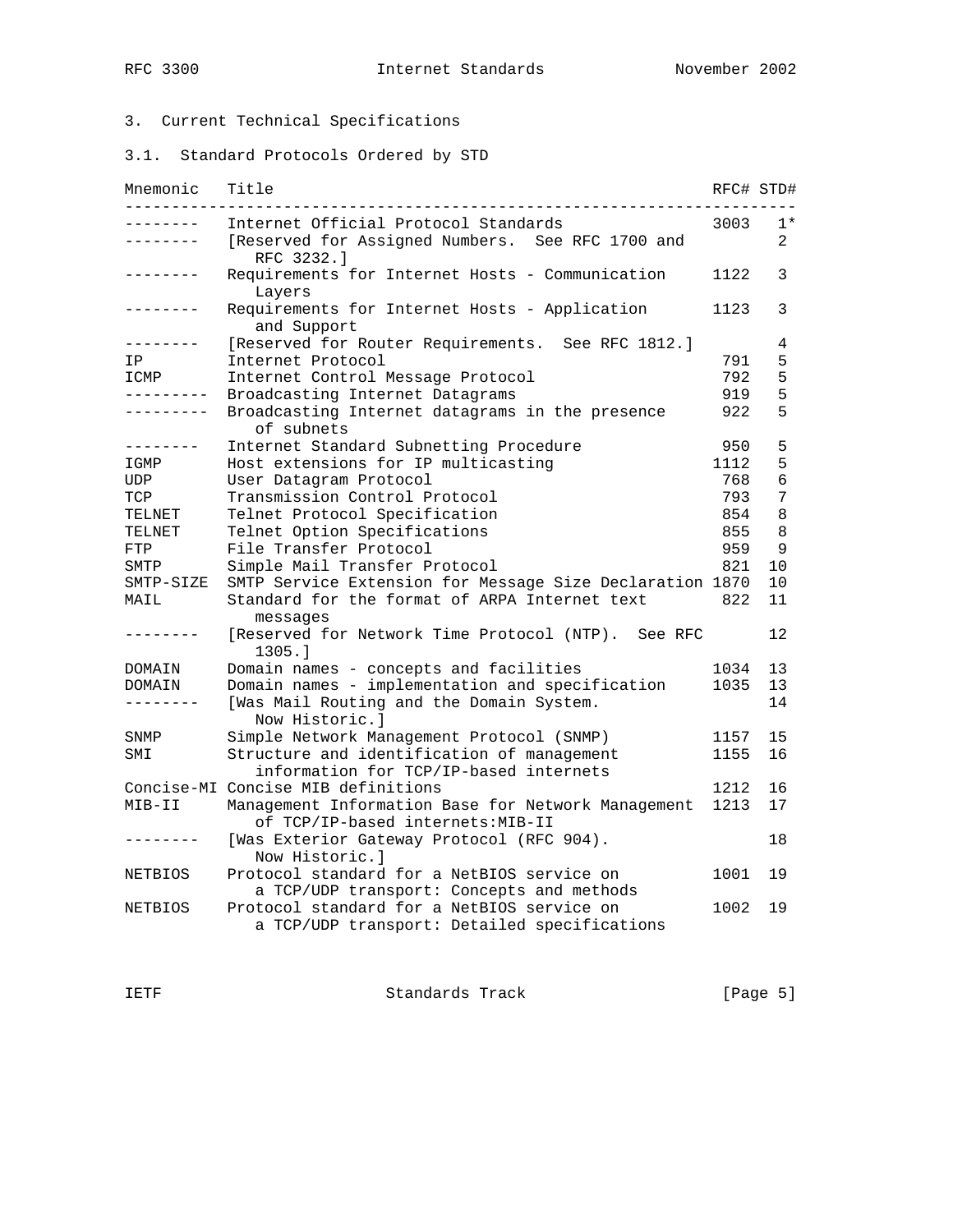| ECHO         | Echo Protocol                                                                      | 862  | 20 |
|--------------|------------------------------------------------------------------------------------|------|----|
| DISCARD      | Discard Protocol                                                                   | 863  | 21 |
| CHARGEN      | Character Generator Protocol                                                       | 864  | 22 |
| <b>QUOTE</b> | Quote of the Day Protocol                                                          | 865  | 23 |
| USERS        | Active users                                                                       | 866  | 24 |
| DAYTIME      | Daytime Protocol                                                                   | 867  | 25 |
| TIME         | Time Protocol                                                                      | 868  | 26 |
| TOPT-BIN     | Telnet Binary Transmission                                                         | 856  | 27 |
| TOPT-ECHO    | Telnet Echo Option                                                                 | 857  | 28 |
| TOPT-SUPP    | Telnet Suppress Go Ahead Option                                                    | 858  | 29 |
| TOPT-STAT    | Telnet Status Option                                                               | 859  | 30 |
| TOPT-TIM     | Telnet Timing Mark Option                                                          | 860  | 31 |
|              | TOPT-EXTOP Telnet Extended Options: List Option                                    | 861  | 32 |
| TFTP         | The TFTP Protocol (Revision 2)                                                     | 1350 | 33 |
|              | [Was Routing Information Protocol (RIP). Replaced<br>by STD 56.]                   |      | 34 |
| $TP-TCP$     | ISO transport services on top of the TCP:<br>Version 3                             | 1006 | 35 |
| IP-FDDI      | Transmission of IP and ARP over FDDI Networks                                      | 1390 | 36 |
| ARP          | Ethernet Address Resolution Protocol: Or converting                                | 826  | 37 |
|              | network protocol addresses to 48.bit Ethernet                                      |      |    |
|              | address for transmission on Ethernet hardware                                      |      |    |
| RARP         | Reverse Address Resolution Protocol                                                | 903  | 38 |
| IP-ARPA      | [Was BBN Report 1822 (IMP/Host Interface).<br>Now Historic.]                       |      | 39 |
| $IP-WB$      | Host Access Protocol specification                                                 | 907  | 40 |
| $IP-E$       | Standard for the transmission of IP datagrams                                      | 894  | 41 |
|              | over Ethernet networks                                                             |      |    |
| $IP-EE$      | Standard for the transmission of IP datagrams                                      | 895  | 42 |
|              | over experimental Ethernet networks                                                |      |    |
| $IP-IEEE$    | Standard for the transmission of IP datagrams<br>over IEEE 802 networks            | 1042 | 43 |
| $IP-DC$      | DCN local-network protocols                                                        | 891  | 44 |
| $IP-HC$      | Internet Protocol on Network System's HYPERchannel: 1044<br>Protocol specification |      | 45 |
| $IP-ARC$     | Transmitting IP traffic over ARCNET networks                                       | 1201 | 46 |
| IP-SLIP      | Nonstandard for transmission of IP datagrams                                       | 1055 | 47 |
|              | over serial lines: SLIP                                                            |      |    |
|              | IP-NETBIOS Standard for the transmission of IP datagrams<br>over NetBIOS networks  | 1088 | 48 |
| IP-IPX       | Standard for the transmission of 802.2 packets<br>over IPX networks                | 1132 | 49 |
| ETHER-MIB    | Definitions of Managed Objects for the Ethernet-<br>like Interface Types           | 1643 | 50 |
| PPP          | The Point-to-Point Protocol (PPP)                                                  | 1661 | 51 |
| PPP-HDLC     | PPP in HDLC-like Framing                                                           | 1662 | 51 |
| IP-SMDS      | Transmission of IP datagrams over the SMDS Service                                 | 1209 | 52 |
| POP3         | Post Office Protocol - Version 3                                                   | 1939 | 53 |

IETF Standards Track [Page 6]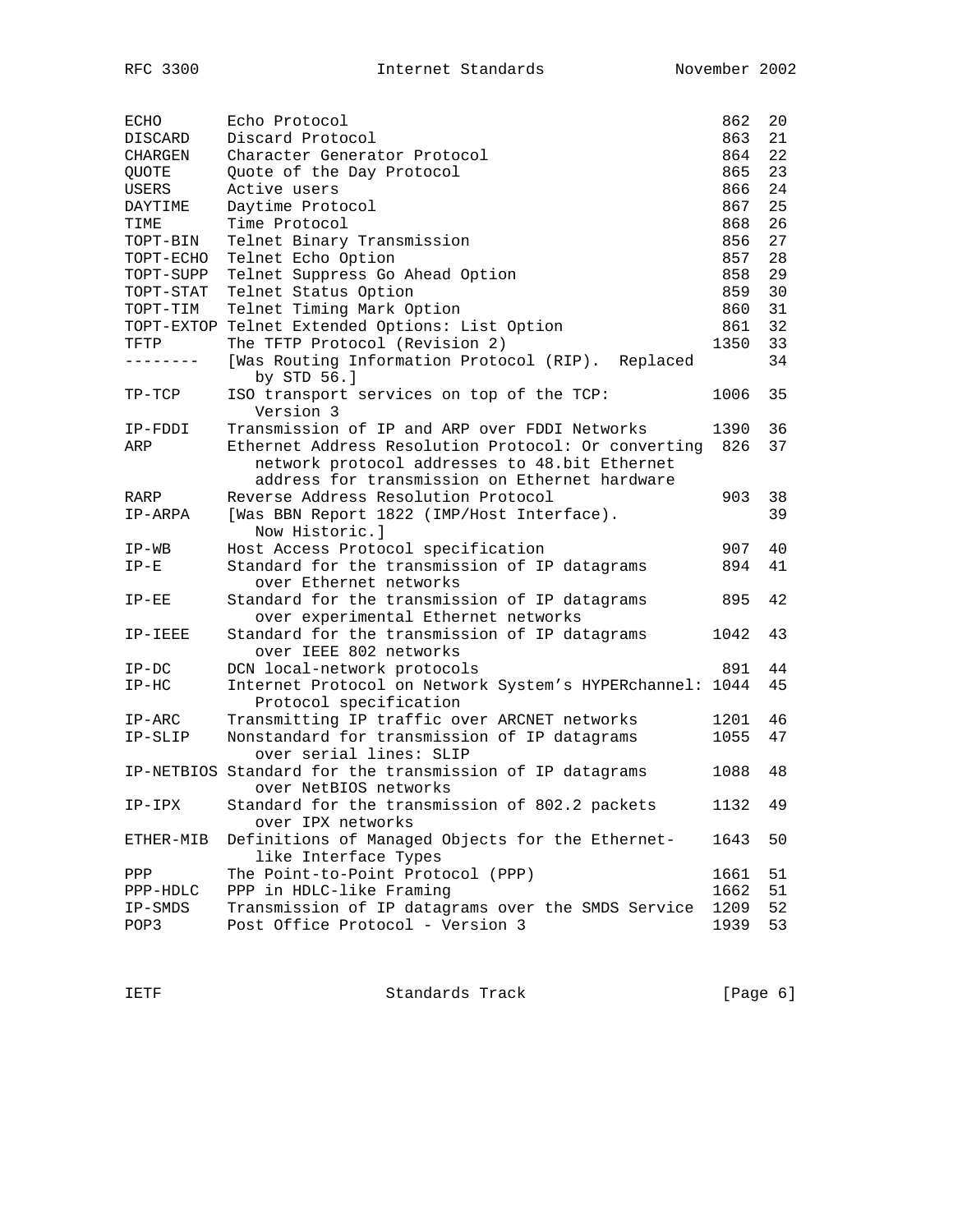| OSPF2     | OSPF Version 2                                   | 2328 | 54 |
|-----------|--------------------------------------------------|------|----|
| $IP-FR$   | Multiprotocol Interconnect over Frame Relay      | 2427 | 55 |
| RIP2      | RIP Version 2                                    | 2453 | 56 |
| RIP2-APP  | RIP Version 2 Protocol Applicability Statement   | 1722 | 57 |
| SMIv2     | Structure of Management Information Version      | 2578 | 58 |
|           | $2$ (SMI $v2$ )                                  |      |    |
| CONV-MIB  | Textual Conventions for SMIv2                    | 2579 | 58 |
| CONF-MIB  | Conformance Statements for SMIv2                 | 2580 | 58 |
| RMON-MIB  | Remote Network Monitoring Management Information | 2819 | 59 |
|           | Base                                             |      |    |
| SMTP-Pipe | SMTP Service Extension for Command Pipelining    | 2920 | 60 |
| ONE-PASS  | A One-Time Password System                       | 2289 | 61 |
|           |                                                  |      |    |
|           |                                                  |      |    |

 [Note: an asterisk at the end of a line indicates a change from the previous edition of this document.]

IETF Standards Track [Page 7]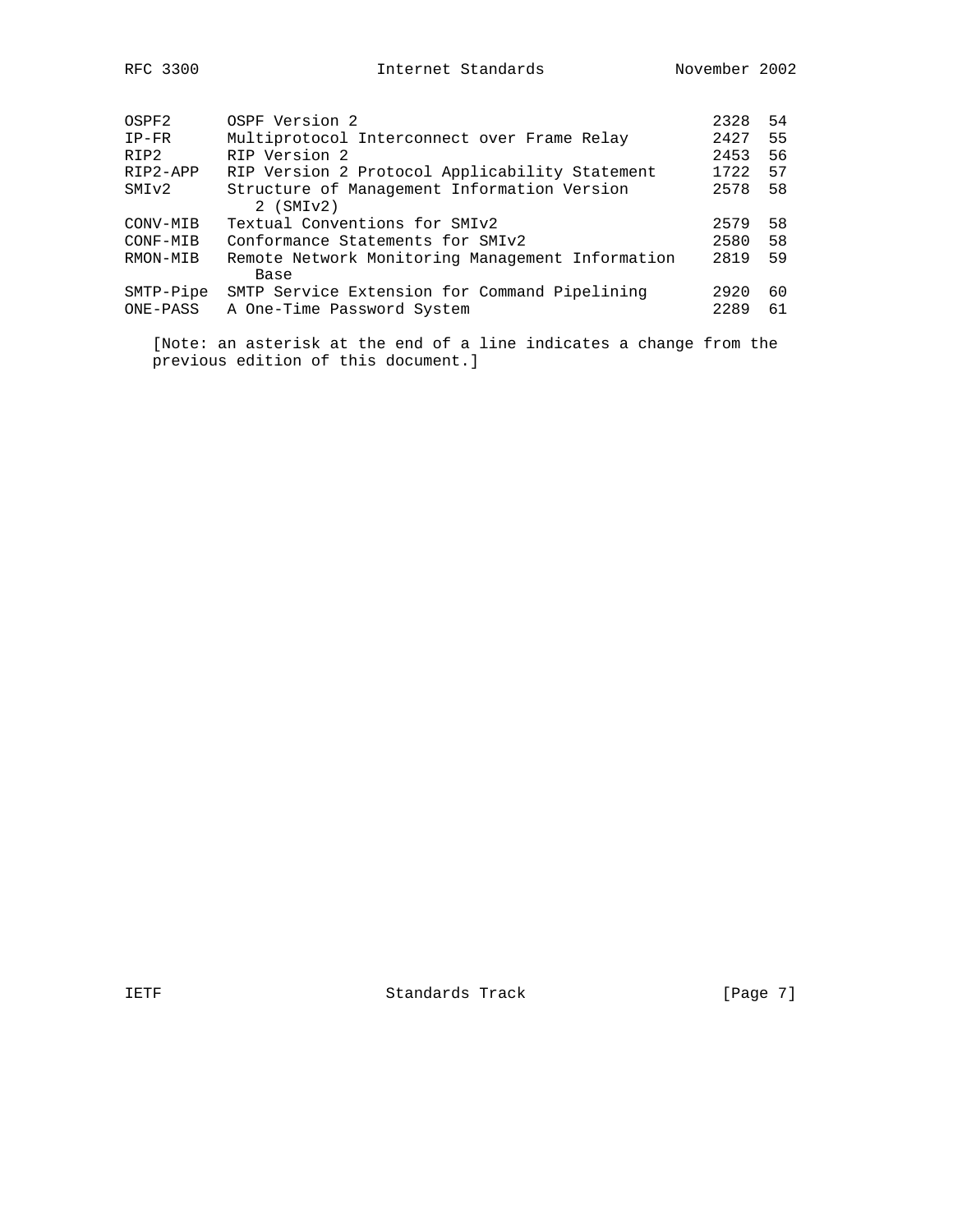# 3.2. Standard Protocols Ordered by RFC

| Mnemonic        | Title                                                                             | STD# RFC#  |
|-----------------|-----------------------------------------------------------------------------------|------------|
| $- - - - - - -$ | Internet Official Protocol Standards                                              | $1* 3003*$ |
| SMTP-Pipe       | SMTP Service Extension for Command Pipelining                                     | 60 2920    |
| RMON-MIB        | Remote Network Monitoring Management Information<br>Base                          | 59 2819    |
| CONF-MIB        | Conformance Statements for SMIv2                                                  | 58 2580    |
| CONV-MIB        | Textual Conventions for SMIv2                                                     | 58 2579    |
| SMIv2           | Structure of Management Information Version<br>2 (SMIv2)                          | 58 2578    |
| RIP2            | RIP Version 2                                                                     | 56 2453    |
| $IP-FR$         | Multiprotocol Interconnect over Frame Relay                                       | 55 2427    |
| OSPF2           | OSPF Version 2                                                                    | 54 2328    |
| ONE-PASS        | A One-Time Password System                                                        | 61 2289    |
| POP3            | Post Office Protocol - Version 3                                                  | 53 1939    |
| SMTP-SIZE       | SMTP Service Extension for Message Size Declaration                               | 10 1870    |
| RIP2-APP        | RIP Version 2 Protocol Applicability Statement                                    | 57 1722    |
| PPP-HDLC        | PPP in HDLC-like Framing                                                          | 51 1662    |
| PPP             | The Point-to-Point Protocol (PPP)                                                 | 51 1661    |
| ETHER-MIB       | Definitions of Managed Objects for the Ethernet-<br>like Interface Types          | 50 1643    |
| IP-FDDI         | Transmission of IP and ARP over FDDI Networks                                     | 36 1390    |
| TFTP            | The TFTP Protocol (Revision 2)                                                    | 33 1350    |
| MIB-II          | Management Information Base for Network Management                                | 17 1213    |
|                 | of TCP/IP-based internets: MIB-II                                                 |            |
|                 | Concise-MI Concise MIB definitions                                                | 16 1212    |
| IP-SMDS         | Transmission of IP datagrams over the SMDS Service                                | 52 1209    |
| $IP-ARC$        | Transmitting IP traffic over ARCNET networks                                      | 46 1201    |
| SNMP            | Simple Network Management Protocol (SNMP)                                         | 15 1157    |
| SMI             | Structure and identification of management                                        | 16 1155    |
|                 | information for TCP/IP-based internets                                            |            |
| $IP-IPX$        |                                                                                   | 49 1132    |
|                 | Standard for the transmission of 802.2 packets<br>over IPX networks               |            |
|                 | Requirements for Internet Hosts - Application<br>and Support                      | 3 1123     |
|                 | Requirements for Internet Hosts - Communication<br>Layers                         | 3 1122     |
| IGMP            | Host extensions for IP multicasting                                               | 5 1112     |
|                 | IP-NETBIOS Standard for the transmission of IP datagrams<br>over NetBIOS networks | 48 1088    |
| IP-SLIP         | Nonstandard for transmission of IP datagrams<br>over serial lines: SLIP           | 47 1055    |
| $IP-HC$         | Internet Protocol on Network System's HYPERchannel:<br>Protocol specification     | 45 1044    |
| IP-IEEE         | Standard for the transmission of IP datagrams<br>over IEEE 802 networks           | 43 1042    |
|                 |                                                                                   |            |

IETF Standards Track [Page 8]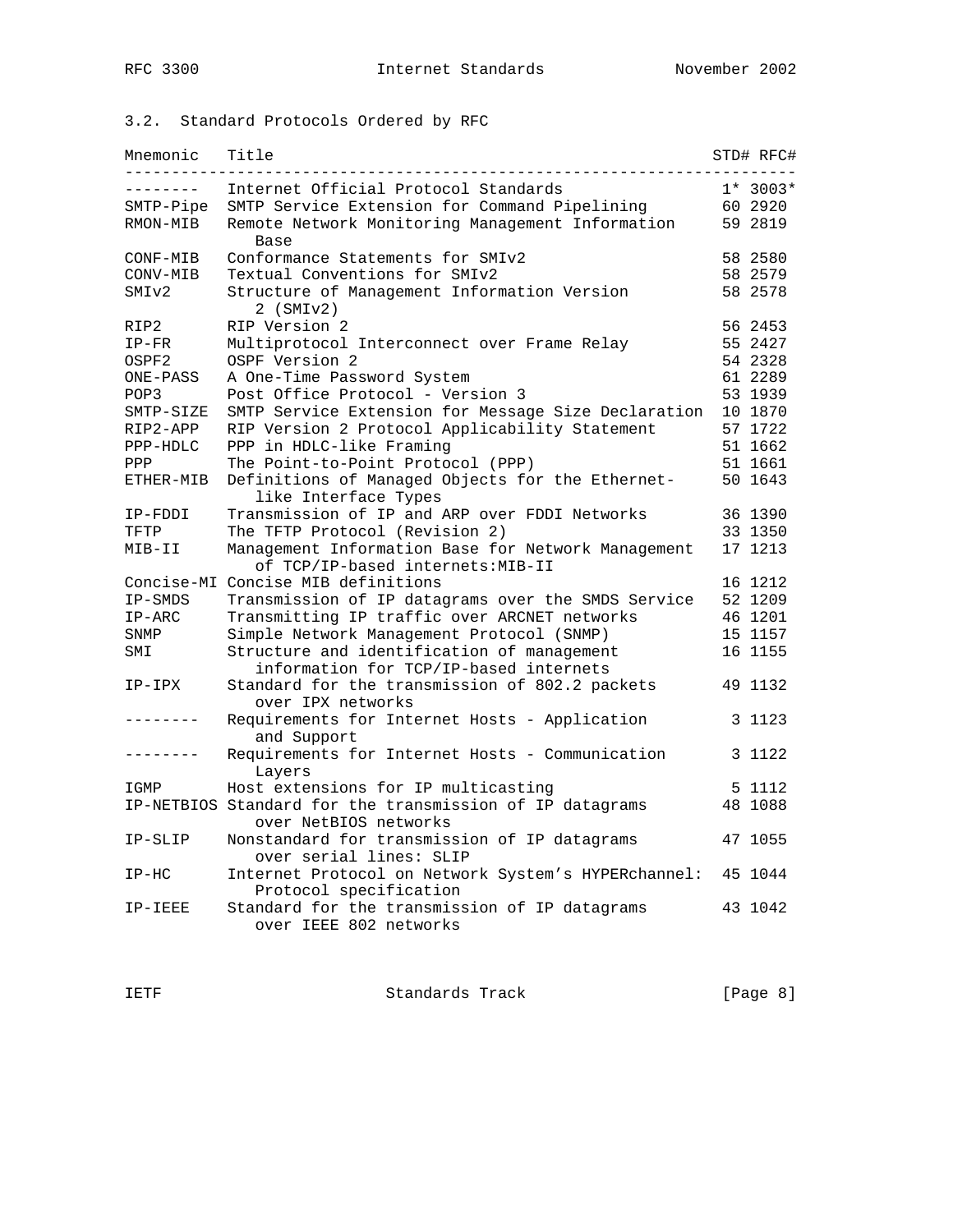| <b>DOMAIN</b>  | Domain names - implementation and specification     |    | 13 1035 |
|----------------|-----------------------------------------------------|----|---------|
| DOMAIN         | Domain names - concepts and facilities              |    | 13 1034 |
| $TP-TCP$       | ISO transport services on top of the TCP:           |    | 35 1006 |
|                | Version 3                                           |    |         |
| <b>NETBIOS</b> | Protocol standard for a NetBIOS service on          |    | 19 1002 |
|                | a TCP/UDP transport: Detailed specifications        |    |         |
| NETBIOS        | Protocol standard for a NetBIOS service on          |    | 19 1001 |
|                | a TCP/UDP transport: Concepts and methods           |    |         |
| FTP            | File Transfer Protocol                              | 9  | 959     |
| .              | Internet Standard Subnetting Procedure              | 5  | 950     |
| --------       | Broadcasting Internet datagrams in the presence     | 5  | 922     |
|                | of subnets                                          |    |         |
|                | Broadcasting Internet Datagrams                     | 5  | 919     |
| $IP-WB$        | Host Access Protocol specification                  | 40 | 907     |
| RARP           | Reverse Address Resolution Protocol                 | 38 | 903     |
| $IP-EE$        | Standard for the transmission of IP datagrams       | 42 | 895     |
|                | over experimental Ethernet networks                 |    |         |
| $IP-E$         | Standard for the transmission of IP datagrams       | 41 | 894     |
|                | over Ethernet networks                              |    |         |
| $IP-DC$        | DCN local-network protocols                         | 44 | 891     |
| TIME           | Time Protocol                                       | 26 | 868     |
| DAYTIME        | Daytime Protocol                                    | 25 | 867     |
| USERS          | Active users                                        | 24 | 866     |
| QUOTE          | Quote of the Day Protocol                           | 23 | 865     |
| CHARGEN        | Character Generator Protocol                        | 22 | 864     |
| DISCARD        | Discard Protocol                                    | 21 | 863     |
| ECHO           | Echo Protocol                                       | 20 | 862     |
|                | TOPT-EXTOP Telnet Extended Options: List Option     | 32 | 861     |
| TOPT-TIM       | Telnet Timing Mark Option                           | 31 | 860     |
| TOPT-STAT      | Telnet Status Option                                | 30 | 859     |
| TOPT-SUPP      | Telnet Suppress Go Ahead Option                     | 29 | 858     |
| TOPT-ECHO      | Telnet Echo Option                                  | 28 | 857     |
| TOPT-BIN       | Telnet Binary Transmission                          | 27 | 856     |
| TELNET         | Telnet Option Specifications                        | 8  | 855     |
| TELNET         | Telnet Protocol Specification                       | 8  | 854     |
| ARP            | Ethernet Address Resolution Protocol: Or converting | 37 | 826     |
|                | network protocol addresses to 48.bit Ethernet       |    |         |
|                | address for transmission on Ethernet hardware       |    |         |
| MAIL           | Standard for the format of ARPA Internet text       | 11 | 822     |
|                | messages                                            |    |         |
| SMTP           | Simple Mail Transfer Protocol                       | 10 | 821     |
| TCP            | Transmission Control Protocol                       | 7  | 793     |
| ICMP           | Internet Control Message Protocol                   | 5  | 792     |
| ΙP             | Internet Protocol                                   | 5  | 791     |
| <b>UDP</b>     | User Datagram Protocol                              | 6  | 768     |

 [Note: an asterisk at the end of a line indicates a change from the previous edition of this document.]

IETF Standards Track [Page 9]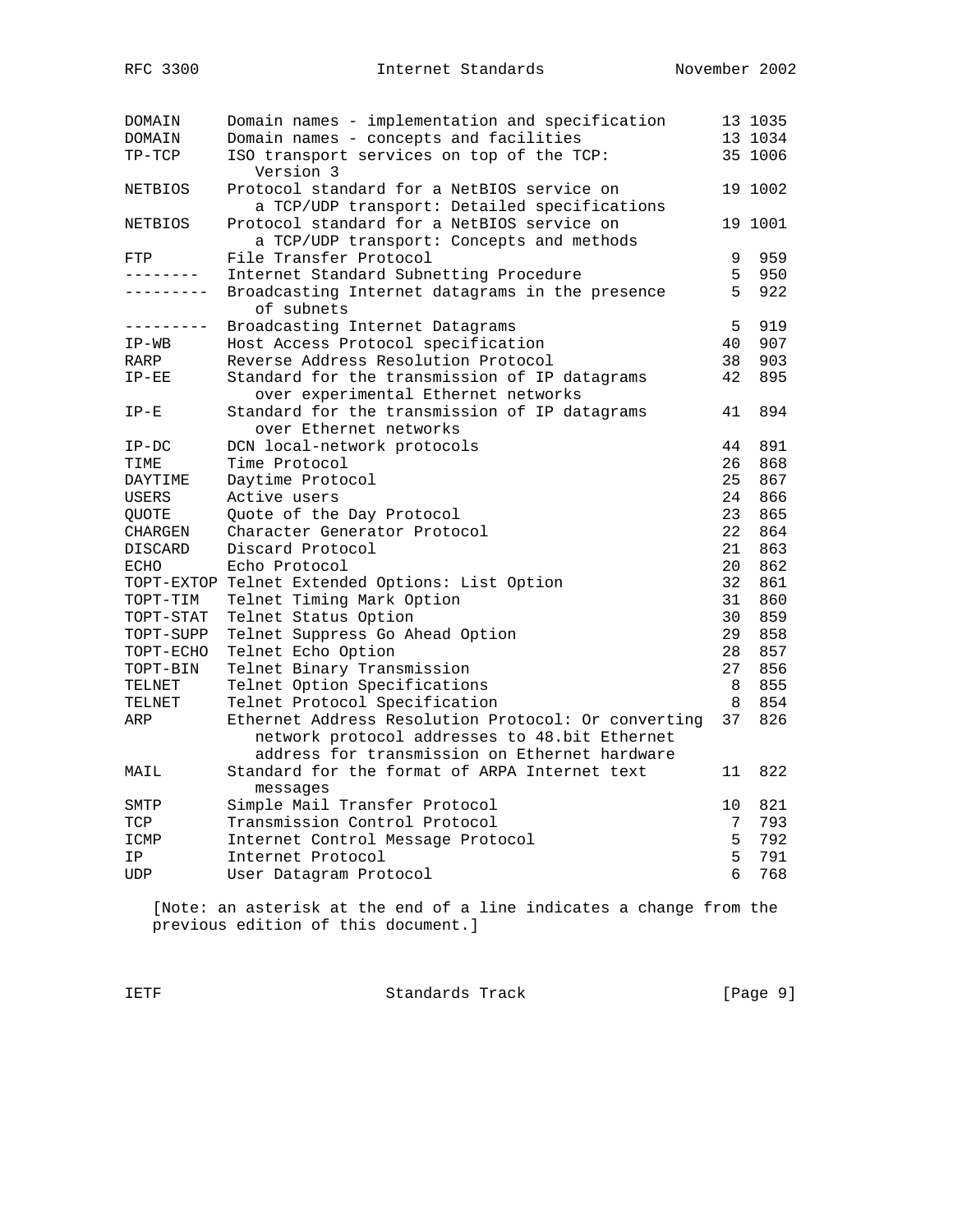### 3.3. Draft Standard Protocols

| Mnemonic       | Title                                                                                                          | RFC#    |
|----------------|----------------------------------------------------------------------------------------------------------------|---------|
|                | Content Language Headers                                                                                       | 3282*   |
| --------       | (Extensible Markup Language) XML-Signature<br>Syntax and Processing                                            | $3275*$ |
| MINFAX-IM      | Minimal FAX address format in Internet Mail                                                                    | $3192*$ |
| MIN-PSTN       | Minimal GSTN address format in Internet Mail                                                                   | $3191*$ |
| RADIUS         | Remote Authentication Dial In User Service (RADIUS)                                                            | 2865    |
|                | INTERGRMIB The Interfaces Group MIB                                                                            | 2863    |
| .              | Host Resources MIB                                                                                             | 2790    |
| SNMP           | Definitions of Managed Objects for Extensible<br>SNMP Agents                                                   | $2742*$ |
|                | Agent Extensibility (AgentX) Protocol Version 1                                                                | $2741*$ |
|                | HTTP Authentication: Basic and Digest Access<br>Authentication                                                 | 2617    |
| HTTP           | Hypertext Transfer Protocol -- HTTP/1.1                                                                        | 2616    |
| VACM-SNMP      | View-based Access Control Model (VACM) for                                                                     | 2575    |
|                | the Simple Network Management Protocol (SNMP)                                                                  |         |
|                | USM-SNMPV3 User-based Security Model (USM) for version<br>3 of the Simple Network Management Protocol (SNMPv3) | 2574    |
| SNMP-APP       | SNMP Applications                                                                                              | 2573    |
| MPD-SNMP       | Message Processing and Dispatching for the<br>Simple Network Management Protocol (SNMP)                        | 2572    |
| ARCH-SNMP      | An Architecture for Describing SNMP Management<br>Frameworks                                                   | 2571    |
| ICMPv6         | Internet Control Message Protocol (ICMPv6)                                                                     | 2463    |
|                | for the Internet Protocol Version 6 (IPv6)<br>Specification                                                    |         |
| IPV6-AUTO      | IPv6 Stateless Address Autoconfiguration                                                                       | 2462    |
| IPV6-ND        | Neighbor Discovery for IP Version 6 (IPv6)                                                                     | 2461    |
| IPV6           | Internet Protocol, Version 6 (IPv6) Specification                                                              | 2460    |
| URI-GEN        | Uniform Resource Identifiers (URI): Generic Syntax                                                             | 2396    |
| IARP           | Inverse Address Resolution Protocol                                                                            | 2390    |
| <b>TN3270E</b> | TN3270 Enhancements                                                                                            | 2355    |
| TFTP-Opt       | TFTP Timeout Interval and Transfer Size Options                                                                | 2349    |
| TFTP-Blk       | TFTP Blocksize Option                                                                                          | 2348    |
| TFTP-Ext       | TFTP Option Extension                                                                                          | 2347    |
| $UTF-8$        | UTF-8, a transformation format of ISO 10646                                                                    | 2279    |
|                | DHCP-BOOTP DHCP Options and BOOTP Vendor Extensions                                                            | 2132    |
| DHCP           | Dynamic Host Configuration Protocol                                                                            | 2131    |
| FRAME-MIB      | Management Information Base for Frame Relay<br>DTEs Using SMIv2                                                | 2115    |
| IP-HIPPI       | IP over HIPPI                                                                                                  | 2067    |
| MIME-CONF      | Multipurpose Internet Mail Extensions (MIME)<br>Part Five: Conformance Criteria and Examples                   | 2049    |

IETF Standards Track [Page 10]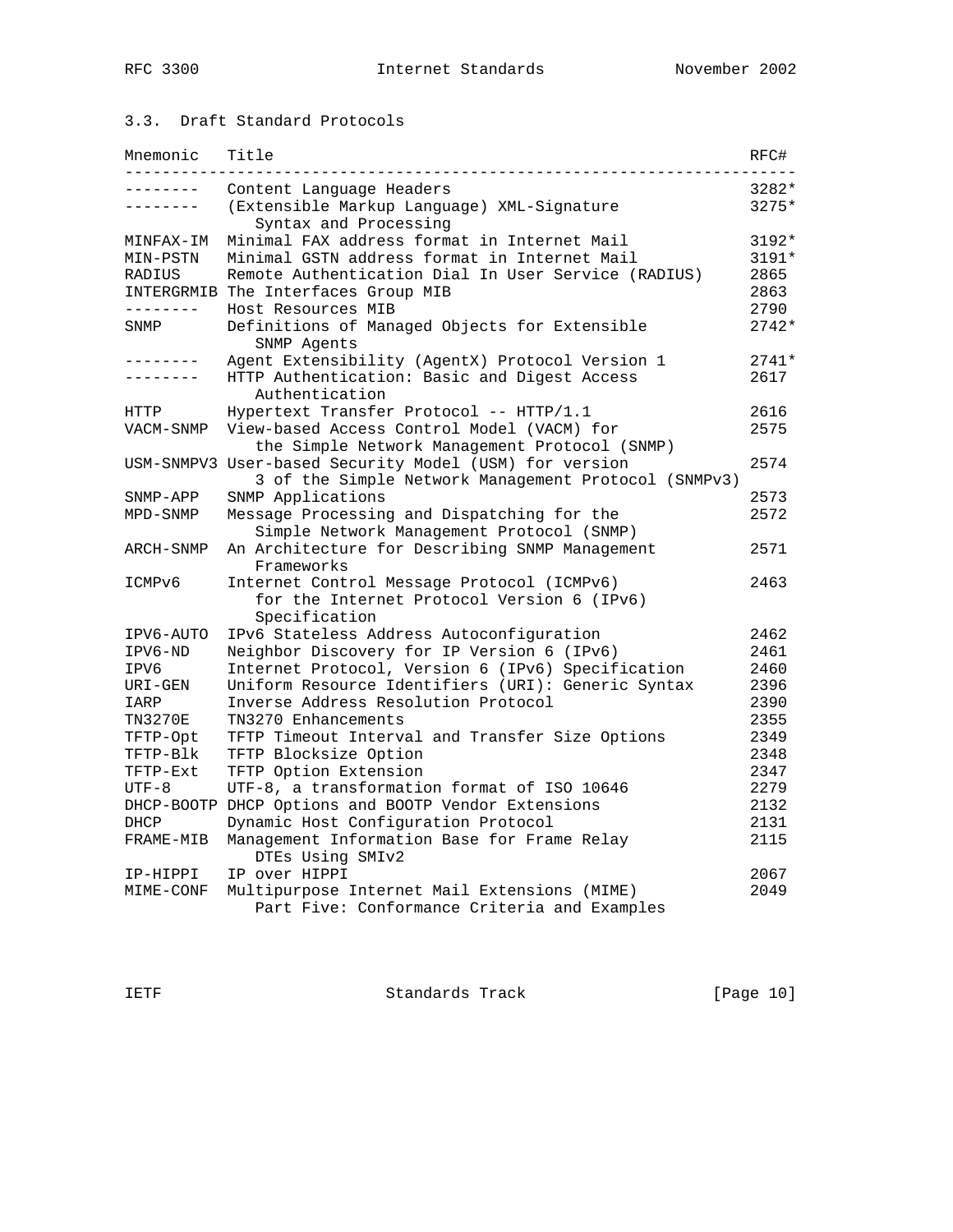| MIME-MSG      | MIME (Multipurpose Internet Mail Extensions)<br>Part Three: Message Header Extensions for<br>Non-ASCII Text | 2047 |
|---------------|-------------------------------------------------------------------------------------------------------------|------|
|               | MIME-MEDIA Multipurpose Internet Mail Extensions (MIME)<br>Part Two: Media Types                            | 2046 |
| MIME          | Multipurpose Internet Mail Extensions (MIME)<br>Part One: Format of Internet Message Bodies                 | 2045 |
| $PPP-CHAP$    | PPP Challenge Handshake Authentication Protocol (CHAP)                                                      | 1994 |
| PPP-MP        | The PPP Multilink Protocol (MP)                                                                             | 1990 |
| PPP-LINK      | PPP Link Quality Monitoring                                                                                 | 1989 |
|               | SNMPv2-MIB Management Information Base for Version 2                                                        | 1907 |
|               | of the Simple Network Management Protocol (SNMPv2)                                                          |      |
| TRANS-MIB     | Transport Mappings for Version 2 of the Simple<br>Network Management Protocol (SNMPv2)                      | 1906 |
| OPS-MIB       | Protocol Operations for Version 2 of the Simple<br>Network Management Protocol (SNMPv2)                     | 1905 |
|               | The Content-MD5 Header Field                                                                                | 1864 |
| CON-MD5       |                                                                                                             |      |
| OSPF-MIB      | OSPF Version 2 Management Information Base                                                                  | 1850 |
| XDR           | XDR: External Data Representation Standard                                                                  | 1832 |
| --------      | The String Representation of Standard Attribute<br>Syntaxes                                                 | 1778 |
| - - - - - - - | Lightweight Directory Access Protocol                                                                       | 1777 |
| BGP-4-APP     | Application of the Border Gateway Protocol<br>in the Internet                                               | 1772 |
|               |                                                                                                             | 1771 |
| BGP-4         | A Border Gateway Protocol 4 (BGP-4)                                                                         |      |
| PPP-DNCP      | The PPP DECnet Phase IV Control Protocol (DNCP)                                                             | 1762 |
| 802.5-MIB     | IEEE 802.5 MIB using SMIv2                                                                                  | 1748 |
| RIP2-MIB      | RIP Version 2 MIB Extension                                                                                 | 1724 |
| SIP-MIB       | Definitions of Managed Objects for SMDS Interfaces<br>using SMIv2                                           | 1694 |
| --------      | Definitions of Managed Objects for Parallel-                                                                | 1660 |
|               | printer-like Hardware Devices using SMIv2                                                                   |      |
|               | Definitions of Managed Objects for RS-232-                                                                  | 1659 |
|               | like Hardware Devices using SMIv2                                                                           |      |
|               | Definitions of Managed Objects for Character                                                                | 1658 |
|               | Stream Devices using SMIv2                                                                                  |      |
| BGP-4-MIB     | Definitions of Managed Objects for the Fourth<br>Version of the Border Gateway Protocol (BGP-               | 1657 |
|               | 4) using SMIv2                                                                                              |      |
| --------      | SMTP Service Extension for 8bit-MIMEtransport                                                               | 1652 |
| OSI-NSAP      | Guidelines for OSI NSAP Allocation in the Internet                                                          | 1629 |
|               | ISO-TS-ECH An Echo Function for CLNP (ISO 8473)                                                             | 1575 |
|               | DECNET-MIB DECnet Phase IV MIB Extensions                                                                   | 1559 |
| $- - - - - -$ | Clarifications and Extensions for the Bootstrap<br>Protocol                                                 | 1542 |
|               |                                                                                                             |      |
|               | DHCP-BOOTP Interoperation Between DHCP and BOOTP                                                            | 1534 |
|               | BRIDGE-MIB Definitions of Managed Objects for Bridges                                                       | 1493 |

IETF Standards Track [Page 11]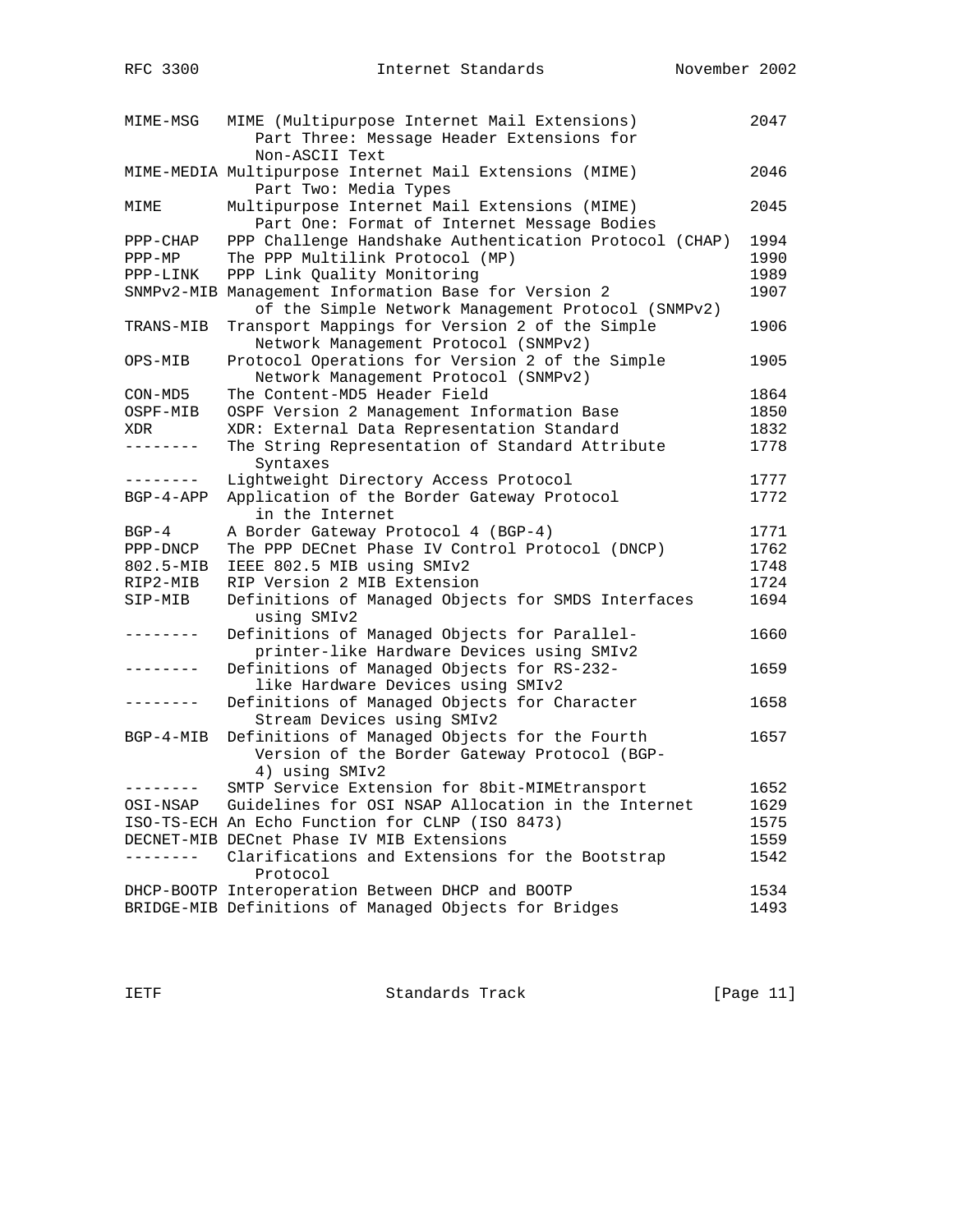| $IP-X.25$    | Multiprotocol Interconnect on X.25 and ISDN<br>in the Packet Mode            | 1356 |
|--------------|------------------------------------------------------------------------------|------|
| NTPV3        | Network Time Protocol (Version 3) Specification,<br>Implementation           | 1305 |
| FINGER       | The Finger User Information Protocol                                         | 1288 |
| IP-MTU       | Path MTU discovery                                                           | 1191 |
|              | Proposed Standard for the Transmission of<br>IP Datagrams over FDDI Networks | 1188 |
| TOPT-LINE    | Telnet Linemode Option                                                       | 1184 |
| NICNAME      | NICNAME/WHOIS                                                                | 954  |
| <b>BOOTP</b> | Bootstrap Protocol                                                           | 951  |

 [Note: an asterisk at the end of a line indicates a change from the previous edition of this document.]

IETF Standards Track [Page 12]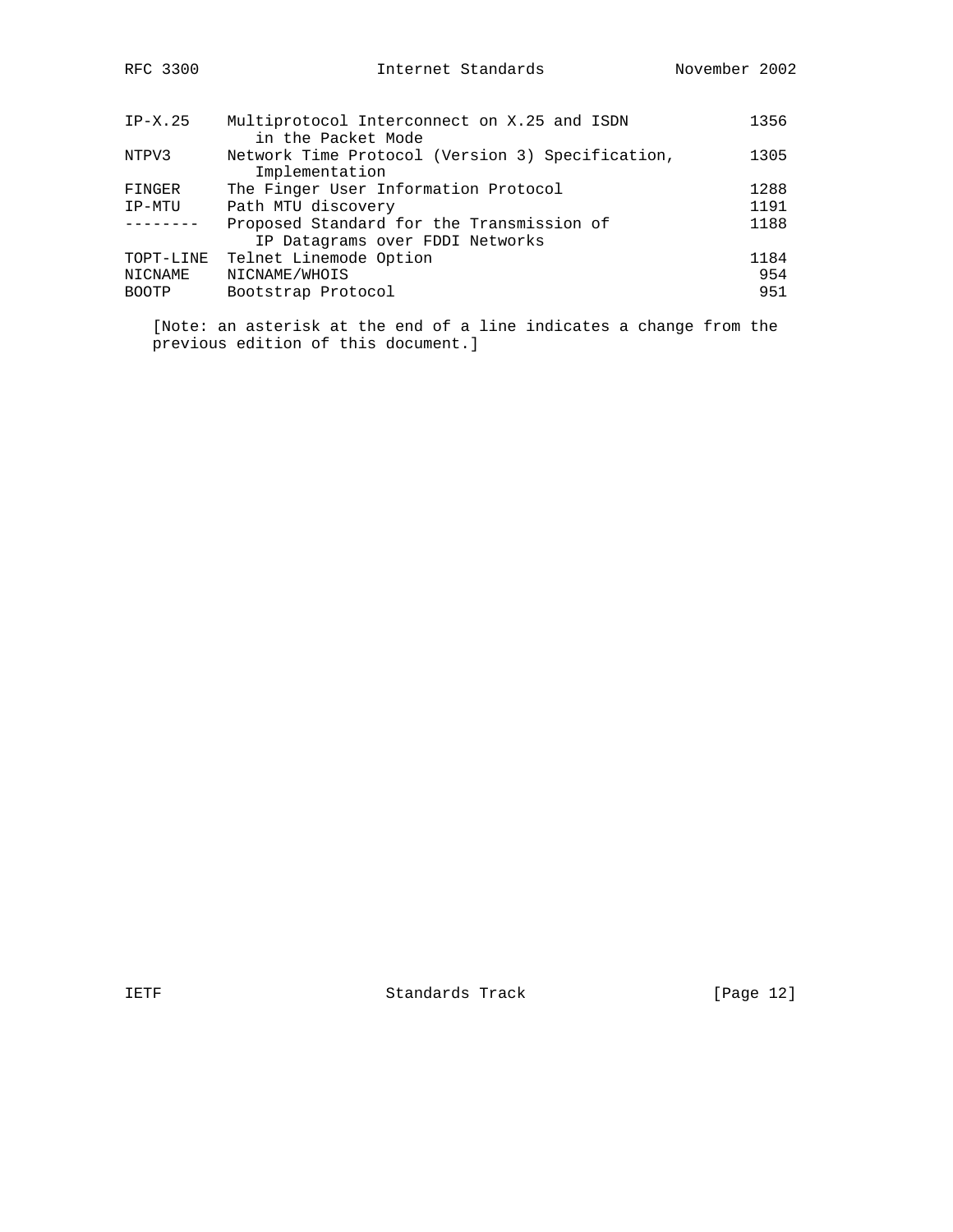# 3.4. Proposed Standard Protocols

| Mnemonic        | Title                                                                                                            | RFC#    |
|-----------------|------------------------------------------------------------------------------------------------------------------|---------|
| ------          | Session Description Protocol (SDP) Simple Capability<br>Declaration                                              | 3407*   |
| NAPTR           | Dynamic Delegation Discovery System (DDDS) Part<br>Four: The Uniform Resource Identifiers (URI)                  | $3404*$ |
| NAPTR           | Dynamic Delegation Discovery System (DDDS) Part<br>Three: The Domain Name System (DNS) Database                  | $3403*$ |
| NAPTR           | Dynamic Delegation Discovery System (DDDS) Part<br>Two: The Algorithm                                            | $3402*$ |
| RMON-MIB        | Remote Network Monitoring MIB Protocol Identifier<br>Reference Extensions                                        | 3395*   |
|                 | Real-time Transport Protocol (RTP) Payload for<br>Comfort Noise (CN)                                             | 3389*   |
| $IPP-E-T$       | Internet Printing Protocol (IPP): The 'collection'<br>attribute syntax                                           | 3382*   |
| $IPP-E-T$       | Internet Printing Protocol (IPP): Job Progress<br>Attributes                                                     | 3381*   |
| $IPP-E-T$       | Internet Printing Protocol (IPP): Job and Printer<br>Set Operations                                              | 3380*   |
|                 | Delegated Path Validation and Delegated Path Discovery<br>Protocol Requirements                                  | 3379*   |
| .               | Lightweight Directory Access Protocol (v3): Technical<br>Specification                                           | $3377*$ |
| IGMP            | Internet Group Management Protocol, Version 3                                                                    | 3376*   |
|                 | Layer Two Tunneling Protocol "L2TP" Management<br>Information Base                                               | 3371*   |
| $\frac{1}{2}$   | Cryptographic Message Syntax (CMS) Algorithms                                                                    | $3370*$ |
| .               | Cryptographic Message Syntax (CMS)                                                                               | $3369*$ |
| .               | The 'go' URI Scheme for the Common Name Resolution<br>Protocol                                                   | 3368*   |
|                 | Common Name Resolution Protocol (CNRP)                                                                           | $3367*$ |
| -------         | Real-time Facsimile (T.38) - image/t38 MIME Sub-<br>type Registration                                            | $3362*$ |
| $- - - - - - -$ | Dynamic Host Configuration Protocol (DHCP-for-IPv4)<br>Option for Session Initiation Protocol (SIP) Servers      | 3361*   |
|                 | Layer Two Tunnelling Protocol (L2TP) Over ATM<br>Adaptation Layer 5 (AAL5)                                       | 3355*   |
| -------         | Small Computer Systems Interface protocol over<br>the Internet (iSCSI) Requirements and Design<br>Considerations | $3347*$ |
|                 | MOBILEIPSU IP Mobility Support for IPv4                                                                          | 3344*   |
| ---------       | The Application Exchange (APEX) Option Party Pack,<br>Part Deux!                                                 | $3342*$ |
|                 | The Application Exchange (APEX) Access Service                                                                   | 3341*   |
| -------         | The Application Exchange Core                                                                                    | 3340*   |

IETF Standards Track [Page 13]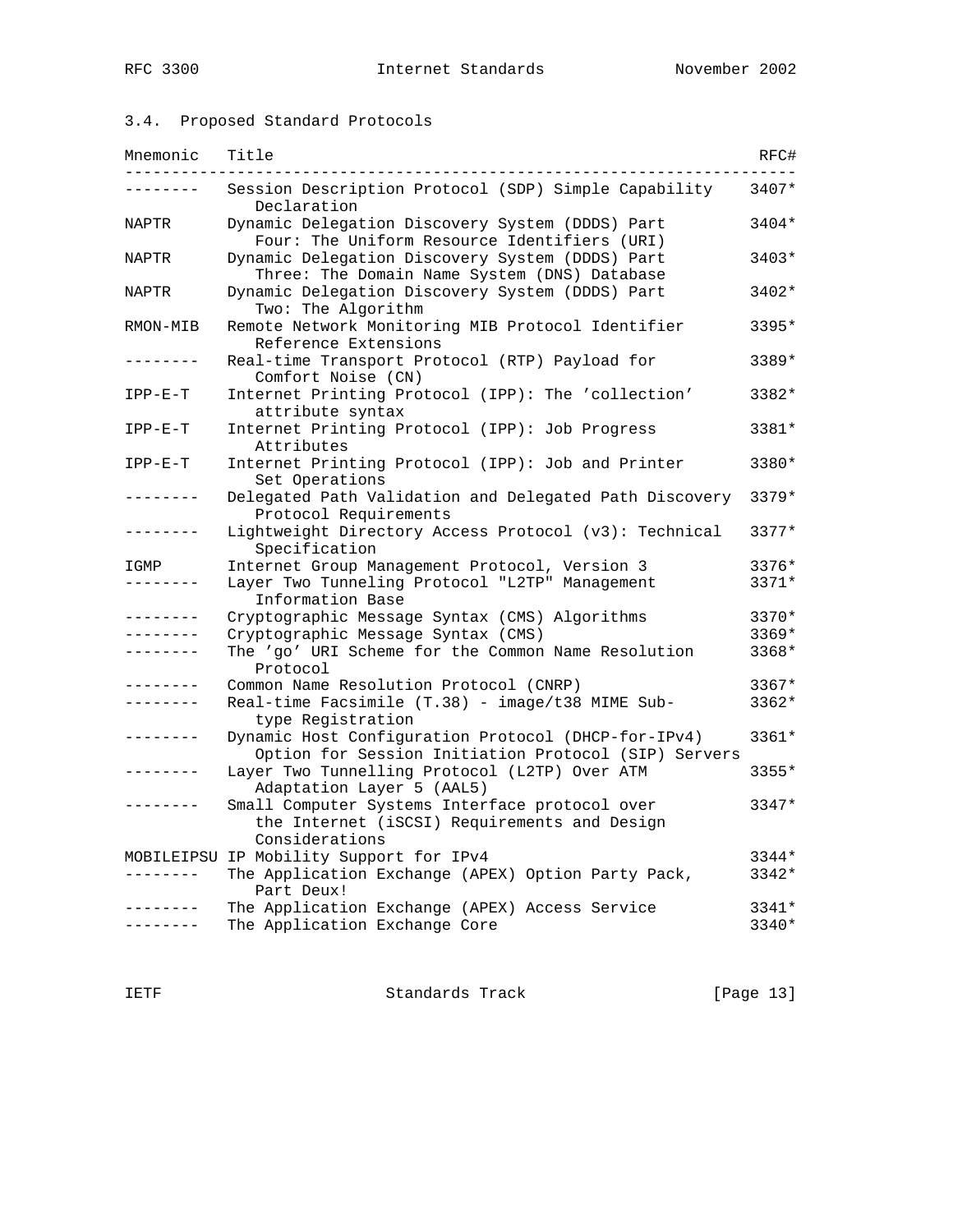|                   | Date and Time on the Internet: Timestamps                                                   | $3339*$ |
|-------------------|---------------------------------------------------------------------------------------------|---------|
|                   | MIME-based Secure Peer-to-Peer Business Data                                                | 3335*   |
|                   | Interchange over the Internet                                                               |         |
| كالمالية كالمالية | Signaling System 7 (SS7) Message Transfer Part                                              | 3332*   |
|                   | 3 (MTP3) - User Adaptation Layer (M3UA)                                                     |         |
|                   | Signaling System 7 (SS7) Message Transfer Part                                              | 3331*   |
|                   | 2 (MTP2) - User Adaptation Layer                                                            |         |
|                   | Integration of Resource Management and Session<br>Initiation Protocol (SIP)                 | $3312*$ |
|                   | The Session Initiation Protocol (SIP) UPDATE Method                                         | $3311*$ |
|                   | Stream Control Transmission Protocol (SCTP) Checksum                                        | 3309*   |
|                   | Change                                                                                      |         |
|                   | Allocation Guidelines for IPv6 Multicast Addresses                                          | 3307*   |
|                   | Unicast-Prefix-based IPv6 Multicast Addresses                                               | 3306*   |
| TIFF              | Tag Image File Format (TIFF) - image/tiff MIME<br>Sub-type Registration                     | 3302*   |
|                   | Layer Two Tunnelling Protocol (L2TP): ATM access                                            | 3301*   |
|                   | network extensions                                                                          |         |
|                   | Content Negotiation for Messaging Services based<br>on Email                                | $3297*$ |
|                   | Named Subordinate References in Lightweight Directory<br>Access Protocol (LDAP) Directories | 3296*   |
|                   | Definitions of Managed Objects for the General                                              | 3295*   |
|                   | Switch Management Protocol (GSMP)                                                           |         |
|                   | General Switch Management Protocol (GSMP) Packet                                            | $3293*$ |
|                   | Encapsulations for Asynchronous Transfer Mode                                               |         |
|                   | (ATM), Ethernet and Transmission Control Protocol                                           |         |
|                   | (TCP)                                                                                       |         |
|                   | General Switch Management Protocol (GSMP) V3                                                | $3292*$ |
|                   | Textual Conventions for Internet Network Addresses                                          | 3291*   |
|                   | Management Information Base for the Differentiated                                          | 3289*   |
|                   | Services Architecture                                                                       |         |
|                   | Using the Simple Object Access Protocol (SOAP)                                              | 3288*   |
|                   | in Blocks Extensible Exchange Protocol (BEEP)                                               |         |
|                   | Remote Monitoring MIB Extensions for Differentiated                                         | 3287*   |
|                   | Services                                                                                    |         |
|                   | The VCDIFF Generic Differencing and Compression                                             | 3284*   |
|                   | Data Format                                                                                 |         |
|                   | An Internet Attribute Certificate Profile for                                               | 3281*   |
|                   | Authorization                                                                               |         |
|                   | Internet X.509 Public Key Infrastructure Certificate                                        | 3280*   |
|                   | and Certificate Revocation List (CRL) Profile                                               |         |
|                   | Algorithms and Identifiers for the Internet X.509                                           | $3279*$ |
|                   | Public Key Infrastructure Certificate and                                                   |         |
|                   | Certificate Revocation List (CRL) Profile                                                   |         |

IETF Standards Track [Page 14]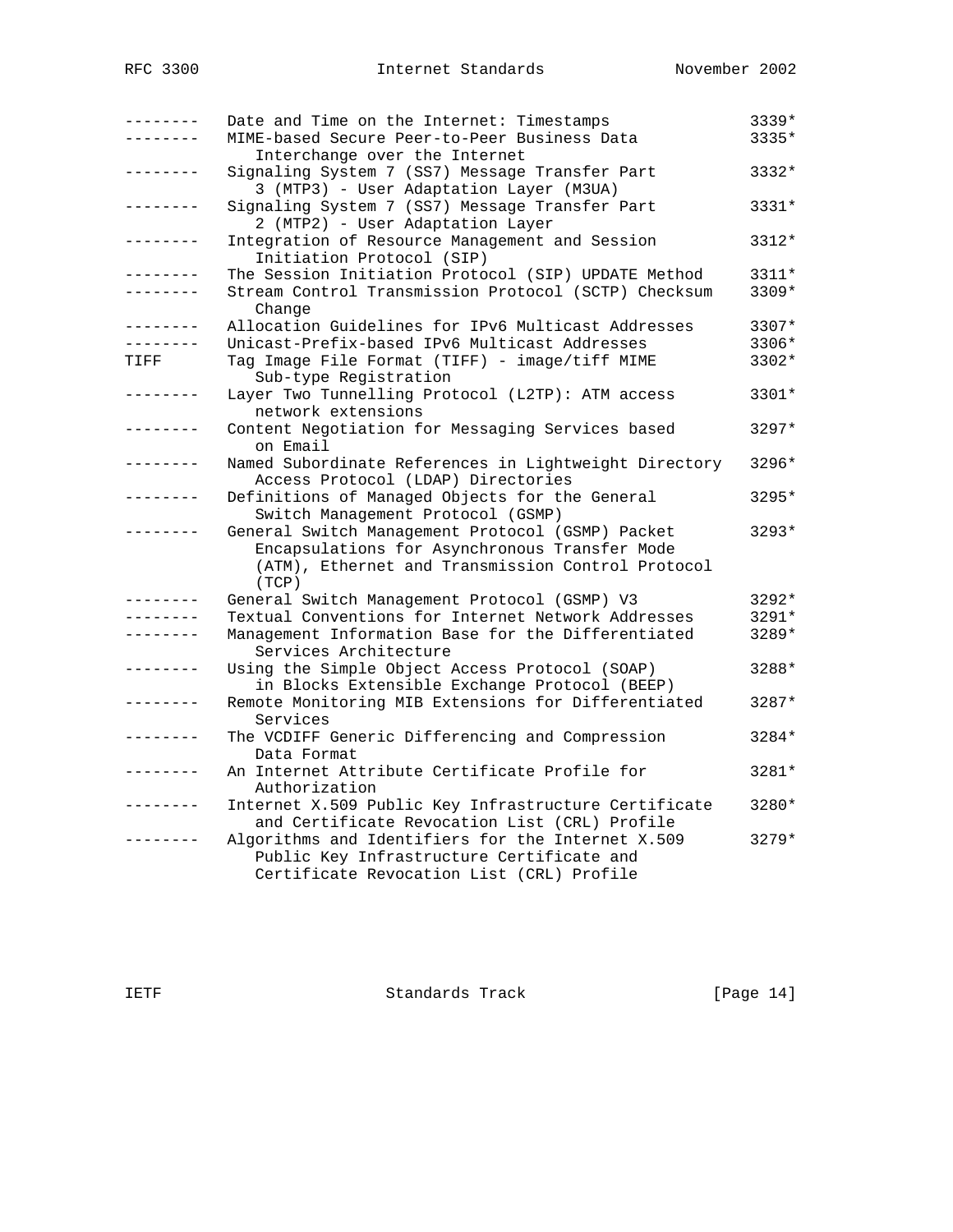|          | Definitions of Managed Objects for High Bit-Rate<br>DSL - 2nd generation (HDSL2) and Single-Pair<br>High-Speed Digital Subscriber Line (SHDSL) Lines<br>Processing                        | 3276*   |
|----------|-------------------------------------------------------------------------------------------------------------------------------------------------------------------------------------------|---------|
|          | Compressed Data Content Type for Cryptographic<br>Message Syntax (CMS)                                                                                                                    | $3274*$ |
|          | Remote Network Monitoring Management Information<br>Base for High Capacity Networks                                                                                                       | $3273*$ |
|          | Multi-Protocol Label Switching (MPLS) Support of<br>Differentiated Services                                                                                                               | $3270*$ |
|          | Advanced Encryption Standard (AES) Ciphersuites<br>for Transport Layer Security (TLS)                                                                                                     | $3268*$ |
|          | Real-Time Transport Protocol (RTP) Payload Format<br>and File Storage Format for the Adaptive Multi-<br>Rate (AMR) and Adaptive Multi-Rate Wideband<br>(AMR-WB) Audio Codecs              | $3267*$ |
|          | Support for IPv6 in Session Description Protocol<br>(SDP)                                                                                                                                 | $3266*$ |
| SIP      | Session Initiation Protocol (SIP)-Specific Event<br>Notification                                                                                                                          | 3265*   |
| SIP      | An Offer/Answer Model with Session Description<br>Protocol (SDP)                                                                                                                          | $3264*$ |
| SIP      | Session Initiation Protocol (SIP): Locating SIP<br>Servers                                                                                                                                | $3263*$ |
| SIP      | Reliability of Provisional Responses in Session<br>Initiation Protocol (SIP)                                                                                                              | $3262*$ |
| SIP      | SIP: Session Initiation Protocol                                                                                                                                                          | 3261*   |
|          | The DOCSIS (Data-Over-Cable Service Interface<br>Specifications) Device Class DHCP (Dynamic Host<br>Configuration Protocol) Relay Agent Information<br>Sub-option                         | 3256*   |
|          | Extending Point-to-Point Protocol (PPP) over<br>Synchronous Optical NETwork/Synchronous Digital<br>Hierarchy (SONET/SDH) with virtual concatenation,<br>high order and low order payloads | $3255*$ |
|          | Versioning Extensions to WebDAV (Web Distributed<br>Authoring and Versioning)                                                                                                             | $3253*$ |
| FFIF     | Tag Image File Format Fax eXtended (TIFF-FX) -<br>image/tiff-fx MIME Sub-type Registration                                                                                                | $3250*$ |
|          | An Expedited Forwarding PHB (Per-Hop Behavior)                                                                                                                                            | $3246*$ |
|          | RObust Header Compression (ROHC): A Link-Layer<br>Assisted Profile for IP/UDP/RTP                                                                                                         | 3242*   |
|          | Robust Header Compression (ROHC) over PPP                                                                                                                                                 | $3241*$ |
|          | Definitions of Managed Objects for Scheduling<br>Management Operations                                                                                                                    | 3231*   |
|          | Instance Digests in HTTP                                                                                                                                                                  | 3230*   |
| -------- | Delta encoding in HTTP                                                                                                                                                                    | 3229*   |

IETF Standards Track [Page 15]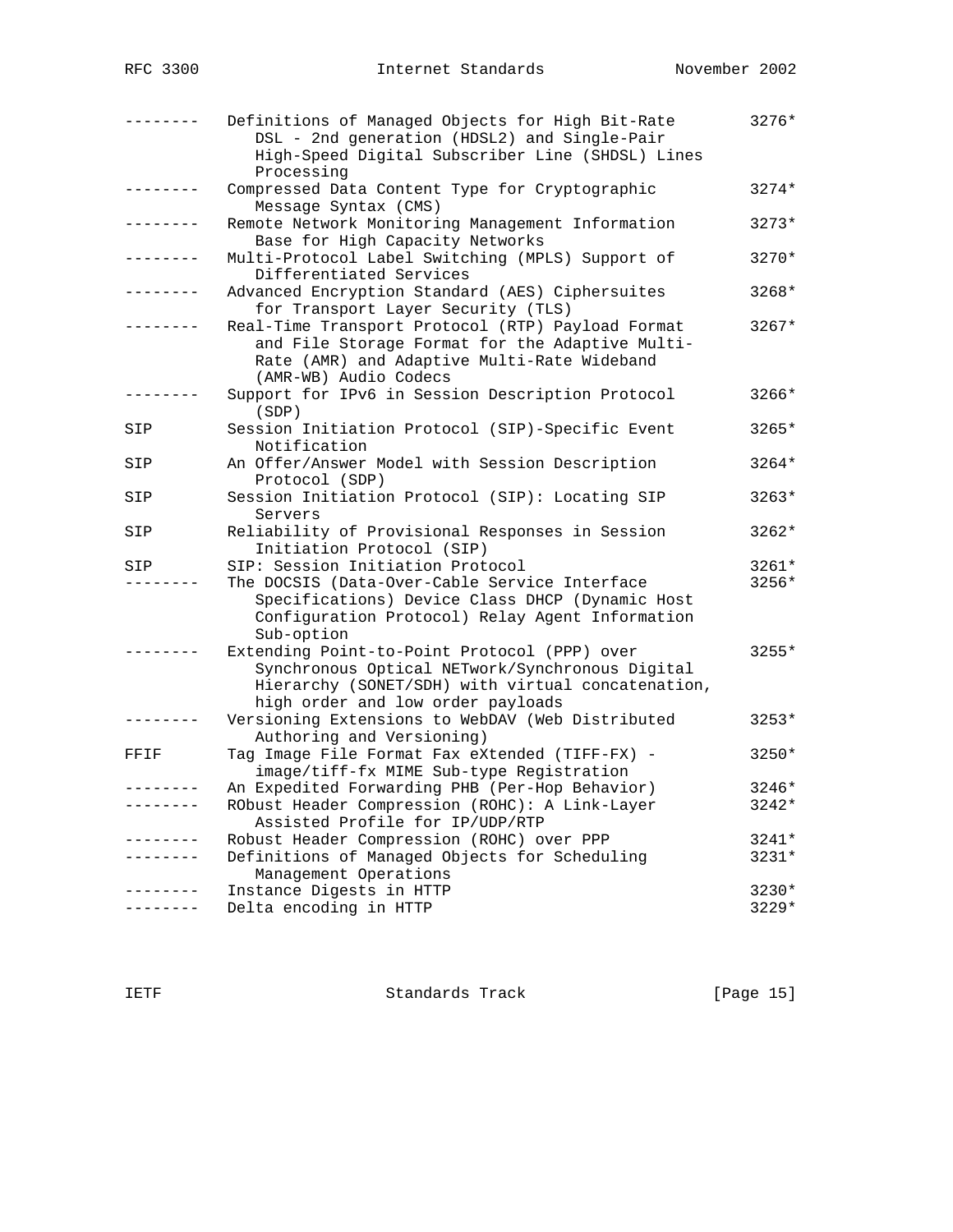| ---------         | DNSSEC and IPv6 A6 aware server/resolver message<br>size requirements | 3226*   |
|-------------------|-----------------------------------------------------------------------|---------|
| .                 | Indicating Resolver Support of DNSSEC                                 | 3225*   |
| SLP               | Vendor Extensions for Service Location Protocol,<br>Version 2         | $3224*$ |
| --------          | Telephony Routing over IP (TRIP)                                      | $3219*$ |
| $- - - - - - - -$ | LSP Modification Using CR-LDP                                         | 3214*   |
| --------          | Constraint-Based LSP Setup using LDP                                  | $3212*$ |
| --------          | RSVP-TE: Extensions to RSVP for LSP Tunnels                           | 3209*   |
| $- - - - - - - -$ | SMTP Service Extension for Secure SMTP over Transport                 | 3207*   |
|                   | Layer Security                                                        |         |
| $- - - - - - - -$ | The SYS and AUTH POP Response Codes                                   | 3206*   |
| --------          | MIME media types for ISUP and QSIG Objects                            | 3204*   |
|                   | Definitions of Managed Objects for Frame Relay                        | 3202*   |
|                   | Service Level Definitions                                             |         |
| $- - - - - - - -$ | Definitions of Managed Objects for Circuit to                         | 3201*   |
|                   | Interface Translation                                                 |         |
| --------          | Reliable Delivery for syslog                                          | 3195*   |
| --------          | Securing L2TP using IPsec                                             | 3193*   |
| --------          | RTP Payload Format for 12-bit DAT Audio and 20-                       | $3190*$ |
|                   | and 24-bit Linear Sampled Audio                                       |         |
| $- - - - - - - -$ | RTP Payload Format for DV (IEC 61834) Video                           | 3189*   |
| --------          | Reuse of CMS Content Encryption Keys                                  | 3185    |
| --------          | Identity Representation for RSVP                                      | 3182*   |
| --------          | Signaled Preemption Priority Policy Element                           | 3181*   |
|                   | Aggregation of RSVP for IPv4 and IPv6 Reservations                    | 3175    |
| IPCOMP            | IP Payload Compression Protocol (IPComp)                              | 3173    |
| --------          | The Addition of Explicit Congestion Notification                      | 3168    |
|                   | (ECN) to IP                                                           |         |
| $- - - - - - - -$ | Definitions of Managed Objects for the Delegation                     | 3165    |
|                   | of Management Scripts                                                 |         |
|                   | RADIUS and IPv6                                                       | 3162    |
| TSA               | Internet X.509 Public Key Infrastructure Time-Stamp                   | 3161    |
|                   | Protocol (TSP)                                                        |         |
| PIB               | Structure of Policy Provisioning Information (SPPI)                   | 3159    |
| MIME-PGP          | MIME Security with OpenPGP                                            | 3156    |
| --------          | PPP Multiplexing                                                      | 3153    |
| . - - - - - - -   | Transmission of IPv6 Packets over IEEE 1394 Networks                  | 3146    |
| --------          | L2TP Disconnect Cause Information                                     | 3145    |
| $- - - - - - - -$ | Remote Monitoring MIB Extensions for Interface                        | 3144    |
|                   | Parameters Monitoring                                                 |         |
| -------           | Per Hop Behavior Identification Codes                                 | 3140    |
|                   | The Congestion Manager                                                | 3124    |
|                   | Extensions to IPv6 Neighbor Discovery for Inverse                     | 3122    |
|                   | Discovery Specification                                               |         |
| . – – – – – – –   | A More Loss-Tolerant RTP Payload Format for MP3 Audio                 | 3119    |
|                   | Authentication for DHCP Messages                                      | 3118    |
|                   | Mobile IP Vendor/Organization-Specific Extensions                     | 3115    |
|                   |                                                                       |         |

IETF Standards Track [Page 16]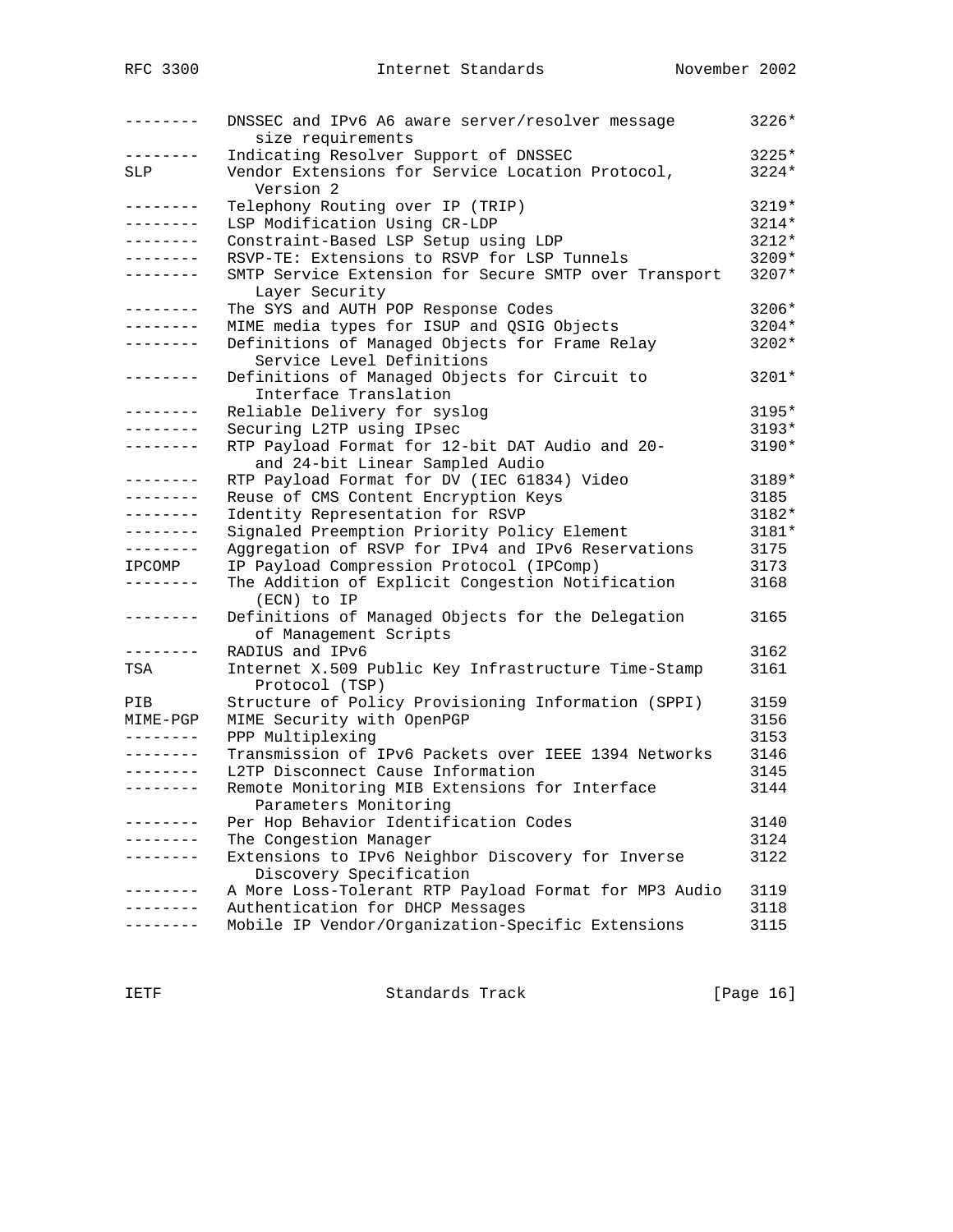| - - - - - - - -   | Service Location Protocol Modifications for IPv6                                                                                                                      | 3111 |
|-------------------|-----------------------------------------------------------------------------------------------------------------------------------------------------------------------|------|
| .                 | RSA/SHA-1 SIGs and RSA KEYs in the Domain Name<br>System (DNS)                                                                                                        | 3110 |
| . - - - - - - -   | Conventions for the use of the Session Description<br>Protocol (SDP) for ATM Bearer Connections                                                                       | 3108 |
| SDP               | Carrying Label Information in BGP-4                                                                                                                                   | 3107 |
| RSVP              | RSVP Cryptographic Authentication -- Updated Message<br>Type Value                                                                                                    | 3097 |
| --------          | RObust Header Compression (ROHC): Framework and<br>four profiles                                                                                                      | 3095 |
| --------          | DNS Security Extension Clarification on Zone Status                                                                                                                   | 3090 |
| COPS-PR           | COPS Usage for Policy Provisioning (COPS-PR)                                                                                                                          | 3084 |
| --------          | Mapping the BEEP Core onto TCP                                                                                                                                        | 3081 |
| BEEP              | The Blocks Extensible Exchange Protocol Core                                                                                                                          | 3080 |
| --------          | A Link-Layer Tunneling Mechanism for Unidirectional<br>Links                                                                                                          | 3077 |
| --------          | DHC Load Balancing Algorithm                                                                                                                                          | 3074 |
| L2TP-FR           | Layer Two Tunneling Protocol (L2TP) over Frame Relay                                                                                                                  | 3070 |
| --------          | An Anycast Prefix for 6to4 Relay Routers                                                                                                                              | 3068 |
| BGP-ASC           | Autonomous System Confederations for BGP                                                                                                                              | 3065 |
| ---------         | LDAP Password Modify Extended Operation                                                                                                                               | 3062 |
| CIM               | Policy Core Information Model -- Version 1<br>Specification                                                                                                           | 3060 |
| SLPv2             | Attribute List Extension for the Service Location<br>Protocol                                                                                                         | 3059 |
| .                 | ISDN Q.921-User Adaptation Layer                                                                                                                                      | 3057 |
| --------          | Connection of IPv6 Domains via IPv4 Clouds                                                                                                                            | 3056 |
| --------          | Management Information Base for the PINT Services<br>Architecture                                                                                                     | 3055 |
| ---------         | TN3270E Service Location and Session Balancing                                                                                                                        | 3049 |
| --------          | RTP Payload Format for ITU-T Recommendation G.722.1                                                                                                                   | 3047 |
| --------          | DHCP Relay Agent Information Option                                                                                                                                   | 3046 |
| --------          | Enhancing TCP's Loss Recovery Using Limited Transmit                                                                                                                  | 3042 |
| $- - - - - - - -$ | Privacy Extensions for Stateless Address<br>Autoconfiguration in IPv6                                                                                                 | 3041 |
| --------          | Internet X.509 Public Key Infrastructure Qualified<br>Certificates Profile                                                                                            | 3039 |
| --------          | VCID Notification over ATM link for LDP                                                                                                                               | 3038 |
| $- - - - - - - -$ | LDP Specification                                                                                                                                                     | 3036 |
| $- - - - - - - -$ | MPLS using LDP and ATM VC Switching                                                                                                                                   | 3035 |
| $- - - - - - - -$ | Use of Label Switching on Frame Relay Networks<br>Specification                                                                                                       | 3034 |
|                   | The Assignment of the Information Field and Protocol<br>Identifier in the Q.2941 Generic Identifier<br>and Q.2957 User-to-user Signaling for the<br>Internet Protocol | 3033 |
|                   | MPLS Label Stack Encoding                                                                                                                                             | 3032 |
| MPLS              | Multiprotocol Label Switching Architecture                                                                                                                            | 3031 |

IETF Standards Track [Page 17]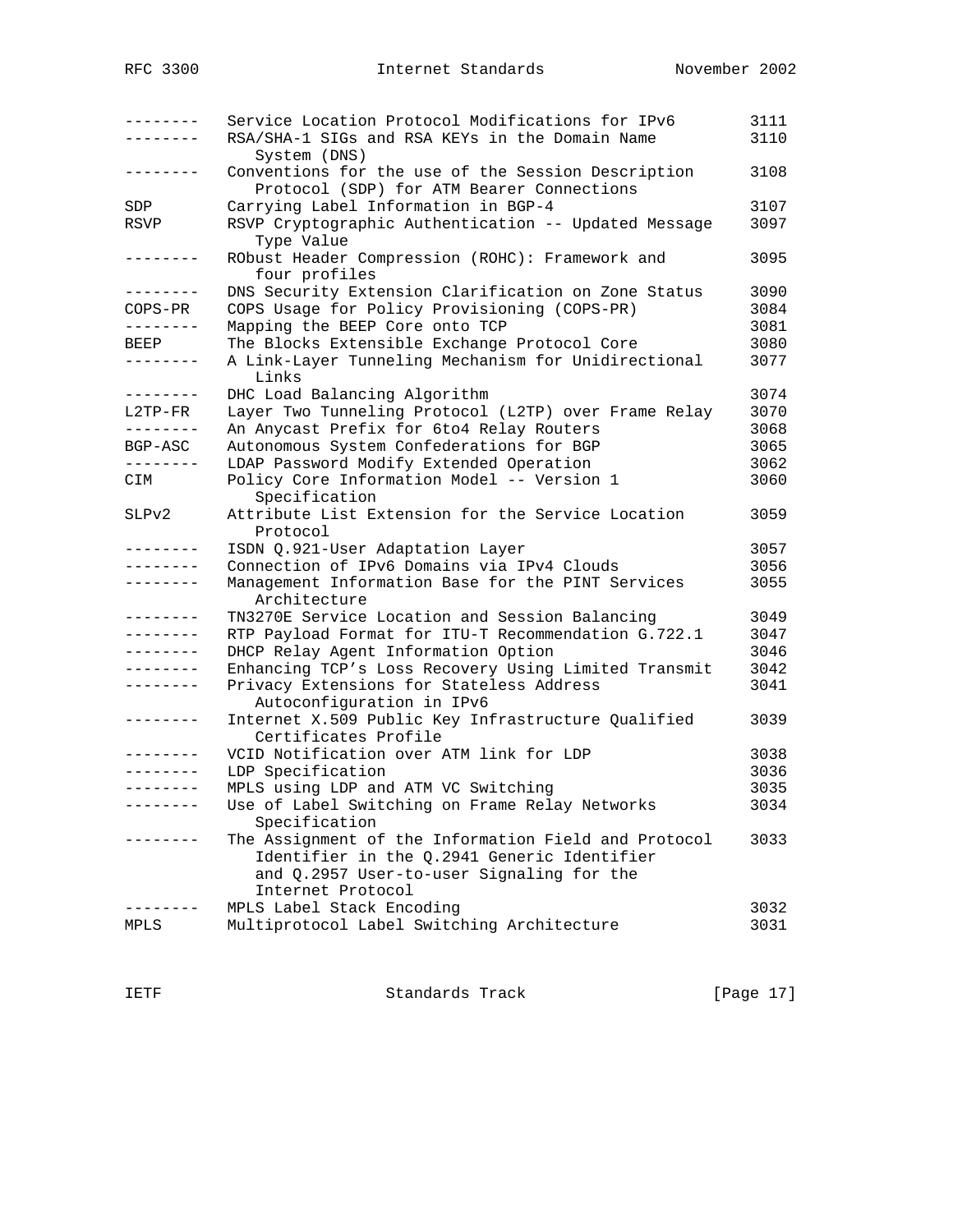| --------          | SMTP Service Extensions for Transmission of Large<br>and Binary MIME Messages | 3030 |
|-------------------|-------------------------------------------------------------------------------|------|
| - - - - - - - - - | Sieve: A Mail Filtering Language                                              | 3028 |
| --------          | Reverse Tunneling for Mobile IP, revised                                      | 3024 |
| --------          | XML Media Types                                                               | 3023 |
| - - - - - - - -   | Using 31-Bit Prefixes on IPv4 Point-to-Point Links                            | 3021 |
| --------          | Definitions of Managed Objects for Monitoring and                             | 3020 |
|                   | Controlling the UNI/NNI Multilink Frame Relay                                 |      |
|                   | Function                                                                      |      |
| --------          | IP Version 6 Management Information Base for The                              | 3019 |
|                   | Multicast Listener Discovery Protocol                                         |      |
| --------          | XML DTD for Roaming Access Phone Book                                         | 3017 |
| ---------         | RTP Payload Format for MPEG-4 Audio/Visual Streams                            | 3016 |
| MEGACO            | Megaco Protocol Version 1.0                                                   | 3015 |
| --------          | Notification Log MIB                                                          | 3014 |
| --------          | Mobile IPv4 Challenge/Response Extensions                                     | 3012 |
| --------          | The IPv4 Subnet Selection Option for DHCP                                     | 3011 |
| NFSv4             | NFS version 4 Protocol                                                        | 3010 |
| --------          | Registration of parityfec MIME types                                          | 3009 |
| DNSSEC            | Domain Name System Security (DNSSEC) Signing Authority                        | 3008 |
| .                 | Secure Domain Name System (DNS) Dynamic Update                                | 3007 |
| --------          | Integrated Services in the Presence of Compressible<br>Flows                  | 3006 |
| --------          |                                                                               | 3004 |
| --------          | The User Class Option for DHCP<br>The audio/mpeg Media Type                   | 3003 |
| .                 | Specification of the Null Service Type                                        | 2997 |
| . – – – – – – –   | Format of the RSVP DCLASS Object                                              | 2996 |
| --------          | Computing TCP's Retransmission Timer                                          | 2988 |
| - - - - - - - -   | Registration of Charset and Languages Media Features                          | 2987 |
|                   | Taqs                                                                          |      |
| --------          | Use of the CAST-128 Encryption Algorithm in CMS                               | 2984 |
| --------          | Distributed Management Expression MIB                                         | 2982 |
| --------          | Event MIB                                                                     | 2981 |
| --------          | The SIP INFO Method                                                           | 2976 |
| --------          | IMAP4 ID extension                                                            | 2971 |
| ---------         | HTTP State Management Mechanism                                               | 2965 |
| --------          | RSVP Refresh Overhead Reduction Extensions                                    | 2961 |
|                   | Stream Control Transmission Protocol                                          | 2960 |
| --------          | Real-Time Transport Protocol Management Information                           | 2959 |
|                   | Base                                                                          |      |
|                   | Definitions of Managed Objects for Monitoring and                             | 2955 |
|                   | Controlling the Frame Relay/ATM PVC Service                                   |      |
|                   | Interworking Function                                                         |      |
| FR-MIB            | Definitions of Managed Objects for Frame Relay Service                        | 2954 |
| - - - - - -       | Telnet Encryption: CAST-128 64 bit Cipher Feedback                            | 2950 |
| --------          | Telnet Encryption: CAST-128 64 bit Output Feedback                            | 2949 |
|                   | Telnet Encryption: DES3 64 bit Output Feedback                                | 2948 |
|                   | Telnet Encryption: DES3 64 bit Cipher Feedback                                | 2947 |
|                   |                                                                               |      |

IETF Standards Track [Page 18]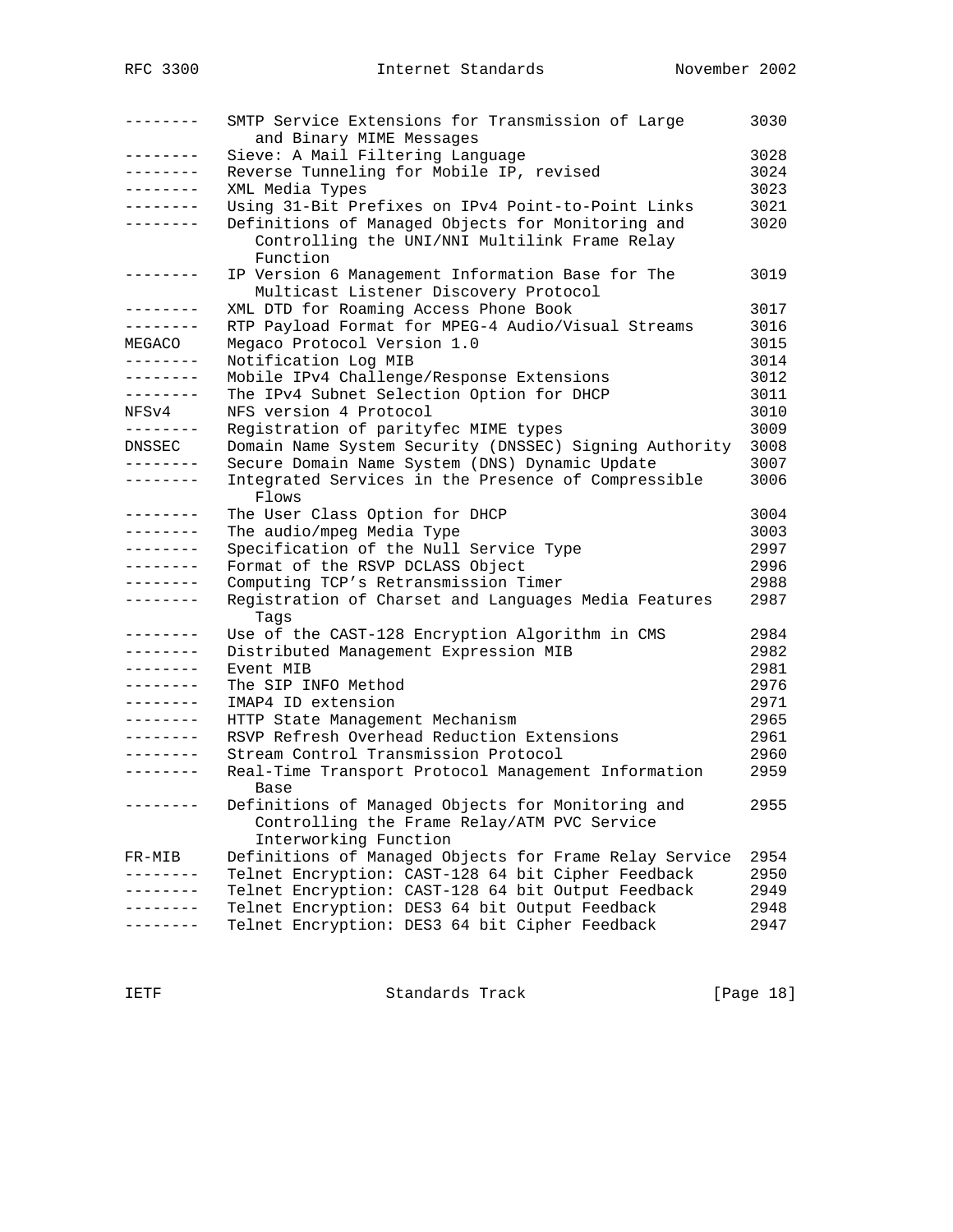| . _ _ _ _ _ _ _     | Telnet Data Encryption Option                                          | 2946 |
|---------------------|------------------------------------------------------------------------|------|
| $- - - - - - - - -$ | The SRP Authentication and Key Exchange System                         | 2945 |
| --------            | Telnet Authentication: SRP                                             | 2944 |
| --------            | TELNET Authentication Using DSA                                        | 2943 |
| $- - - - - - - -$   | Telnet Authentication: Kerberos Version 5                              | 2942 |
| TOPT-AUTH           | Telnet Authentication Option                                           | 2941 |
| --------            | Definitions of Managed Objects for Common Open                         | 2940 |
|                     | Policy Service (COPS) Protocol Clients                                 |      |
| --------            | Identifying Composite Media Features                                   | 2938 |
| $- - - - - - - -$   | The Name Service Search Option for DHCP                                | 2937 |
| IOTP-HTTP           | Internet Open Trading Protocol (IOTP) HTTP Supplement                  | 2935 |
| --------            | Internet Group Management Protocol MIB                                 | 2933 |
| --------            | IPv4 Multicast Routing MIB                                             | 2932 |
| --------            | DNS Request and Transaction Signatures (SIG(0)s)                       | 2931 |
| TKEY-RR             | Secret Key Establishment for DNS (TKEY RR)                             | 2930 |
|                     | Definitions of Managed Objects for Remote Ping,                        | 2925 |
|                     | Traceroute, and Lookup Operations                                      |      |
| --------            | List-Id: A Structured Field and Namespace for the                      | 2919 |
|                     | Identification of Mailing Lists                                        |      |
| . – – – – – – –     | Route Refresh Capability for BGP-4                                     | 2918 |
| --------            | E.164 number and DNS                                                   | 2916 |
| --------            | MIME Content Types in Media Feature Expressions                        | 2913 |
| --------            | Indicating Media Features for MIME Content                             | 2912 |
| IPP-M-S             | Internet Printing Protocol/1.1: Model and Semantics                    | 2911 |
| $IPP-E-T$           | Internet Printing Protocol/1.1: Encoding and Transport                 | 2910 |
|                     | MADCAP Multicast Scope Nesting State Option                            | 2907 |
| RMON-MIB            | Remote Network Monitoring MIB Protocol Identifier<br>Reference         | 2895 |
| $- - - - - - - -$   | Router Renumbering for IPv6                                            | 2894 |
|                     | TRANS-IPV6 Transition Mechanisms for IPv6 Hosts and Routers            | 2893 |
| --------            | LDAP Control Extension for Server Side Sorting                         | 2891 |
|                     | of Search Results                                                      |      |
| --------            | Key and Sequence Number Extensions to GRE                              | 2890 |
| SACK                | An Extension to the Selective Acknowledgement (SACK)<br>Option for TCP | 2883 |
|                     | Content Feature Schema for Internet Fax (V2)                           | 2879 |
| $PPP-BCP$           | PPP Bridging Control Protocol (BCP)                                    | 2878 |
| --------            | Diffie-Hellman Proof-of-Possession Algorithms                          | 2875 |
| . - - - - - - -     | TCP Processing of the IPv4 Precedence Field                            | 2873 |
| --------            | Application and Sub Application Identity Policy                        | 2872 |
|                     | Element for Use with RSVP                                              |      |
| .                   | The Inverted Stack Table Extension to the Interfaces<br>Group MIB      | 2864 |
|                     | RTP Payload Format for Real-Time Pointers                              | 2862 |
| MEXT-BGP4           | Multiprotocol Extensions for BGP-4                                     | 2858 |
| .                   | The Use of HMAC-RIPEMD-160-96 within ESP and AH                        | 2857 |
|                     | Textual Conventions for Additional High Capacity                       | 2856 |
|                     | Data Types                                                             |      |

IETF Standards Track [Page 19]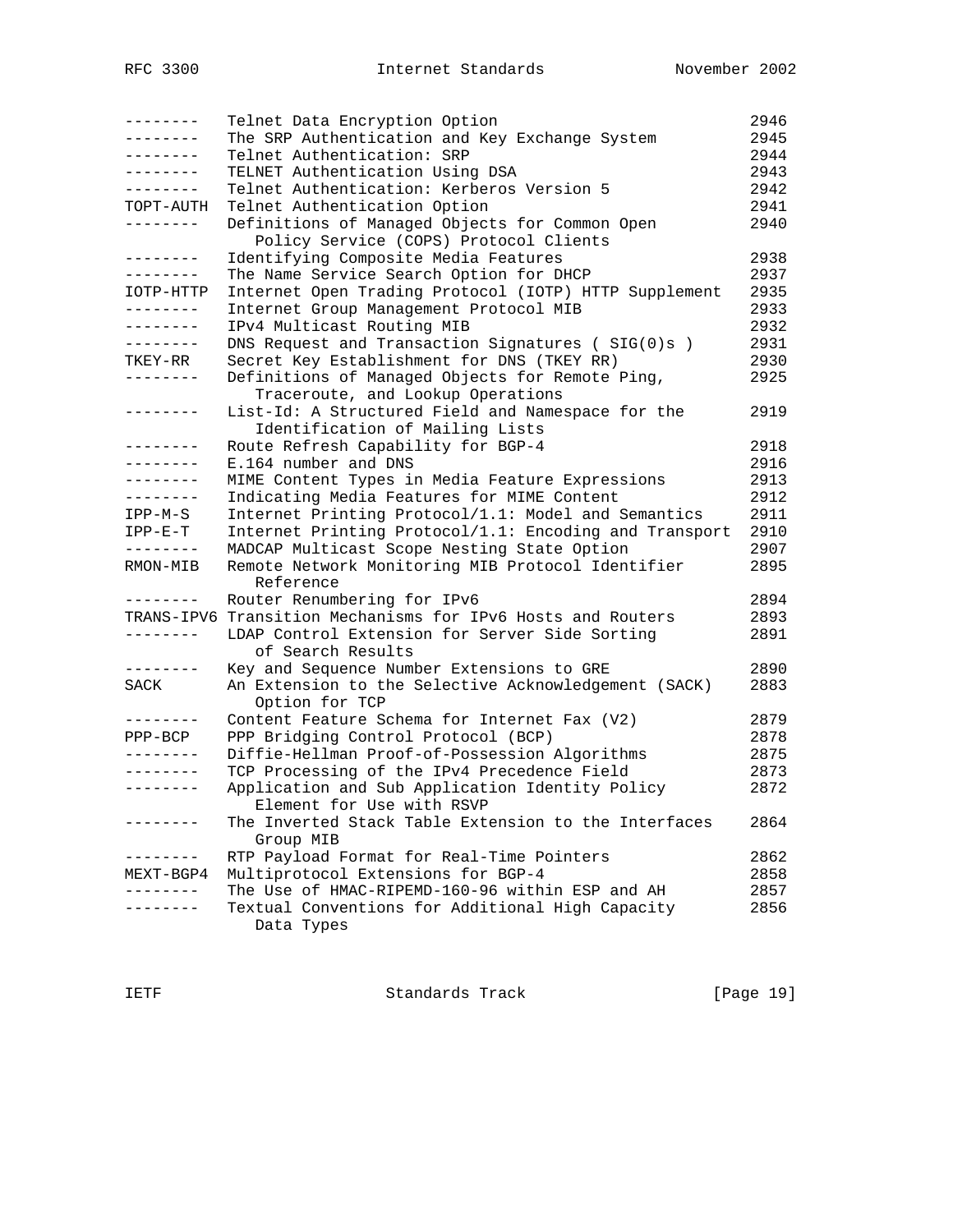| --------            | DHCP for IEEE 1394                                                                               | 2855  |
|---------------------|--------------------------------------------------------------------------------------------------|-------|
| . - - - - - - -     | Generic Security Service API Version 2 : Java Bindings                                           | 2853  |
| .                   | Deliver By SMTP Service Extension                                                                | 2852  |
| LDIF                | The LDAP Data Interchange Format (LDIF) - Technical                                              | 2849  |
|                     | Specification                                                                                    |       |
| -------             | The PINT Service Protocol: Extensions to SIP and<br>SDP for IP Access to Telephone Call Services | 2848  |
| LIPKEY              | LIPKEY - A Low Infrastructure Public Key Mechanism                                               | 2847  |
|                     | Using SPKM                                                                                       |       |
| --------            | GSTN Address Element Extensions in E-mail Services                                               | 2846  |
| TSIG                | Secret Key Transaction Authentication for DNS (TSIG)                                             | 2845  |
| --------            | Capabilities Advertisement with BGP-4                                                            | 2842  |
| --------            | Definitions of Managed Objects for the Fabric Element                                            | 2837  |
|                     | in Fibre Channel Standard                                                                        |       |
| GSN                 | IP and ARP over HIPPI-6400 (GSN)                                                                 | 2835  |
| - - - - - - - -     | ARP and IP Broadcast over HIPPI-800                                                              | 2834  |
| . - - - - - - -     | RTP Payload for DTMF Digits, Telephony Tones and                                                 | 2833  |
|                     | Telephony Signals                                                                                |       |
| كالماليات كالماليات | Using Digest Authentication as a SASL Mechanism                                                  | 2831  |
| LDAP                | Lightweight Directory Access Protocol (v3): Extension                                            | 2830  |
|                     | for Transport Layer Security                                                                     |       |
| ---------           | Authentication Methods for LDAP                                                                  | 2829  |
| MAIL                | Internet Message Format                                                                          | 2822* |
| SMTP                | Simple Mail Transfer Protocol                                                                    | 2821* |
| --------            | Integrated Service Mappings on IEEE 802 Networks                                                 | 2815  |
| $- - - - - - -$     | SBM (Subnet Bandwidth Manager): A Protocol for                                                   | 2814  |
|                     | RSVP-based Admission Control over IEEE 802-                                                      |       |
|                     | style networks                                                                                   |       |
| .                   | URLs for Telephone Calls                                                                         | 2806  |
| --------            | Certificate Management Messages over CMS                                                         | 2797  |
| .                   | BGP Route Reflection - An Alternative to Full Mesh<br>IBGP                                       | 2796  |
| .                   | Mobile IP Network Access Identifier Extension for IPv4                                           | 2794  |
| --------            | RTP Payload for Text Conversation                                                                | 2793  |
| --------            | Mail Monitoring MIB                                                                              | 2789  |
| --------            | Network Services Monitoring MIB                                                                  | 2788  |
| $- - - - - - - -$   | Definitions of Managed Objects for the Virtual<br>Router Redundancy Protocol                     | 2787  |
| GRE                 | Generic Routing Encapsulation (GRE)                                                              | 2784  |
| DNS-SRV             | A DNS RR for specifying the location of services                                                 | 2782  |
|                     | (DNS SRV)                                                                                        |       |
| MZAP                | Multicast-Scope Zone Announcement Protocol (MZAP)                                                | 2776  |
| RPSL                | Routing Policy System Replication                                                                | 2769  |
| $NAT-PT$            | Network Address Translation - Protocol Translation                                               | 2766  |
|                     | $(NAT-PT)$                                                                                       |       |
| SIIT                | Stateless IP/ICMP Translation Algorithm (SIIT)                                                   | 2765  |
|                     | RSVP Extensions for Policy Control                                                               | 2750  |
|                     | COPS usage for RSVP                                                                              | 2749  |
|                     |                                                                                                  |       |

IETF Standards Track [Page 20]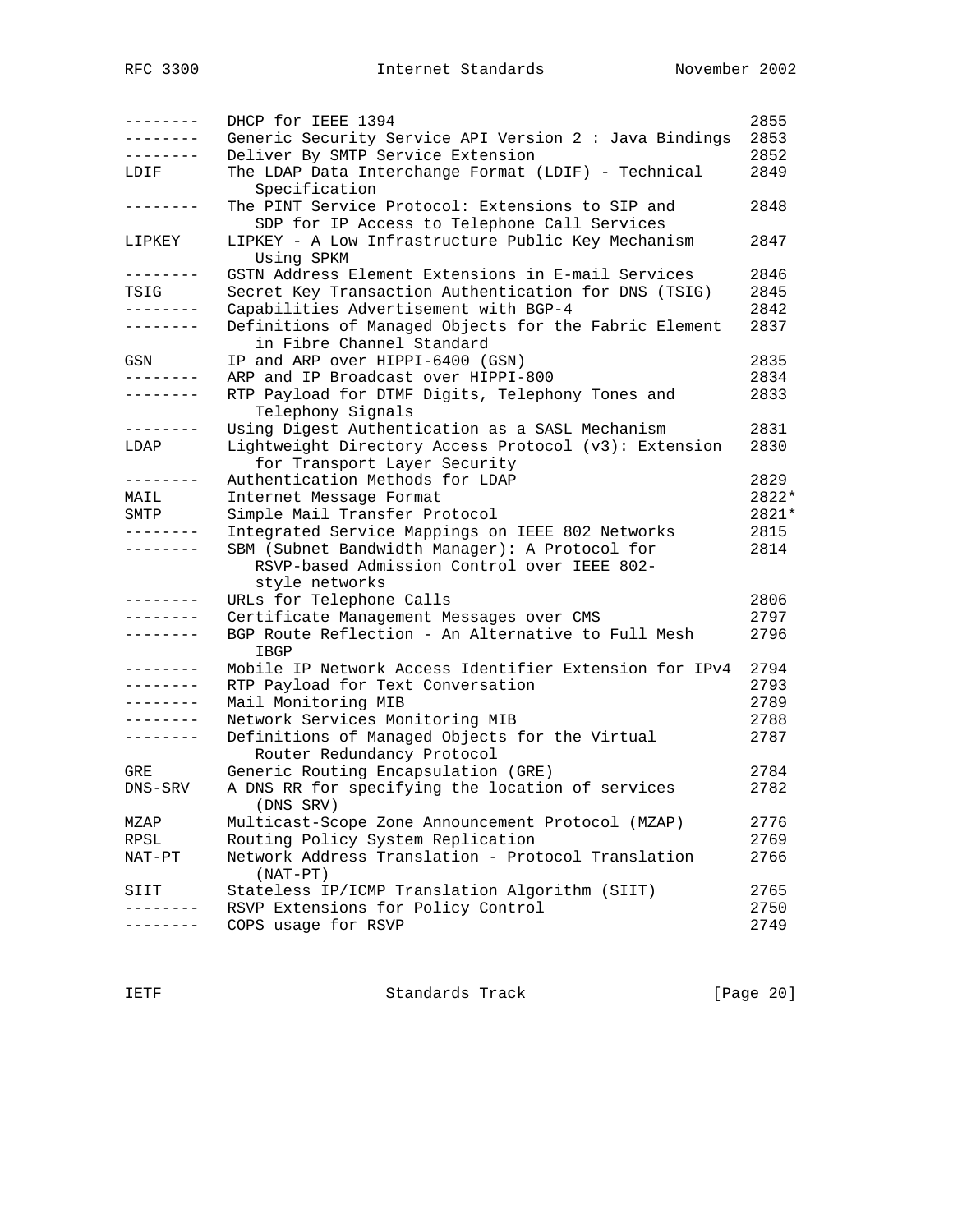| COPS            | The COPS (Common Open Policy Service) Protocol                                       | 2748 |
|-----------------|--------------------------------------------------------------------------------------|------|
| .               | RSVP Cryptographic Authentication                                                    | 2747 |
| .               | RSVP Operation Over IP Tunnels                                                       | 2746 |
| --------        | RSVP Diagnostic Messages                                                             | 2745 |
| --------        | Generic Security Service API Version 2 : C-bindings                                  | 2744 |
| --------        | Generic Security Service Application Program Interface<br>Version 2, Update 1        | 2743 |
| - - - - - - - - | OSPF for IPv6                                                                        | 2740 |
| --------        | Calendar Attributes for vCard and LDAP                                               | 2739 |
| --------        | Corrections to "A Syntax for Describing Media Feature<br>Sets"                       | 2738 |
| --------        | Entity MIB (Version 2)                                                               | 2737 |
| --------        | NHRP Support for Virtual Private Networks                                            | 2735 |
| . – – – – – – – | IPv4 over IEEE 1394                                                                  | 2734 |
| --------        | An RTP Payload Format for Generic Forward Error<br>Correction                        | 2733 |
| --------        | Format for Literal IPv6 Addresses in URL's                                           | 2732 |
| MADCAP          | Multicast Address Dynamic Client Allocation Protocol<br>(MADCAP)                     | 2730 |
| --------        | The Transmission of IP Over the Vertical Blanking<br>Interval of a Television Signal | 2728 |
| --------        | PGP Authentication for RIPE Database Updates                                         | 2726 |
| --------        | Routing Policy System Security                                                       | 2725 |
| --------        | Traffic Flow Measurement: Meter MIB                                                  | 2720 |
| TLS             | Addition of Kerberos Cipher Suites to Transport<br>Layer Security (TLS)              | 2712 |
| --------        | IPv6 Router Alert Option                                                             | 2711 |
| MLD-IPv6        | Multicast Listener Discovery (MLD) for IPv6                                          | 2710 |
| --------        | Integrated Services Mappings for Low Speed Networks                                  | 2688 |
| --------        | PPP in a Real-time Oriented HDLC-like Framing                                        | 2687 |
| --------        | The Multi-Class Extension to Multi-Link PPP                                          | 2686 |
| VPNI            | Virtual Private Networks Identifier                                                  | 2685 |
| --------        | Multiprotocol Encapsulation over ATM Adaptation<br>Layer 5                           | 2684 |
| .               | A Round-trip Delay Metric for IPPM                                                   | 2681 |
| .               | A One-way Packet Loss Metric for IPPM                                                | 2680 |
| . <u>.</u>      | A One-way Delay Metric for IPPM                                                      | 2679 |
| IPPM-MET        | IPPM Metrics for Measuring Connectivity                                              | 2678 |
| NHRP-MIB        | Definitions of Managed Objects for the NBMA Next<br>Hop Resolution Protocol (NHRP)   | 2677 |
|                 | IPv6 Jumbograms                                                                      | 2675 |
|                 | Definitions of Managed Objects for Bridges with                                      | 2674 |
|                 | Traffic Classes, Multicast Filtering and Virtual<br>LAN Extensions                   |      |
|                 | Non-Terminal DNS Name Redirection                                                    | 2672 |
| EDNS0           | Extension Mechanisms for DNS (EDNS0)                                                 | 2671 |
|                 | Radio Frequency (RF) Interface Management Information                                | 2670 |
|                 | Base for MCNS/DOCSIS compliant RF interfaces                                         |      |

IETF Standards Track [Page 21]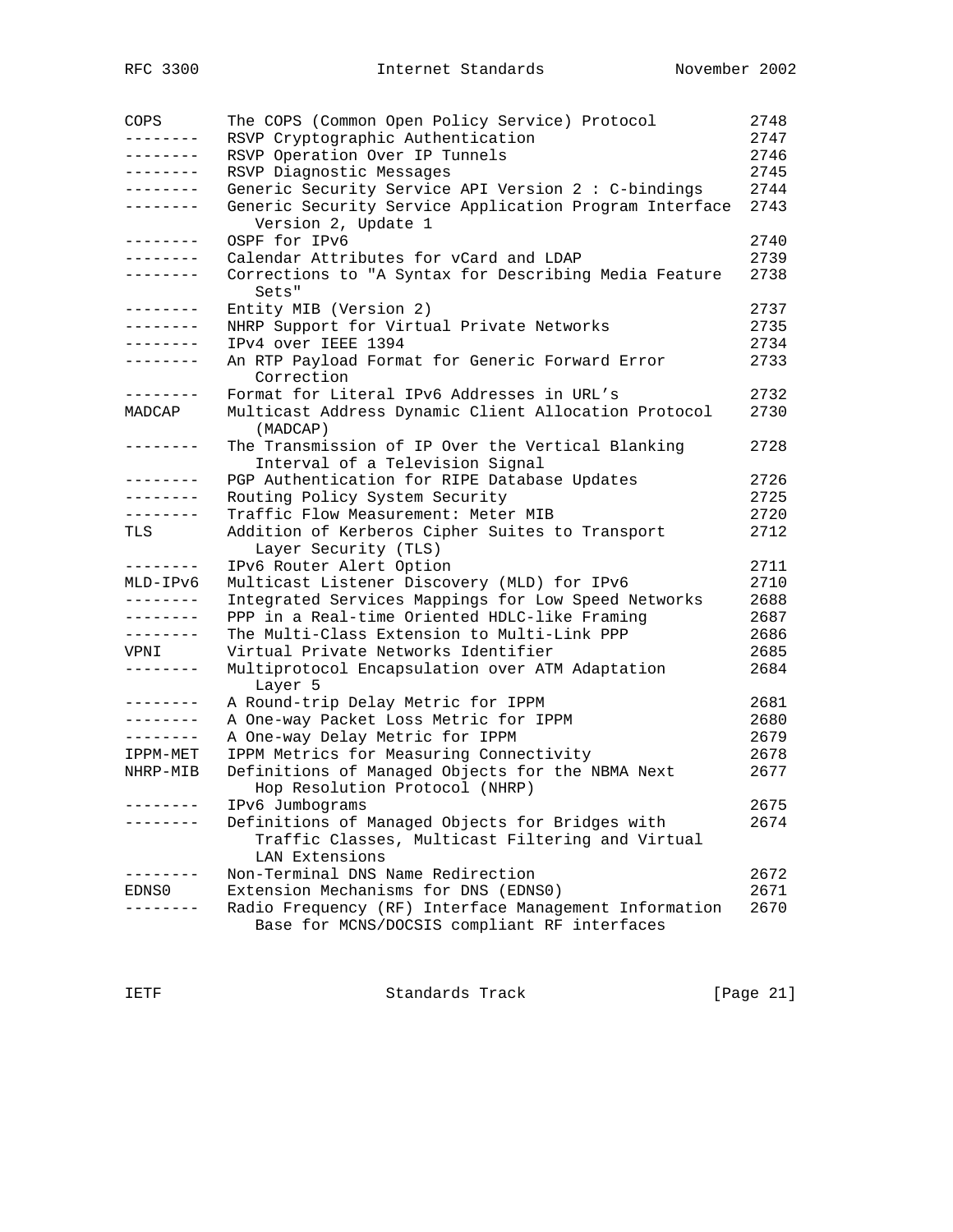| --------          | DOCSIS Cable Device MIB Cable Device Management<br>Information Base for DOCSIS compliant Cable | 2669 |
|-------------------|------------------------------------------------------------------------------------------------|------|
|                   | Modems and Cable Modem Termination Systems                                                     |      |
| MAU-MIB           | Definitions of Managed Objects for IEEE 802.3 Medium<br>Attachment Units (MAUs)                | 2668 |
| --------          | IP Tunnel MIB                                                                                  | 2667 |
| --------          | Definitions of Managed Objects for the Ethernet-                                               | 2665 |
|                   | like Interface Types                                                                           |      |
| ---------         | Definitions of Managed Objects for the ADSL Lines                                              | 2662 |
| L2TP              | Layer Two Tunneling Protocol "L2TP"                                                            | 2661 |
| --------          | RTP Payload Format for PureVoice(tm) Audio                                                     | 2658 |
| --------          | CIP Transport Protocols                                                                        | 2653 |
| --------          | MIME Object Definitions for the Common Indexing<br>Protocol (CIP)                              | 2652 |
| CIP               | The Architecture of the Common Indexing Protocol (CIP)                                         | 2651 |
| . <u>.</u> .      | The Text/Plain Format Parameter                                                                | 2646 |
| ODMR-SMTP         | ON-DEMAND MAIL RELAY (ODMR) SMTP with Dynamic IP<br>Addresses                                  | 2645 |
| - - - - - - - - - | Internationalization of the File Transfer Protocol                                             | 2640 |
| --------          | Enhanced Security Services for S/MIME                                                          | 2634 |
| --------          | S/MIME Version 3 Message Specification                                                         | 2633 |
| --------          | S/MIME Version 3 Certificate Handling                                                          | 2632 |
| --------          | Diffie-Hellman Key Agreement Method                                                            | 2631 |
| --------          | IP and ARP over Fibre Channel                                                                  | 2625 |
| . <u>.</u> .      | NFS Version 2 and Version 3 Security Issues and                                                | 2623 |
|                   | the NFS Protocol's Use of RPCSEC_GSS and Kerberos                                              |      |
|                   | V5                                                                                             |      |
| RPSL<br>--------- | Routing Policy Specification Language (RPSL)                                                   | 2622 |
|                   | RADIUS Authentication Server MIB                                                               | 2619 |
| --------          | RADIUS Authentication Client MIB                                                               | 2618 |
| --------          | PPP over SONET/SDH                                                                             | 2615 |
| --------          | Remote Network Monitoring MIB Extensions for Switched<br>Networks Version 1.0                  | 2613 |
| --------          | DHCP Options for Service Location Protocol                                                     | 2610 |
| .                 | Service Templates and Service: Schemes                                                         | 2609 |
| .                 | Directory Server Monitoring MIB                                                                | 2605 |
| --------          | ILMI-Based Server Discovery for NHRP                                                           | 2603 |
| .                 | ILMI-Based Server Discovery for MARS                                                           | 2602 |
| --------          | ILMI-Based Server Discovery for ATMARP                                                         | 2601 |
| $- - - - - - - -$ | An Expedited Forwarding PHB                                                                    | 2598 |
| --------          | Assured Forwarding PHB Group                                                                   | 2597 |
| $- - - - - - -$   | Use of Language Codes in LDAP                                                                  | 2596 |
|                   | Using TLS with IMAP, POP3 and ACAP                                                             | 2595 |
|                   | Definitions of Managed Objects for WWW Services                                                | 2594 |
|                   | Transmission of IPv6 Packets over Frame Relay Networks                                         | 2590 |
|                   | Specification                                                                                  |      |
| LDAPv3            | Lightweight Directory Access Protocol (v3): Extensions                                         | 2589 |
|                   | for Dynamic Directory Services                                                                 |      |

IETF Standards Track [Page 22]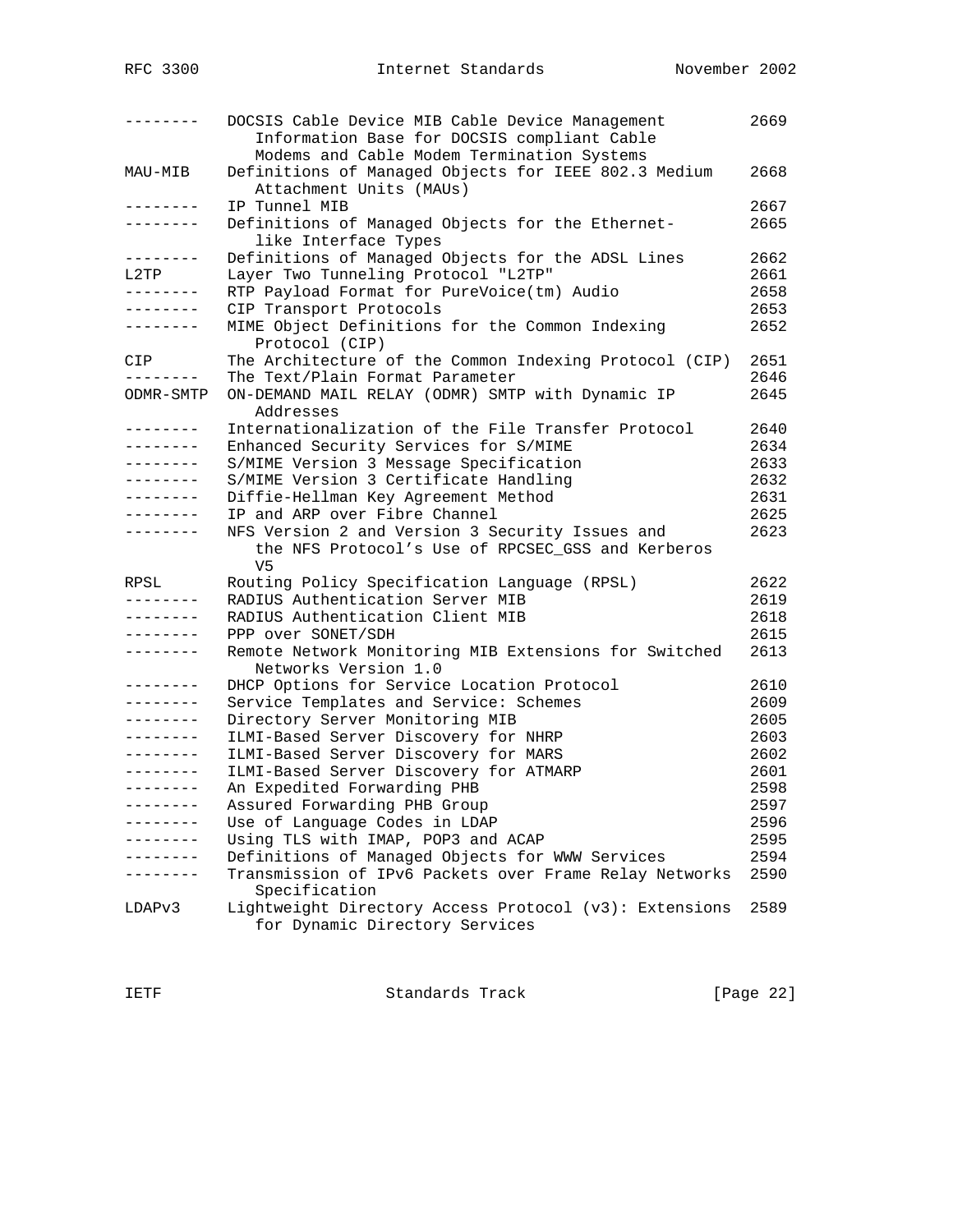| --------         | Internet X.509 Public Key Infrastructure LDAPv2 Schema<br>Internet X.509 Public Key Infrastructure Operational<br>Protocols: FTP and HTTP     | 2587<br>2585 |
|------------------|-----------------------------------------------------------------------------------------------------------------------------------------------|--------------|
| . <u>.</u>       | Definitions of Managed Objects for APPN/HPR in<br>IP Networks                                                                                 | 2584         |
| $TCP-CC$<br>SNMP | TCP Congestion Control<br>Coexistence between Version 1, Version 2, and Version<br>3 of the Internet-standard Network Management<br>Framework | 2581<br>2576 |
| APP-MIB          | Application Management MIB                                                                                                                    | 2564         |
|                  | DHCP Option to Disable Stateless Auto-Configuration<br>in IPv4 Clients                                                                        | 2563         |
|                  | TN2370E-RT Definitions of Protocol and Managed Objects for<br>TN3270E Response Time Collection Using SMIv2<br>$(TN3270E-RT-MIB)$              | 2562         |
|                  | Base Definitions of Managed Objects for TN3270E<br>Using SMIv2                                                                                | 2561         |
| PKIX             | X.509 Internet Public Key Infrastructure Online<br>Certificate Status Protocol - OCSP                                                         | 2560         |
| --------         | Internet X.509 Public Key Infrastructure Operational<br>Protocols - LDAPv2                                                                    | 2559         |
| . <u>.</u> .     | Definitions of Managed Objects for the SONET/SDH<br>Interface Type                                                                            | 2558         |
| MHTML            | MIME Encapsulation of Aggregate Documents, such<br>as HTML (MHTML)                                                                            | 2557         |
| . <u>.</u> .     | SMTP Service Extension for Authentication                                                                                                     | 2554         |
| . <u>.</u>       | Use of BGP-4 Multiprotocol Extensions for IPv6<br>Inter-Domain Routing                                                                        | 2545         |
| DHK-DNS          | Storage of Diffie-Hellman Keys in the Domain Name<br>System (DNS)                                                                             | 2539         |
| SC-DNS           | Storing Certificates in the Domain Name System (DNS)                                                                                          | 2538         |
| --------         | DSA KEYs and SIGs in the Domain Name System (DNS)                                                                                             | 2536         |
|                  | DNS-SECEXT Domain Name System Security Extensions                                                                                             | 2535         |
| --------         | Media Features for Display, Print, and Fax                                                                                                    | 2534         |
| --------         | A Syntax for Describing Media Feature Sets                                                                                                    | 2533         |
| --------         | Extended Facsimile Using Internet Mail                                                                                                        | 2532         |
| --------         | Indicating Supported Media Features Using Extensions<br>to DSN and MDN                                                                        | 2530         |
|                  | Transmission of IPv6 over IPv4 Domains without<br>Explicit Tunnels                                                                            | 2529         |
| --------         | Reserved IPv6 Subnet Anycast Addresses                                                                                                        | 2526         |
| WEBDAV           | HTTP Extensions for Distributed Authoring -- WEBDAV                                                                                           | 2518         |
|                  | ATM-MIBMAN Definitions of Managed Objects for ATM Management                                                                                  | 2515         |
|                  | ATM-TC-OID Definitions of Textual Conventions and                                                                                             | 2514         |
|                  | OBJECT-IDENTITIES for ATM Management                                                                                                          |              |
|                  | Managed Objects for Controlling the Collection                                                                                                | 2513         |
|                  | and Storage of Accounting Information for                                                                                                     |              |
|                  | Connection-Oriented Networks                                                                                                                  |              |

IETF Standards Track [Page 23]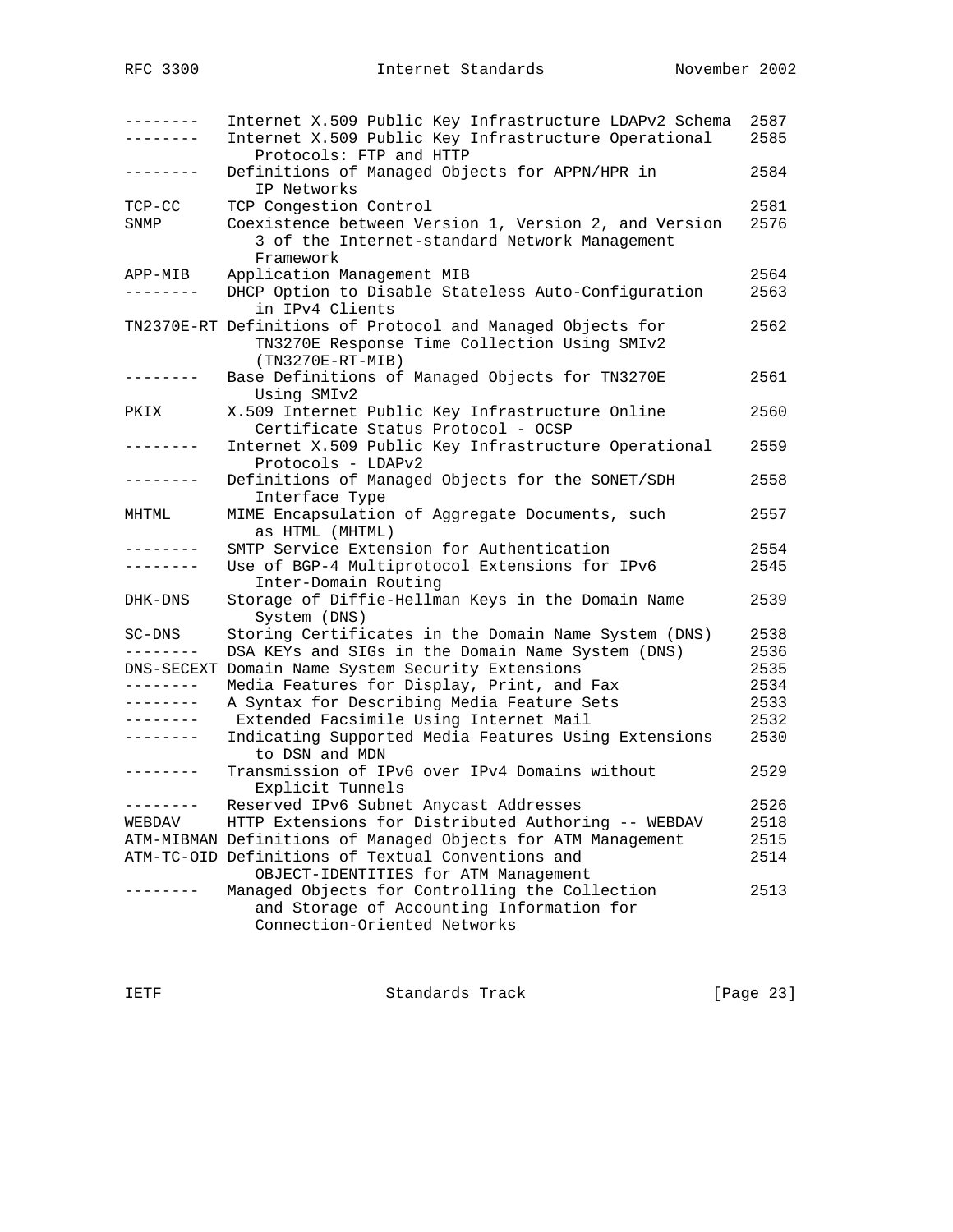| --------          | Accounting Information for ATM Networks                                                    | 2512 |
|-------------------|--------------------------------------------------------------------------------------------|------|
|                   | X.509-CRMF Internet X.509 Certificate Request Message Format                               | 2511 |
| PKICMP            | Internet X.509 Public Key Infrastructure Certificate<br>Management Protocols               | 2510 |
| IPCOM-PPP         | IP Header Compression over PPP                                                             | 2509 |
| --------          | Compressing IP/UDP/RTP Headers for Low-Speed Serial                                        | 2508 |
|                   | Links                                                                                      |      |
| --------          | IP Header Compression                                                                      | 2507 |
| --------          | Transmission of IPv6 Packets over ARCnet Networks                                          | 2497 |
|                   | DS3-E3-MIB Definitions of Managed Object for the DS3/E3 Interface<br>Type                  | 2496 |
| . _ _ _ _ _ _ _   | Definitions of Managed Objects for the DS1, E1,<br>DS2 and E2 Interface Types              | 2495 |
| --------          | Definitions of Managed Objects for the DS0 and                                             | 2494 |
|                   | DS0 Bundle Interface Type                                                                  |      |
|                   | Textual Conventions for MIB Modules Using Performance                                      | 2493 |
|                   | History Based on 15 Minute Intervals                                                       |      |
|                   | IPV6ATMNET IPV6 over ATM Networks                                                          | 2492 |
| IPv6-NBMA         | IPv6 over Non-Broadcast Multiple Access (NBMA)                                             | 2491 |
|                   | networks                                                                                   |      |
| NAI               | The Network Access Identifier                                                              | 2486 |
| --------          | DHCP Option for The Open Group's User Authentication                                       | 2485 |
|                   | Protocol                                                                                   |      |
| ---------         | PPP LCP Internationalization Configuration Option                                          | 2484 |
| .                 | Gateways and MIME Security Multiparts                                                      | 2480 |
| . <u>.</u> .      | The Simple and Protected GSS-API Negotiation Mechanism                                     | 2478 |
| $- - - - - - - -$ | Message Submission                                                                         | 2476 |
|                   | Definition of the Differentiated Services Field<br>(DS Field) in the IPv4 and IPv6 Headers | 2474 |
| --------          | Generic Packet Tunneling in IPv6 Specification                                             | 2473 |
| IPv6-PPP          | IP Version 6 over PPP                                                                      | 2472 |
| --------          | Transmission of IPv6 Packets over Token Ring Networks                                      | 2470 |
| --------          | Transmission of IPv6 Packets over FDDI Networks                                            | 2467 |
|                   | ICMPv6-MIB Management Information Base for IP Version 6: ICMPv6<br>Group                   | 2466 |
| --------          | Management Information Base for IP Version 6: Textual<br>Conventions and General Group     | 2465 |
|                   | Transmission of IPv6 Packets over Ethernet Networks                                        | 2464 |
| EBN-MIB           | Definitions of Managed Objects for Extended Border<br>Node                                 | 2457 |
| ---------         | Definitions of Managed Objects for APPN TRAPS                                              | 2456 |
| APPN-MIB          | Definitions of Managed Objects for APPN                                                    | 2455 |
|                   | IP Version 6 Management Information Base for the<br>User Datagram Protocol                 | 2454 |
|                   | IP Version 6 Management Information Base for the<br>Transmission Control Protocol          | 2452 |
| $-- - -$          | The ESP CBC-Mode Cipher Algorithms                                                         | 2451 |
| POP3-EXT          | POP3 Extension Mechanism                                                                   | 2449 |
|                   |                                                                                            |      |

IETF Standards Track [Page 24]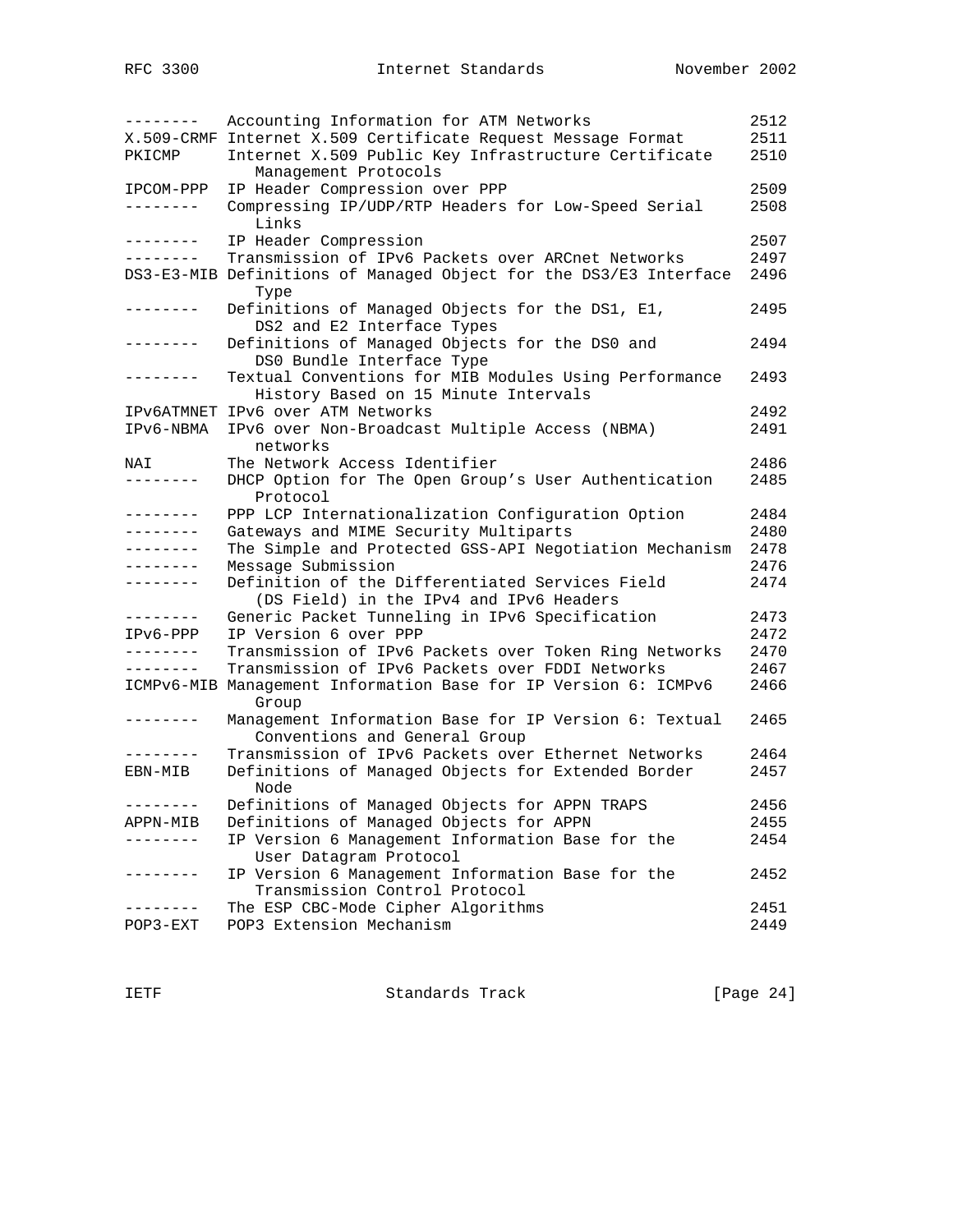| 2446<br>iCalendar Transport-Independent Interoperability<br>ITIP<br>Protocol (iTIP) Scheduling Events, BusyTime,<br>To-dos and Journal Entries<br>Internet Calendaring and Scheduling Core Object<br>ICALENDAR<br>2445<br>Specification (iCalendar)<br>The One-Time-Password SASL Mechanism<br>2444<br>OTP-SASL<br>--------<br>OpenPGP Message Format<br>2440<br>2439<br>BGP Route Flap Damping<br>. <u>.</u> .<br>RTP Payload Format for JPEG-compressed Video<br>2435<br>. _ _ _ _ _ _ _<br>RTP Payload Format for BT.656 Video Encoding<br>2431<br>. _ _ _ _ _ _ _<br>RTP Payload Format for the 1998 Version of ITU-<br>2429<br>. <u>.</u> .<br>T Rec. H.263 Video (H.263+)<br>FTP Extensions for IPv6 and NATs<br>2428<br>. <u>.</u> .<br>MIME-VCARD vCard MIME Directory Profile<br>2426<br>A MIME Content-Type for Directory Information<br>2425<br>TXT-DIR<br>Content Duration MIME Header Definition<br>2424<br>CONT-DUR<br>VPIM Voice Message MIME Sub-type Registration<br>2423<br>MIME-VPIM<br>MIME-ADPCM Toll Quality Voice - 32 kbit/s ADPCM MIME Sub-type<br>2422<br>Registration<br>Voice Profile for Internet Mail - version 2<br>2421<br>MIME-VP2<br>The PPP Triple-DES Encryption Protocol (3DESE)<br>2420<br>3DESE<br>The PPP DES Encryption Protocol, Version 2 (DESE-bis)<br>2419<br>DESE-bis<br>Definitions of Managed Objects for Multicast over<br>2417<br>---------<br>UNI 3.0/3.1 based ATM Networks<br>The NULL Encryption Algorithm and Its Use With IPsec<br>----------<br>2410<br>2409<br>The Internet Key Exchange (IKE)<br>IKE<br>2408<br>Internet Security Association and Key Management<br>ISAKMP<br>Protocol (ISAKMP)<br>The Internet IP Security Domain of Interpretation<br>2407<br>ISAKMPSEC<br>for ISAKMP<br>ESP<br>IP Encapsulating Security Payload (ESP)<br>2406<br>The ESP DES-CBC Cipher Algorithm With Explicit IV<br>ESPDES-CBC<br>2405<br>The Use of HMAC-SHA-1-96 within ESP and AH<br>2404<br>. <u>.</u> .<br>The Use of HMAC-MD5-96 within ESP and AH<br>2403<br>--------<br>IP Authentication Header<br>2402<br>IP-AUTH<br>Security Architecture for the Internet Protocol<br>2401<br><b>IPSEC</b><br>2397<br>DATA-URL<br>The "data" URL scheme<br>CIDMID-URL Content-ID and Message-ID Uniform Resource Locators<br>2392<br>Feature negotiation mechanism for the File Transfer<br>2389<br>--------<br>Protocol<br>Returning Values from Forms: multipart/form-data<br>2388<br>2387<br>MIME-RELAT The MIME Multipart/Related Content-type<br>Protection of BGP Sessions via the TCP MD5 Signature<br>2385<br>--------<br>Option<br>POP URL Scheme<br>2384<br>POP-URL | IMIP | iCalendar Message-Based Interoperability Protocol<br>(iMIP) | 2447 |
|----------------------------------------------------------------------------------------------------------------------------------------------------------------------------------------------------------------------------------------------------------------------------------------------------------------------------------------------------------------------------------------------------------------------------------------------------------------------------------------------------------------------------------------------------------------------------------------------------------------------------------------------------------------------------------------------------------------------------------------------------------------------------------------------------------------------------------------------------------------------------------------------------------------------------------------------------------------------------------------------------------------------------------------------------------------------------------------------------------------------------------------------------------------------------------------------------------------------------------------------------------------------------------------------------------------------------------------------------------------------------------------------------------------------------------------------------------------------------------------------------------------------------------------------------------------------------------------------------------------------------------------------------------------------------------------------------------------------------------------------------------------------------------------------------------------------------------------------------------------------------------------------------------------------------------------------------------------------------------------------------------------------------------------------------------------------------------------------------------------------------------------------------------------------------------------------------------------------------------------------------------------------------------------------------------------------------------------------------------------------------------------------------------------------------------------------------------------------------------------------------------------------------------------------------------------------------------------------------------------------------|------|-------------------------------------------------------------|------|
|                                                                                                                                                                                                                                                                                                                                                                                                                                                                                                                                                                                                                                                                                                                                                                                                                                                                                                                                                                                                                                                                                                                                                                                                                                                                                                                                                                                                                                                                                                                                                                                                                                                                                                                                                                                                                                                                                                                                                                                                                                                                                                                                                                                                                                                                                                                                                                                                                                                                                                                                                                                                                            |      |                                                             |      |
|                                                                                                                                                                                                                                                                                                                                                                                                                                                                                                                                                                                                                                                                                                                                                                                                                                                                                                                                                                                                                                                                                                                                                                                                                                                                                                                                                                                                                                                                                                                                                                                                                                                                                                                                                                                                                                                                                                                                                                                                                                                                                                                                                                                                                                                                                                                                                                                                                                                                                                                                                                                                                            |      |                                                             |      |
|                                                                                                                                                                                                                                                                                                                                                                                                                                                                                                                                                                                                                                                                                                                                                                                                                                                                                                                                                                                                                                                                                                                                                                                                                                                                                                                                                                                                                                                                                                                                                                                                                                                                                                                                                                                                                                                                                                                                                                                                                                                                                                                                                                                                                                                                                                                                                                                                                                                                                                                                                                                                                            |      |                                                             |      |
|                                                                                                                                                                                                                                                                                                                                                                                                                                                                                                                                                                                                                                                                                                                                                                                                                                                                                                                                                                                                                                                                                                                                                                                                                                                                                                                                                                                                                                                                                                                                                                                                                                                                                                                                                                                                                                                                                                                                                                                                                                                                                                                                                                                                                                                                                                                                                                                                                                                                                                                                                                                                                            |      |                                                             |      |
|                                                                                                                                                                                                                                                                                                                                                                                                                                                                                                                                                                                                                                                                                                                                                                                                                                                                                                                                                                                                                                                                                                                                                                                                                                                                                                                                                                                                                                                                                                                                                                                                                                                                                                                                                                                                                                                                                                                                                                                                                                                                                                                                                                                                                                                                                                                                                                                                                                                                                                                                                                                                                            |      |                                                             |      |
|                                                                                                                                                                                                                                                                                                                                                                                                                                                                                                                                                                                                                                                                                                                                                                                                                                                                                                                                                                                                                                                                                                                                                                                                                                                                                                                                                                                                                                                                                                                                                                                                                                                                                                                                                                                                                                                                                                                                                                                                                                                                                                                                                                                                                                                                                                                                                                                                                                                                                                                                                                                                                            |      |                                                             |      |
|                                                                                                                                                                                                                                                                                                                                                                                                                                                                                                                                                                                                                                                                                                                                                                                                                                                                                                                                                                                                                                                                                                                                                                                                                                                                                                                                                                                                                                                                                                                                                                                                                                                                                                                                                                                                                                                                                                                                                                                                                                                                                                                                                                                                                                                                                                                                                                                                                                                                                                                                                                                                                            |      |                                                             |      |
|                                                                                                                                                                                                                                                                                                                                                                                                                                                                                                                                                                                                                                                                                                                                                                                                                                                                                                                                                                                                                                                                                                                                                                                                                                                                                                                                                                                                                                                                                                                                                                                                                                                                                                                                                                                                                                                                                                                                                                                                                                                                                                                                                                                                                                                                                                                                                                                                                                                                                                                                                                                                                            |      |                                                             |      |
|                                                                                                                                                                                                                                                                                                                                                                                                                                                                                                                                                                                                                                                                                                                                                                                                                                                                                                                                                                                                                                                                                                                                                                                                                                                                                                                                                                                                                                                                                                                                                                                                                                                                                                                                                                                                                                                                                                                                                                                                                                                                                                                                                                                                                                                                                                                                                                                                                                                                                                                                                                                                                            |      |                                                             |      |
|                                                                                                                                                                                                                                                                                                                                                                                                                                                                                                                                                                                                                                                                                                                                                                                                                                                                                                                                                                                                                                                                                                                                                                                                                                                                                                                                                                                                                                                                                                                                                                                                                                                                                                                                                                                                                                                                                                                                                                                                                                                                                                                                                                                                                                                                                                                                                                                                                                                                                                                                                                                                                            |      |                                                             |      |
|                                                                                                                                                                                                                                                                                                                                                                                                                                                                                                                                                                                                                                                                                                                                                                                                                                                                                                                                                                                                                                                                                                                                                                                                                                                                                                                                                                                                                                                                                                                                                                                                                                                                                                                                                                                                                                                                                                                                                                                                                                                                                                                                                                                                                                                                                                                                                                                                                                                                                                                                                                                                                            |      |                                                             |      |
|                                                                                                                                                                                                                                                                                                                                                                                                                                                                                                                                                                                                                                                                                                                                                                                                                                                                                                                                                                                                                                                                                                                                                                                                                                                                                                                                                                                                                                                                                                                                                                                                                                                                                                                                                                                                                                                                                                                                                                                                                                                                                                                                                                                                                                                                                                                                                                                                                                                                                                                                                                                                                            |      |                                                             |      |
|                                                                                                                                                                                                                                                                                                                                                                                                                                                                                                                                                                                                                                                                                                                                                                                                                                                                                                                                                                                                                                                                                                                                                                                                                                                                                                                                                                                                                                                                                                                                                                                                                                                                                                                                                                                                                                                                                                                                                                                                                                                                                                                                                                                                                                                                                                                                                                                                                                                                                                                                                                                                                            |      |                                                             |      |
|                                                                                                                                                                                                                                                                                                                                                                                                                                                                                                                                                                                                                                                                                                                                                                                                                                                                                                                                                                                                                                                                                                                                                                                                                                                                                                                                                                                                                                                                                                                                                                                                                                                                                                                                                                                                                                                                                                                                                                                                                                                                                                                                                                                                                                                                                                                                                                                                                                                                                                                                                                                                                            |      |                                                             |      |
|                                                                                                                                                                                                                                                                                                                                                                                                                                                                                                                                                                                                                                                                                                                                                                                                                                                                                                                                                                                                                                                                                                                                                                                                                                                                                                                                                                                                                                                                                                                                                                                                                                                                                                                                                                                                                                                                                                                                                                                                                                                                                                                                                                                                                                                                                                                                                                                                                                                                                                                                                                                                                            |      |                                                             |      |
|                                                                                                                                                                                                                                                                                                                                                                                                                                                                                                                                                                                                                                                                                                                                                                                                                                                                                                                                                                                                                                                                                                                                                                                                                                                                                                                                                                                                                                                                                                                                                                                                                                                                                                                                                                                                                                                                                                                                                                                                                                                                                                                                                                                                                                                                                                                                                                                                                                                                                                                                                                                                                            |      |                                                             |      |
|                                                                                                                                                                                                                                                                                                                                                                                                                                                                                                                                                                                                                                                                                                                                                                                                                                                                                                                                                                                                                                                                                                                                                                                                                                                                                                                                                                                                                                                                                                                                                                                                                                                                                                                                                                                                                                                                                                                                                                                                                                                                                                                                                                                                                                                                                                                                                                                                                                                                                                                                                                                                                            |      |                                                             |      |
|                                                                                                                                                                                                                                                                                                                                                                                                                                                                                                                                                                                                                                                                                                                                                                                                                                                                                                                                                                                                                                                                                                                                                                                                                                                                                                                                                                                                                                                                                                                                                                                                                                                                                                                                                                                                                                                                                                                                                                                                                                                                                                                                                                                                                                                                                                                                                                                                                                                                                                                                                                                                                            |      |                                                             |      |
|                                                                                                                                                                                                                                                                                                                                                                                                                                                                                                                                                                                                                                                                                                                                                                                                                                                                                                                                                                                                                                                                                                                                                                                                                                                                                                                                                                                                                                                                                                                                                                                                                                                                                                                                                                                                                                                                                                                                                                                                                                                                                                                                                                                                                                                                                                                                                                                                                                                                                                                                                                                                                            |      |                                                             |      |
|                                                                                                                                                                                                                                                                                                                                                                                                                                                                                                                                                                                                                                                                                                                                                                                                                                                                                                                                                                                                                                                                                                                                                                                                                                                                                                                                                                                                                                                                                                                                                                                                                                                                                                                                                                                                                                                                                                                                                                                                                                                                                                                                                                                                                                                                                                                                                                                                                                                                                                                                                                                                                            |      |                                                             |      |
|                                                                                                                                                                                                                                                                                                                                                                                                                                                                                                                                                                                                                                                                                                                                                                                                                                                                                                                                                                                                                                                                                                                                                                                                                                                                                                                                                                                                                                                                                                                                                                                                                                                                                                                                                                                                                                                                                                                                                                                                                                                                                                                                                                                                                                                                                                                                                                                                                                                                                                                                                                                                                            |      |                                                             |      |
|                                                                                                                                                                                                                                                                                                                                                                                                                                                                                                                                                                                                                                                                                                                                                                                                                                                                                                                                                                                                                                                                                                                                                                                                                                                                                                                                                                                                                                                                                                                                                                                                                                                                                                                                                                                                                                                                                                                                                                                                                                                                                                                                                                                                                                                                                                                                                                                                                                                                                                                                                                                                                            |      |                                                             |      |
|                                                                                                                                                                                                                                                                                                                                                                                                                                                                                                                                                                                                                                                                                                                                                                                                                                                                                                                                                                                                                                                                                                                                                                                                                                                                                                                                                                                                                                                                                                                                                                                                                                                                                                                                                                                                                                                                                                                                                                                                                                                                                                                                                                                                                                                                                                                                                                                                                                                                                                                                                                                                                            |      |                                                             |      |
|                                                                                                                                                                                                                                                                                                                                                                                                                                                                                                                                                                                                                                                                                                                                                                                                                                                                                                                                                                                                                                                                                                                                                                                                                                                                                                                                                                                                                                                                                                                                                                                                                                                                                                                                                                                                                                                                                                                                                                                                                                                                                                                                                                                                                                                                                                                                                                                                                                                                                                                                                                                                                            |      |                                                             |      |
|                                                                                                                                                                                                                                                                                                                                                                                                                                                                                                                                                                                                                                                                                                                                                                                                                                                                                                                                                                                                                                                                                                                                                                                                                                                                                                                                                                                                                                                                                                                                                                                                                                                                                                                                                                                                                                                                                                                                                                                                                                                                                                                                                                                                                                                                                                                                                                                                                                                                                                                                                                                                                            |      |                                                             |      |
|                                                                                                                                                                                                                                                                                                                                                                                                                                                                                                                                                                                                                                                                                                                                                                                                                                                                                                                                                                                                                                                                                                                                                                                                                                                                                                                                                                                                                                                                                                                                                                                                                                                                                                                                                                                                                                                                                                                                                                                                                                                                                                                                                                                                                                                                                                                                                                                                                                                                                                                                                                                                                            |      |                                                             |      |
|                                                                                                                                                                                                                                                                                                                                                                                                                                                                                                                                                                                                                                                                                                                                                                                                                                                                                                                                                                                                                                                                                                                                                                                                                                                                                                                                                                                                                                                                                                                                                                                                                                                                                                                                                                                                                                                                                                                                                                                                                                                                                                                                                                                                                                                                                                                                                                                                                                                                                                                                                                                                                            |      |                                                             |      |
|                                                                                                                                                                                                                                                                                                                                                                                                                                                                                                                                                                                                                                                                                                                                                                                                                                                                                                                                                                                                                                                                                                                                                                                                                                                                                                                                                                                                                                                                                                                                                                                                                                                                                                                                                                                                                                                                                                                                                                                                                                                                                                                                                                                                                                                                                                                                                                                                                                                                                                                                                                                                                            |      |                                                             |      |
|                                                                                                                                                                                                                                                                                                                                                                                                                                                                                                                                                                                                                                                                                                                                                                                                                                                                                                                                                                                                                                                                                                                                                                                                                                                                                                                                                                                                                                                                                                                                                                                                                                                                                                                                                                                                                                                                                                                                                                                                                                                                                                                                                                                                                                                                                                                                                                                                                                                                                                                                                                                                                            |      |                                                             |      |
|                                                                                                                                                                                                                                                                                                                                                                                                                                                                                                                                                                                                                                                                                                                                                                                                                                                                                                                                                                                                                                                                                                                                                                                                                                                                                                                                                                                                                                                                                                                                                                                                                                                                                                                                                                                                                                                                                                                                                                                                                                                                                                                                                                                                                                                                                                                                                                                                                                                                                                                                                                                                                            |      |                                                             |      |
|                                                                                                                                                                                                                                                                                                                                                                                                                                                                                                                                                                                                                                                                                                                                                                                                                                                                                                                                                                                                                                                                                                                                                                                                                                                                                                                                                                                                                                                                                                                                                                                                                                                                                                                                                                                                                                                                                                                                                                                                                                                                                                                                                                                                                                                                                                                                                                                                                                                                                                                                                                                                                            |      |                                                             |      |
|                                                                                                                                                                                                                                                                                                                                                                                                                                                                                                                                                                                                                                                                                                                                                                                                                                                                                                                                                                                                                                                                                                                                                                                                                                                                                                                                                                                                                                                                                                                                                                                                                                                                                                                                                                                                                                                                                                                                                                                                                                                                                                                                                                                                                                                                                                                                                                                                                                                                                                                                                                                                                            |      |                                                             |      |
|                                                                                                                                                                                                                                                                                                                                                                                                                                                                                                                                                                                                                                                                                                                                                                                                                                                                                                                                                                                                                                                                                                                                                                                                                                                                                                                                                                                                                                                                                                                                                                                                                                                                                                                                                                                                                                                                                                                                                                                                                                                                                                                                                                                                                                                                                                                                                                                                                                                                                                                                                                                                                            |      |                                                             |      |
|                                                                                                                                                                                                                                                                                                                                                                                                                                                                                                                                                                                                                                                                                                                                                                                                                                                                                                                                                                                                                                                                                                                                                                                                                                                                                                                                                                                                                                                                                                                                                                                                                                                                                                                                                                                                                                                                                                                                                                                                                                                                                                                                                                                                                                                                                                                                                                                                                                                                                                                                                                                                                            |      |                                                             |      |
|                                                                                                                                                                                                                                                                                                                                                                                                                                                                                                                                                                                                                                                                                                                                                                                                                                                                                                                                                                                                                                                                                                                                                                                                                                                                                                                                                                                                                                                                                                                                                                                                                                                                                                                                                                                                                                                                                                                                                                                                                                                                                                                                                                                                                                                                                                                                                                                                                                                                                                                                                                                                                            |      |                                                             |      |
|                                                                                                                                                                                                                                                                                                                                                                                                                                                                                                                                                                                                                                                                                                                                                                                                                                                                                                                                                                                                                                                                                                                                                                                                                                                                                                                                                                                                                                                                                                                                                                                                                                                                                                                                                                                                                                                                                                                                                                                                                                                                                                                                                                                                                                                                                                                                                                                                                                                                                                                                                                                                                            |      |                                                             |      |
|                                                                                                                                                                                                                                                                                                                                                                                                                                                                                                                                                                                                                                                                                                                                                                                                                                                                                                                                                                                                                                                                                                                                                                                                                                                                                                                                                                                                                                                                                                                                                                                                                                                                                                                                                                                                                                                                                                                                                                                                                                                                                                                                                                                                                                                                                                                                                                                                                                                                                                                                                                                                                            |      |                                                             |      |

IETF Standards Track [Page 25]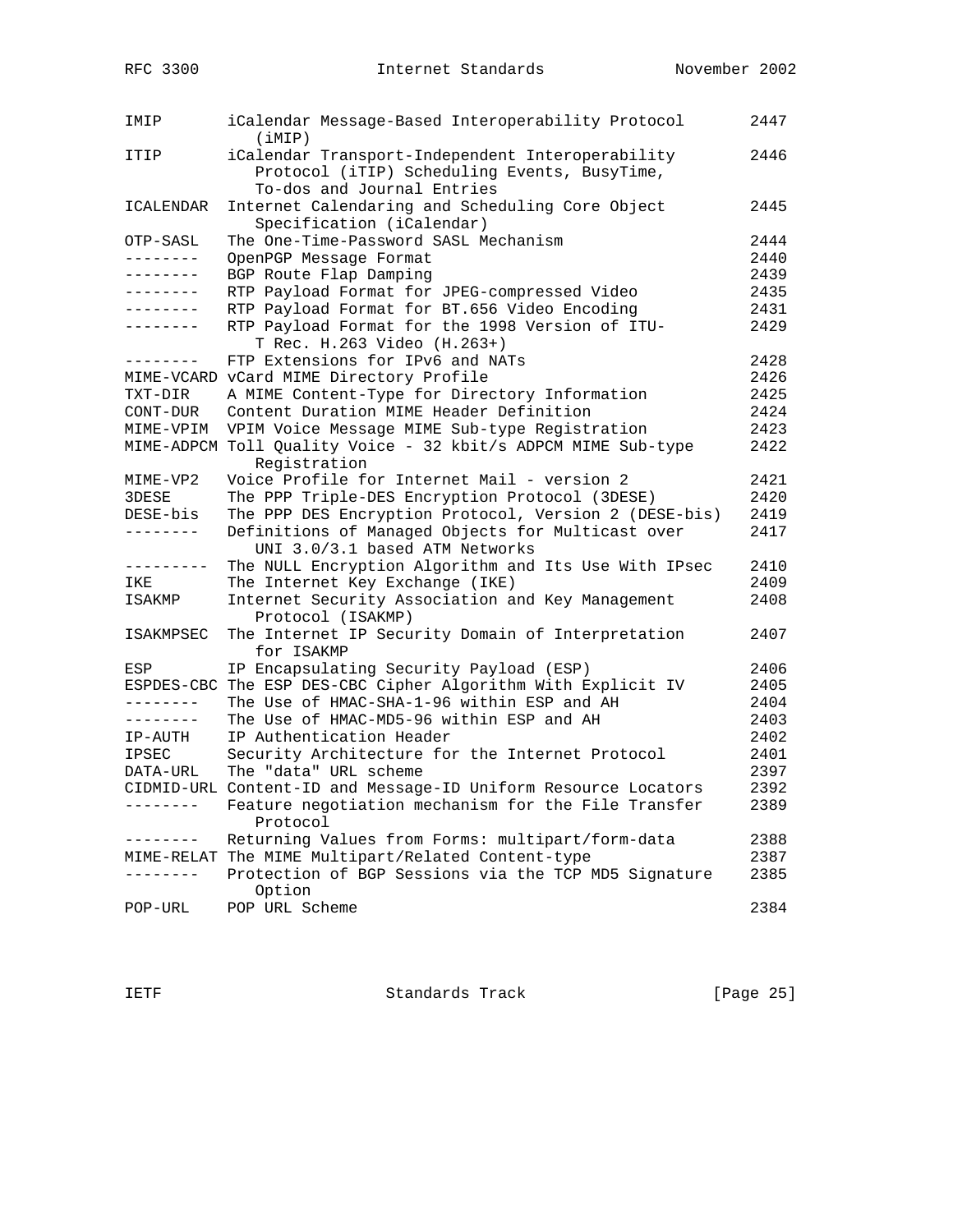| --------        | Interoperation of Controlled-Load Service and<br>Guaranteed Service with ATM | 2381 |
|-----------------|------------------------------------------------------------------------------|------|
| . <u>.</u> .    | RSVP over ATM Implementation Requirements                                    | 2380 |
| --------        | An IPv6 Aggregatable Global Unicast Address Format                           | 2374 |
| --------        | IP Version 6 Addressing Architecture                                         | 2373 |
| TIPV3           | Transaction Internet Protocol Version 3.0                                    | 2371 |
| OSPF-LSA        | The OSPF Opaque LSA Option                                                   | 2370 |
| --------        | The Use of URLs as Meta-Syntax for Core Mail List                            | 2369 |
|                 | Commands and their Transport through Message                                 |      |
|                 | Header Fields                                                                |      |
| URLMAILTO       | The mailto URL scheme                                                        | 2368 |
| PPP-AAL         | PPP Over AAL5                                                                | 2364 |
| PPP-FUNI        | PPP Over FUNI                                                                | 2363 |
|                 | IMAP4UIDPL IMAP4 UIDPLUS extension                                           | 2359 |
| IMAP4NAME       | IMAP4 Namespace                                                              | 2342 |
| <b>VRRP</b>     | Virtual Router Redundancy Protocol                                           | 2338 |
| NHRP-SCSP       | A Distributed NHRP Service Using SCSP                                        | 2335 |
|                 | Server Cache Synchronization Protocol (SCSP)                                 |      |
| SCSP            |                                                                              | 2334 |
| --------        | NHRP Protocol Applicability Statement                                        | 2333 |
| NHRP            | NBMA Next Hop Resolution Protocol (NHRP)                                     | 2332 |
| UNI-SIG         | ATM Signalling Support for IP over ATM - UNI<br>Signalling 4.0 Update        | 2331 |
| SDP             | SDP: Session Description Protocol                                            | 2327 |
| RTSP            | Real Time Streaming Protocol (RTSP)                                          | 2326 |
| IPOA-MIB        | Definitions of Managed Objects for Classical IP                              | 2320 |
|                 | and ARP Over ATM Using SMIv2 (IPOA-MIB)                                      |      |
|                 | DNS-NCACHE Negative Caching of DNS Queries (DNS NCACHE)                      | 2308 |
| SMFAX-IM        | A Simple Mode of Facsimile Using Internet Mail                               | 2305 |
| FFIF            | File Format for Internet Fax                                                 | 2301 |
| EMF-MDN         | An Extensible Message Format for Message Disposition                         | 2298 |
|                 | Notifications                                                                |      |
| OR-ADD          | Representing the O/R Address hierarchy in the X.500                          | 2294 |
|                 | Directory Information Tree                                                   |      |
| SUBTABLE        | Representing Tables and Subtrees in the X.500<br>Directory                   | 2293 |
| --------        | Mobile-IPv4 Configuration Option for PPP IPCP                                | 2290 |
| SLM-APP         | Definitions of System-Level Managed Objects for<br>Applications              | 2287 |
| $PPP-EAP$       | PPP Extensible Authentication Protocol (EAP)                                 | 2284 |
| -------         | Definitions of Managed Objects for IEEE 802.12                               | 2266 |
|                 | Repeater Devices                                                             |      |
| . – – – – – – – | A Summary of the X.500(96) User Schema for use                               | 2256 |
|                 | with LDAPv3                                                                  |      |
| LDAP-URL        | The LDAP URL Format                                                          | 2255 |
| STR-LDAP        | The String Representation of LDAP Search Filters                             | 2254 |
|                 | LDAP3-UTF8 Lightweight Directory Access Protocol (v3): UTF-                  | 2253 |
|                 | 8 String Representation of Distinguished Names                               |      |

IETF Standards Track [Page 26]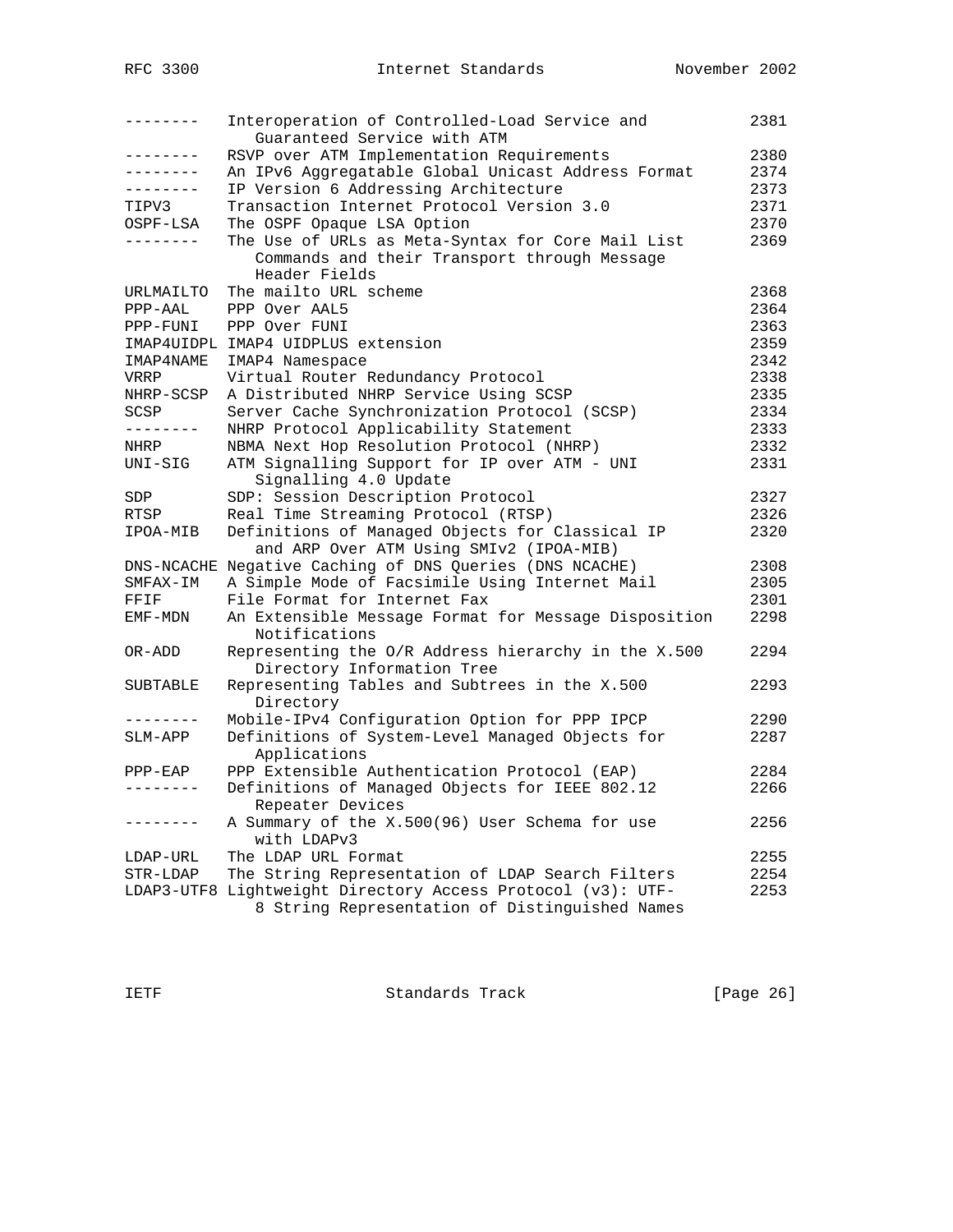| LDAP3-ATD         | Lightweight Directory Access Protocol (v3): Attribute<br>Syntax Definitions                          | 2252 |
|-------------------|------------------------------------------------------------------------------------------------------|------|
| LDAPV3            | Lightweight Directory Access Protocol (v3)                                                           | 2251 |
| RTP-MPEG          | RTP Payload Format for MPEG1/MPEG2 Video                                                             | 2250 |
| ---------         | Using Domains in LDAP/X.500 Distinguished Names                                                      | 2247 |
| --------          | The TLS Protocol Version 1.0                                                                         | 2246 |
| SASL-ANON         | Anonymous SASL Mechanism                                                                             | 2245 |
| ACAP              | ACAP -- Application Configuration Access Protocol                                                    | 2244 |
| OTP-ER            | OTP Extended Responses                                                                               | 2243 |
| NETWAREIP         | NetWare/IP Domain Name and Information                                                               | 2242 |
| DHCP-NDS          | DHCP Options for Novell Directory Services                                                           | 2241 |
| HPR-MIB           | Definitions of Managed Objects for HPR using SMIv2                                                   | 2238 |
| ABNF              | Augmented BNF for Syntax Specifications: ABNF                                                        | 2234 |
| DLUR-MIB          | Definitions of Managed Objects for DLUR using SMIv2                                                  | 2232 |
| MIME-EXT          | MIME Parameter Value and Encoded Word Extensions:                                                    | 2231 |
|                   | Character Sets, Languages, and Continuations                                                         |      |
| FTPSECEXT         | FTP Security Extensions                                                                              | 2228 |
| ---------         | Simple Hit-Metering and Usage-Limiting for HTTP                                                      | 2227 |
| ---------         | IP Broadcast over ATM Networks                                                                       | 2226 |
| IP-ATM            | Classical IP and ARP over ATM                                                                        | 2225 |
| SASL              | Simple Authentication and Security Layer (SASL)                                                      | 2222 |
|                   | IMAP4LOGIN IMAP4 Login Referrals                                                                     | 2221 |
| ---------         | A Common Schema for the Internet White Pages Service                                                 | 2218 |
| $- - - - - - - -$ | General Characterization Parameters for Integrated<br>Service Network Elements                       | 2215 |
| ---------         | Integrated Services Management Information Base                                                      | 2214 |
|                   | Guaranteed Service Extensions using SMIv2                                                            |      |
|                   | Integrated Services Management Information Base<br>using SMIv2                                       | 2213 |
| GQOS              | Specification of Guaranteed Quality of Service                                                       | 2212 |
|                   | Specification of the Controlled-Load Network Element<br>Service                                      | 2211 |
| RSVP-IS           | The Use of RSVP with IETF Integrated Services                                                        | 2210 |
|                   | RSVP-IPSEC RSVP Extensions for IPSEC Data Flows                                                      | 2207 |
| RSVP-MIB          | RSVP Management Information Base using SMIv2                                                         | 2206 |
| RSVP              | Resource ReSerVation Protocol (RSVP) -- Version                                                      | 2205 |
|                   | 1 Functional Specification                                                                           |      |
|                   | RPCSEC-GSS RPCSEC_GSS Protocol Specification                                                         | 2203 |
| RTP-RAD           | RTP Payload for Redundant Audio Data                                                                 | 2198 |
| IMAPPOPAU         | IMAP/POP AUTHorize Extension for Simple                                                              | 2195 |
|                   | Challenge/Response                                                                                   |      |
| IMAP4MAIL         | IMAP4 Mailbox Referrals                                                                              | 2193 |
| IMAP-URL          | IMAP URL Scheme                                                                                      | 2192 |
|                   | RTP Payload Format for H.263 Video Streams                                                           | 2190 |
|                   | Communicating Presentation Information in Internet<br>Messages: The Content-Disposition Header Field | 2183 |
| DNS-CLAR          | Clarifications to the DNS Specification                                                              | 2181 |
| IMAP4-IDLE        | IMAP4 IDLE command                                                                                   | 2177 |

IETF Standards Track [Page 27]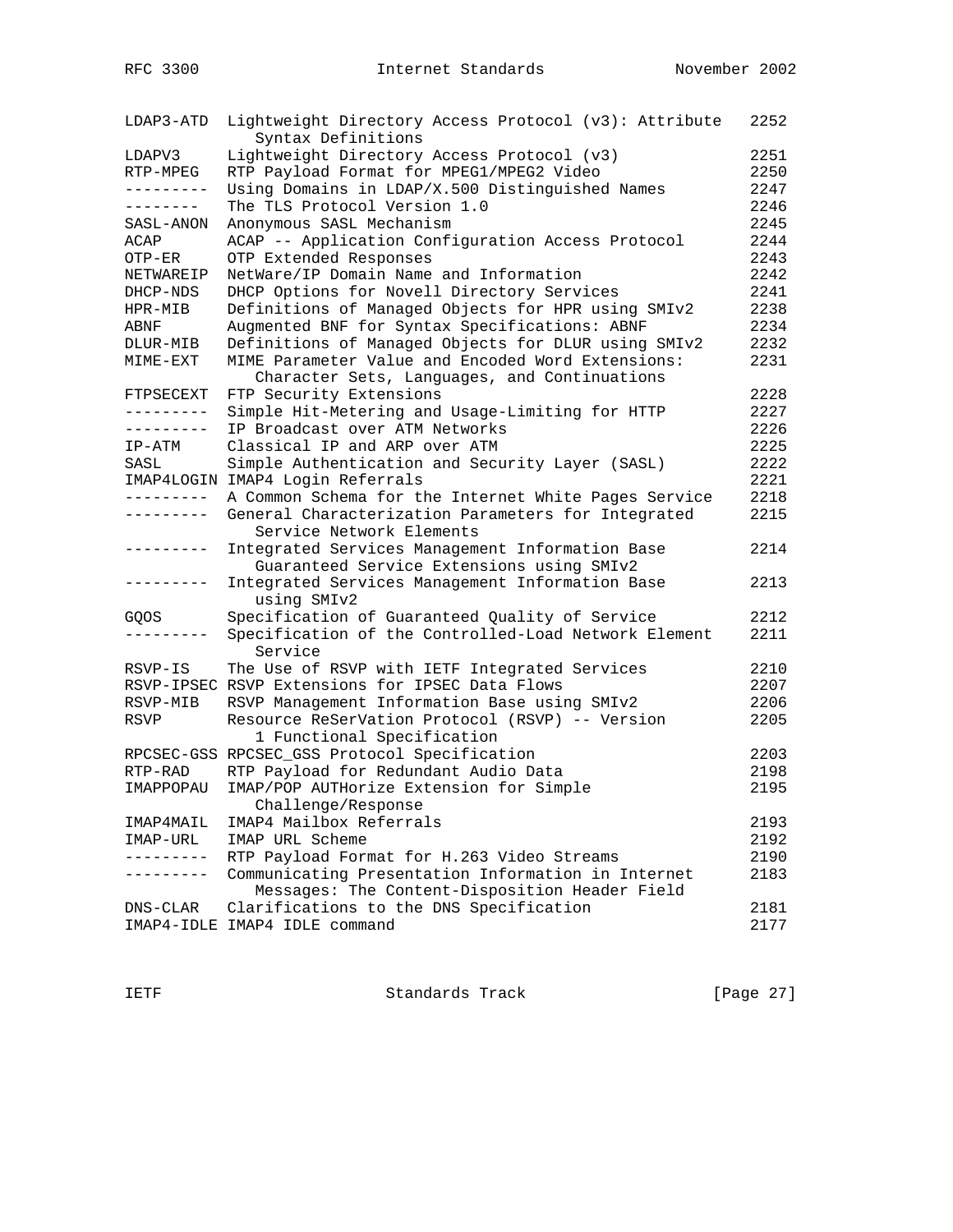| SLP               | Service Location Protocol                                                               | 2165 |
|-------------------|-----------------------------------------------------------------------------------------|------|
|                   | Use of an X.500/LDAP directory to support MIXER                                         | 2164 |
|                   | address mapping                                                                         |      |
| DNS-MCGAM         | Using the Internet DNS to Distribute MIXER Conformant<br>Global Address Mapping (MCGAM) | 2163 |
| . _ _ _ _ _ _ _ _ | Carrying PostScript in X.400 and MIME                                                   | 2160 |
| ---------         | A MIME Body Part for FAX                                                                | 2159 |
| . <u>.</u> .      | X.400 Image Body Parts                                                                  | 2158 |
| ---------         | Mapping between X.400 and RFC-822/MIME Message Bodies                                   | 2157 |
| MIXER             | MIXER (Mime Internet X.400 Enhanced Relay): Mapping<br>between X.400 and RFC 822/MIME   | 2156 |
| MAIL-SERV         | Mailbox Names for Common Services, Roles and Functions                                  | 2142 |
|                   | URN-SYNTAX URN Syntax                                                                   | 2141 |
|                   | DNS-UPDATE Dynamic Updates in the Domain Name System (DNS UPDATE)                       | 2136 |
| DC-MIB            | Dial Control Management Information Base using SMIv2                                    | 2128 |
| ISDN-MIB          | ISDN Management Information Base using SMIv2                                            | 2127 |
| ITOT              | ISO Transport Service on top of TCP (ITOT)                                              | 2126 |
| BAP-BACP          | The PPP Bandwidth Allocation Protocol (BAP) / The                                       | 2125 |
|                   | PPP Bandwidth Allocation Control Protocol (BACP)                                        |      |
| VEMMI-URL         | VEMMI URL Specification                                                                 | 2122 |
|                   | ROUT-ALERT IP Router Alert Option                                                       | 2113 |
| 802.3-MIB         | Definitions of Managed Objects for IEEE 802.3 Repeater                                  | 2108 |
|                   | Devices using SMIv2                                                                     |      |
| PPP-NBFCP         | The PPP NetBIOS Frames Control Protocol (NBFCP)                                         | 2097 |
| TABLE-MIB         | IP Forwarding Table MIB                                                                 | 2096 |
| RIP-TRIG          | Triggered Extensions to RIP to Support Demand Circuits                                  | 2091 |
| IMAP4-LIT         | IMAP4 non-synchronizing literals                                                        | 2088 |
| IMAP4-QUO         | IMAP4 QUOTA extension                                                                   | 2087 |
| IMAP4-ACL         | IMAP4 ACL extension                                                                     | 2086 |
| HMAC-MD5          | HMAC-MD5 IP Authentication with Replay Prevention                                       | 2085 |
| RIP2-MD5          | RIP-2 MD5 Authentication                                                                | 2082 |
|                   | RIPNG-IPV6 RIPng for IPv6                                                               | 2080 |
| URI-ATT           | Definition of an X.500 Attribute Type and an Object                                     | 2079 |
|                   | Class to Hold Uniform Resource Identifiers (URIs)                                       |      |
|                   | MIME-MODEL The Model Primary Content Type for Multipurpose                              | 2077 |
|                   | Internet Mail Extensions                                                                |      |
| IMAPV4            | Internet Message Access Protocol - Version 4revl                                        | 2060 |
| URLZ39.50         | Uniform Resource Locators for Z39.50                                                    | 2056 |
| SNANAU-APP        | Definitions of Managed Objects for APPC using SMIv2                                     | 2051 |
| PPP-SNACP         | The PPP SNA Control Protocol (SNACP)                                                    | 2043 |
| SMTP-ENH          | SMTP Service Extension for Returning Enhanced Error<br>Codes                            | 2034 |
| RTP-H.261         | RTP Payload Format for H.261 Video Streams                                              | 2032 |
| $RTP-CELLB$       | RTP Payload Format of Sun's CellB Video Encoding                                        | 2029 |
| SPKM              | The Simple Public-Key GSS-API Mechanism (SPKM)                                          | 2025 |
| DLSW-MIB          | Definitions of Managed Objects for Data Link Switching                                  | 2024 |
|                   | using SMIv2                                                                             |      |

IETF Standards Track [Page 28]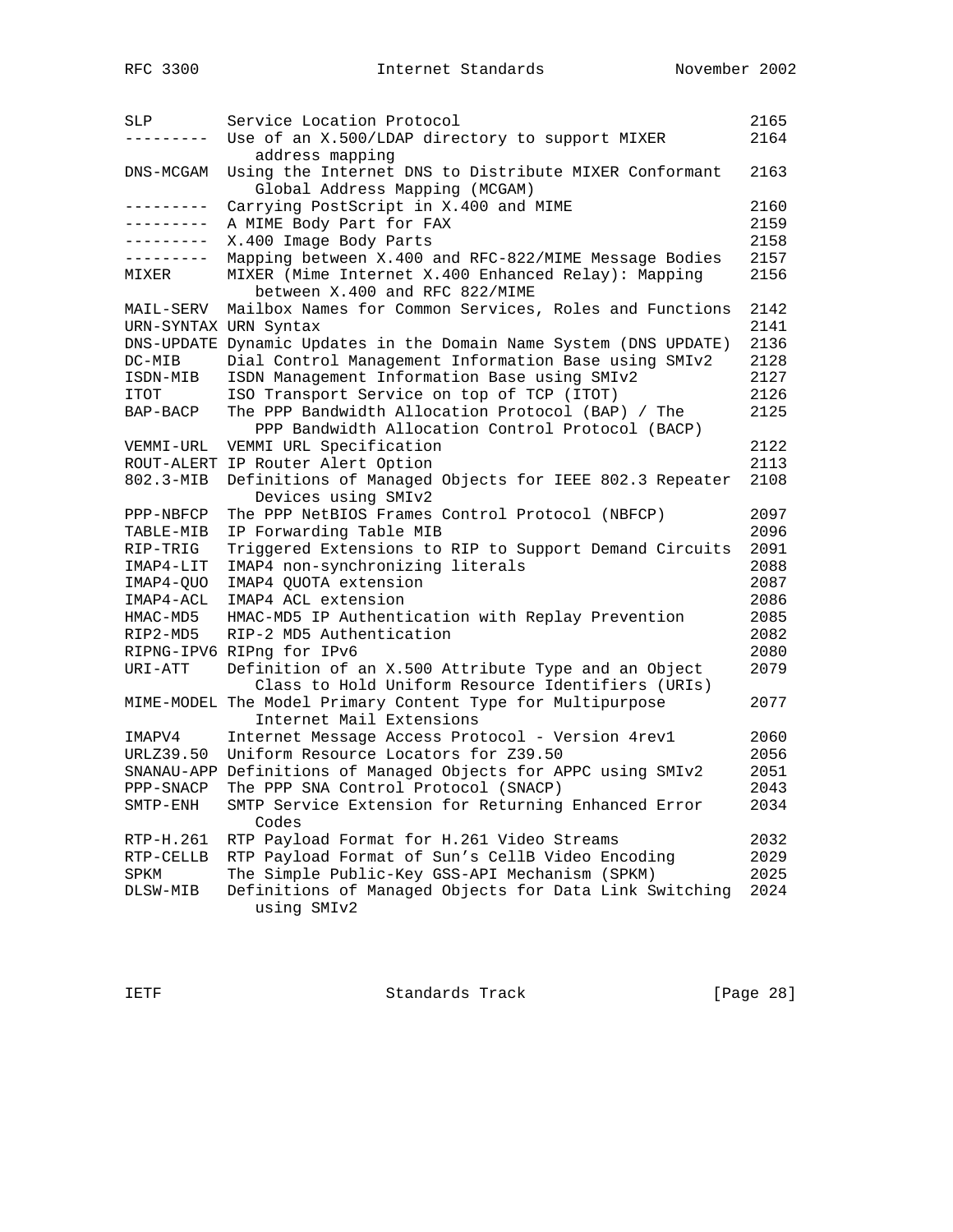| MULTI-UNI   | Support for Multicast over UNI 3.0/3.1 based ATM<br>Networks                                  | 2022 |
|-------------|-----------------------------------------------------------------------------------------------|------|
| RMON-MIB    | Remote Network Monitoring Management Information<br>Base Version 2 using SMIv2                | 2021 |
|             | 802.12-MIB IEEE 802.12 Interface MIB                                                          | 2020 |
| TCP-ACK     | TCP Selective Acknowledgement Options                                                         | 2018 |
| URL-ACC     | Definition of the URL MIME External-Body Access-Type                                          | 2017 |
| MIME-PGP    | MIME Security with Pretty Good Privacy (PGP)                                                  | 2015 |
| MIB-UDP     | SNMPv2 Management Information Base for the User<br>Datagram Protocol using SMIv2              | 2013 |
| MIB-TCP     | SNMPv2 Management Information Base for the<br>Transmission Control Protocol using SMIv2       | 2012 |
| MIB-IP      | SNMPv2 Management Information Base for the Internet<br>Protocol using SMIv2                   | 2011 |
|             | MOBILEIPMI The Definitions of Managed Objects for IP Mobility<br>Support using SMIv2          | 2006 |
| --------    | Applicability Statement for IP Mobility Support                                               | 2005 |
| MINI-IP     | Minimal Encapsulation within IP                                                               | 2004 |
| IPENCAPIP   | IP Encapsulation within IP                                                                    | 2003 |
| BGP-COMM    | BGP Communities Attribute                                                                     | 1997 |
|             | DNS-NOTIFY A Mechanism for Prompt Notification of Zone Changes<br>(DNS NOTIFY)                | 1996 |
| $DNS - IZT$ | Incremental Zone Transfer in DNS                                                              | 1995 |
| SMTP-ETRN   | SMTP Service Extension for Remote Message Queue<br>Starting                                   | 1985 |
| SNA         | Serial Number Arithmetic                                                                      | 1982 |
| MTU-IPV6    | Path MTU Discovery for IP version 6                                                           | 1981 |
| PPP-FRAME   | PPP in Frame Relay                                                                            | 1973 |
| $PPP-ECP$   | The PPP Encryption Control Protocol (ECP)                                                     | 1968 |
|             | GSSAPI-KER The Kerberos Version 5 GSS-API Mechanism                                           | 1964 |
| PPP-CCP     | The PPP Compression Control Protocol (CCP)                                                    | 1962 |
|             | GSSAPI-SOC GSS-API Authentication Method for SOCKS Version 5                                  | 1961 |
|             | AUTH-SOCKS Username/Password Authentication for SOCKS V5                                      | 1929 |
| SOCKSV5     | SOCKS Protocol Version 5                                                                      | 1928 |
| WHOIS++M    | How to Interact with a Whois++ Mesh                                                           | 1914 |
| WHOIS++A    | Architecture of the Whois++ Index Service                                                     | 1913 |
| DSN         | An Extensible Message Format for Delivery Status<br>Notifications                             | 1894 |
| EMS-CODE    | Enhanced Mail System Status Codes                                                             | 1893 |
| MIME-RPT    | The Multipart/Report Content Type for the Reporting<br>of Mail System Administrative Messages | 1892 |
| SMTP-DSN    | SMTP Service Extension for Delivery Status<br>Notifications                                   | 1891 |
| RTP-AV      | RTP Profile for Audio and Video Conferences with<br>Minimal Control                           | 1890 |
| <b>RTP</b>  | RTP: A Transport Protocol for Real-Time Applications                                          | 1889 |
| DNS-IPV6    | DNS Extensions to support IP version 6                                                        | 1886 |
| MIME-Sec    | MIME Object Security Services                                                                 | 1848 |

IETF Standards Track [Page 29]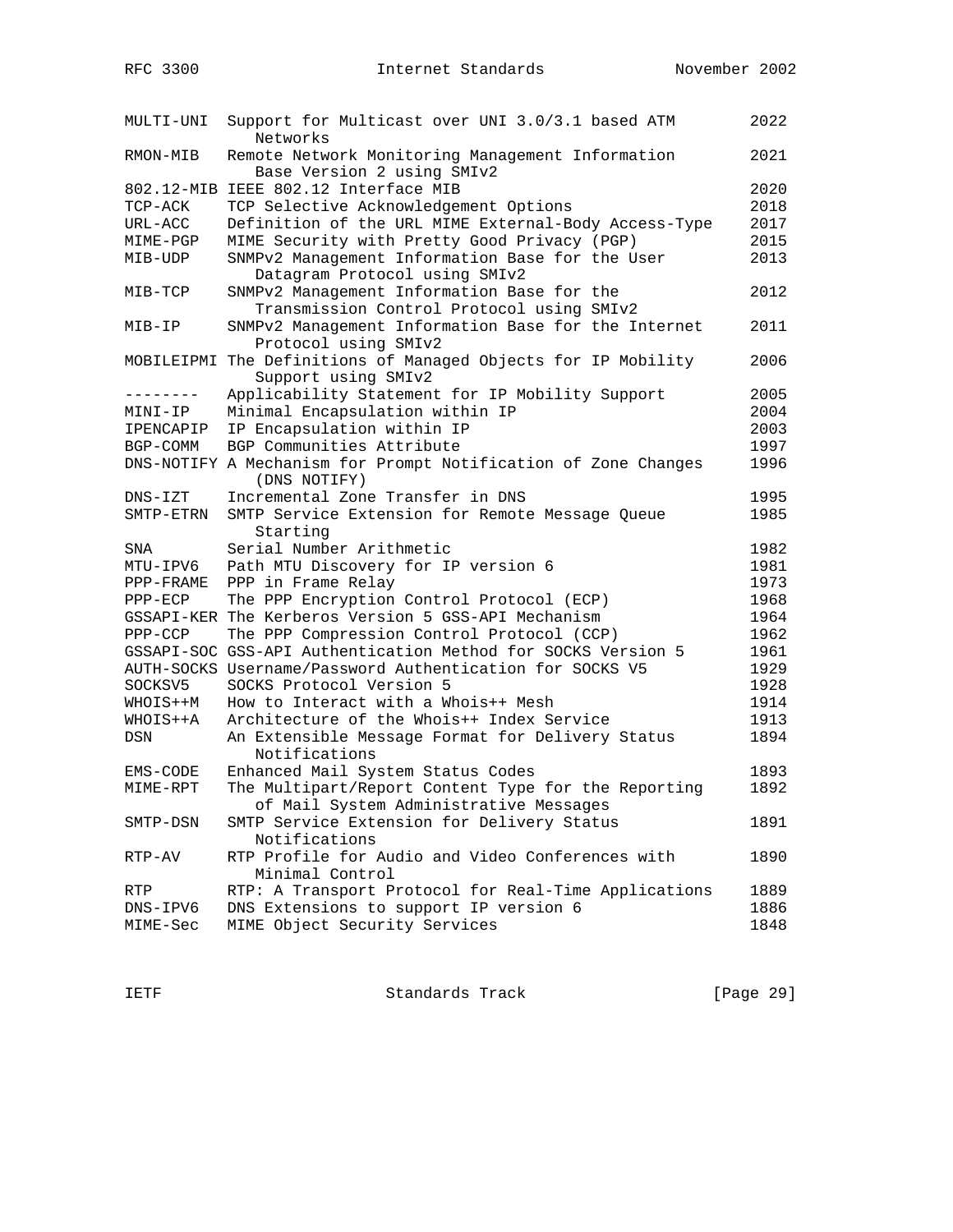|             | MIME-Encyp Security Multiparts for MIME: Multipart/Signed<br>and Multipart/Encrypted           | 1847 |
|-------------|------------------------------------------------------------------------------------------------|------|
| WHOIS++     | Architecture of the WHOIS++ service                                                            | 1835 |
| --------    | Binding Protocols for ONC RPC Version 2                                                        | 1833 |
| RPC         | RPC: Remote Procedure Call Protocol Specification<br>Version 2                                 | 1831 |
| ---------   | The ESP DES-CBC Transform                                                                      | 1829 |
| --------    | IP Authentication using Keyed MD5                                                              | 1828 |
| --------    | Requirements for IP Version 4 Routers                                                          | 1812 |
| URL         | Relative Uniform Resource Locators                                                             | 1808 |
| CLDAP       | Connection-less Lightweight X.500 Directory Access<br>Protocol                                 | 1798 |
| OSPF-DC     | Extending OSPF to Support Demand Circuits                                                      | 1793 |
| OSI-Dir     | Using the OSI Directory to Achieve User Friendly<br>Naming                                     | 1781 |
| MIME-EDI    | MIME Encapsulation of EDI Objects                                                              | 1767 |
| XNSCP       | The PPP XNS IDP Control Protocol (XNSCP)                                                       | 1764 |
| <b>BVCP</b> | The PPP Banyan Vines Control Protocol (BVCP)                                                   | 1763 |
| Print-MIB   | Printer MIB                                                                                    | 1759 |
| ATM         | ATM Signaling Support for IP over ATM                                                          | 1755 |
| IPNG        | The Recommendation for the IP Next Generation Protocol                                         | 1752 |
| 802.5-SSR   | IEEE 802.5 Station Source Routing MIB using SMIv2                                              | 1749 |
| SDLCSMIv2   | Definitions of Managed Objects for SNA Data Link<br>Control (SDLC) using SMIv2                 | 1747 |
| AT-MIB      | AppleTalk Management Information Base II                                                       | 1742 |
| MacMIME     | MIME Encapsulation of Macintosh Files - MacMIME                                                | 1740 |
| URL         | Uniform Resource Locators (URL)                                                                | 1738 |
| POP3-AUTH   | POP3 AUTHentication command                                                                    | 1734 |
|             | IMAP4-AUTH IMAP4 Authentication Mechanisms                                                     | 1731 |
| RDBMS-MIB   | Relational Database Management System (RDBMS)<br>Management Information Base (MIB) using SMIv2 | 1697 |
| MODEM-MIB   | Modem Management Information Base (MIB) using SMIv2                                            | 1696 |
| TMUX        | Transport Multiplexing Protocol (TMux)                                                         | 1692 |
|             | SNANAU-MIB Definitions of Managed Objects for SNA NAUs using<br>SMIv2                          | 1666 |
| PPP-TRANS   | PPP Reliable Transmission                                                                      | 1663 |
| ---------   | Postmaster Convention for X.400 Operations                                                     | 1648 |
| UPS-MIB     | UPS Management Information Base                                                                | 1628 |
| PPP-ISDN    | PPP over ISDN                                                                                  | 1618 |
| $PPP-X25$   | PPP in X.25                                                                                    | 1598 |
| OSPF-NSSA   | The OSPF NSSA Option                                                                           | 1587 |
|             | OSPF-Multi Multicast Extensions to OSPF                                                        | 1584 |
| RIP-DC      | Extensions to RIP to Support Demand Circuits                                                   | 1582 |
|             | TOPT-ENVIR Telnet Environment Option                                                           | 1572 |
| $PPP-LCP$   | PPP LCP Extensions                                                                             | 1570 |
| CIPX        | Compressing IPX Headers Over WAN Media (CIPX)                                                  | 1553 |
| IPXCP       | The PPP Internetworking Packet Exchange Control<br>Protocol (IPXCP)                            | 1552 |

IETF Standards Track [Page 30]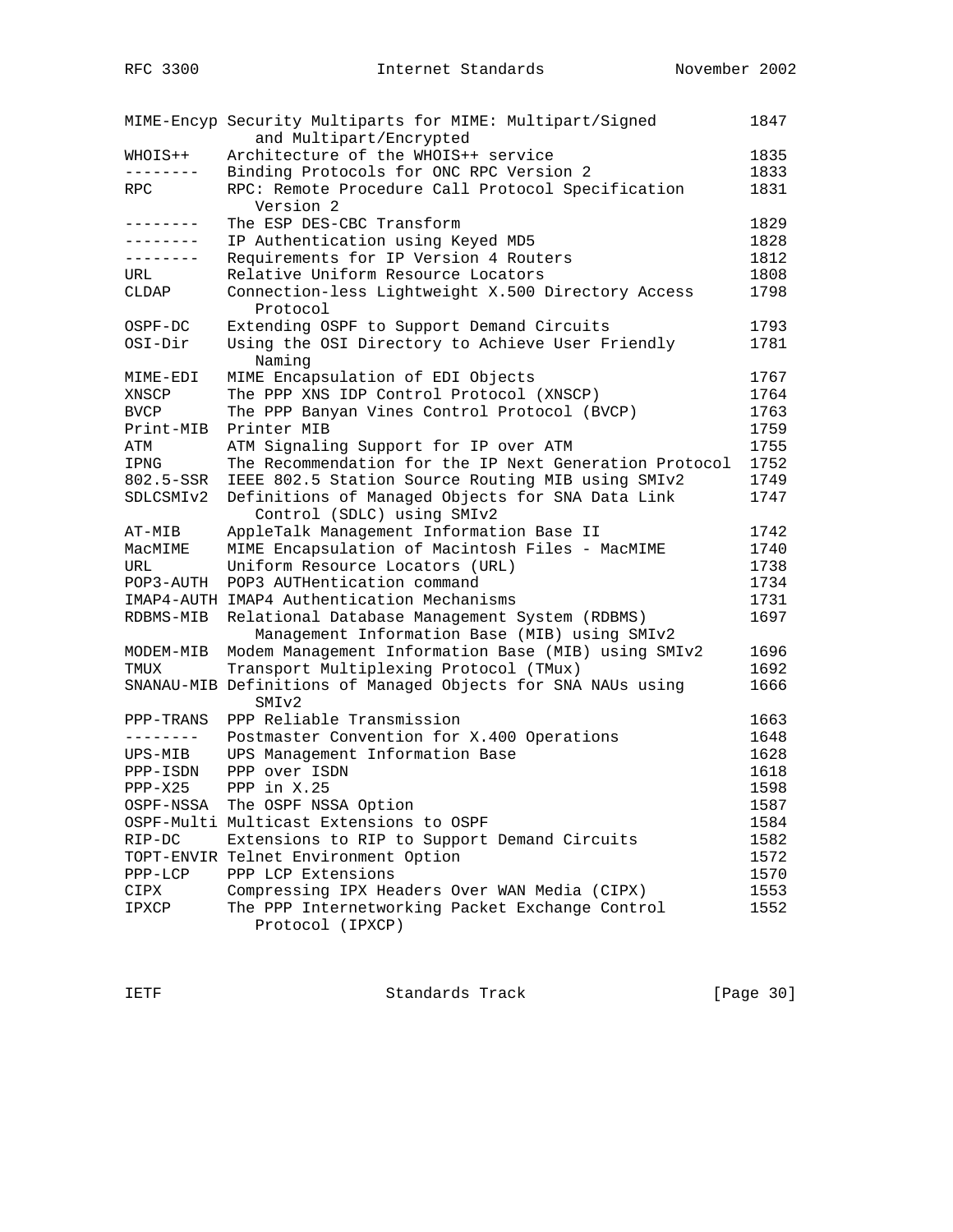| SRB-MIB         | Definitions of Managed Objects for Source Routing<br><b>Bridges</b>                      | 1525 |
|-----------------|------------------------------------------------------------------------------------------|------|
| CIDR-STRA       | Classless Inter-Domain Routing (CIDR): an Address<br>Assignment and Aggregation Strategy | 1519 |
| CIDR-ARCH       | An Architecture for IP Address Allocation with CIDR                                      | 1518 |
| <b>CIDR</b>     | Applicability Statement for the Implementation                                           | 1517 |
|                 | of Classless Inter-Domain Routing (CIDR)                                                 |      |
| $- - - - - - -$ | Definitions of Managed Objects for IEEE 802.3 Medium<br>Attachment Units (MAUs)          | 1515 |
| .               | Token Ring Extensions to the Remote Network Monitoring<br>MIB                            | 1513 |
| FDDI-MIB        | FDDI Management Information Base                                                         | 1512 |
| KERBEROS        | The Kerberos Network Authentication Service (V5)                                         | 1510 |
| -------         | X.400 Use of Extended Character Sets                                                     | 1502 |
| HARPOON         | Rules for downgrading messages from X.400/88 to                                          | 1496 |
|                 | X.400/84 when MIME content-types are present<br>in the messages                          |      |
| Equiv           | Equivalences between 1988 X.400 and RFC-822 Message<br>Bodies                            | 1494 |
| IDPR            | Inter-Domain Policy Routing Protocol Specification:                                      | 1479 |
|                 | Version 1                                                                                |      |
| IDPR-ARCH       | An Architecture for Inter-Domain Policy Routing                                          | 1478 |
|                 | PPP/Bridge The Definitions of Managed Objects for the Bridge                             | 1474 |
|                 | Network Control Protocol of the Point-to-Point<br>Protocol                               |      |
| PPP/IPMIB       | The Definitions of Managed Objects for the IP Network                                    | 1473 |
|                 | Control Protocol of the Point-to-Point Protocol                                          |      |
|                 | PPP/SECMIB The Definitions of Managed Objects for the Security                           | 1472 |
|                 | Protocols of the Point-to-Point Protocol                                                 |      |
|                 | PPP/LCPMIB The Definitions of Managed Objects for the Link                               | 1471 |
|                 | Control Protocol of the Point-to-Point Protocol                                          |      |
| $IP-TR-MC$      | IP Multicast over Token-Ring Local Area Networks                                         | 1469 |
| $X25 - MIB$     | SNMP MIB extension for Multiprotocol Interconnect                                        | 1461 |
|                 | over X.25                                                                                |      |
| SNMPv2          | Introduction to version 2 of the Internet-standard                                       | 1441 |
|                 |                                                                                          |      |
|                 | Network Management Framework                                                             | 1424 |
| PEM-KEY         | Privacy Enhancement for Internet Electronic Mail:                                        |      |
|                 | Part IV                                                                                  |      |
| PEM-ALG         | Privacy Enhancement for Internet Electronic Mail:                                        | 1423 |
|                 | Part III                                                                                 |      |
| PEM-CKM         | Privacy Enhancement for Internet Electronic Mail:                                        | 1422 |
|                 | Part II                                                                                  |      |
| PEM-ENC         | Privacy Enhancement for Internet Electronic Mail:                                        | 1421 |
|                 | Part I                                                                                   |      |
| SNMP-IPX        | SNMP over IPX                                                                            | 1420 |
| SNMP-AT         | SNMP over AppleTalk                                                                      | 1419 |
| SNMP-OSI        | SNMP over OSI                                                                            | 1418 |
| FTP             | FTP-FTAM Gateway Specification                                                           | 1415 |

IETF Standards Track [Page 31]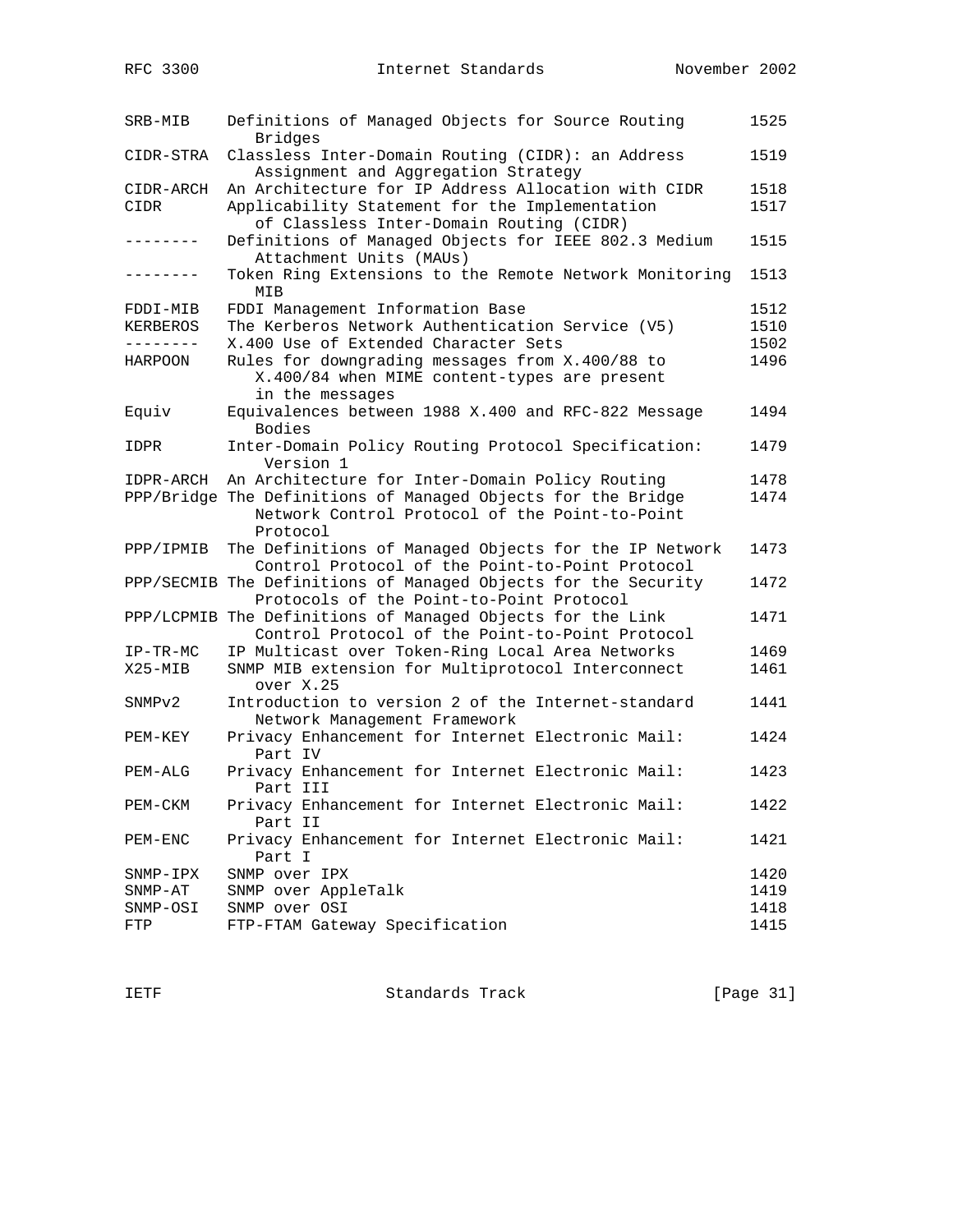| IDENT-MIB    | Identification MIB                                              | 1414 |
|--------------|-----------------------------------------------------------------|------|
| <b>IDENT</b> | Identification Protocol                                         | 1413 |
| ---------    | Default Route Advertisement In BGP2 and BGP3 Version            | 1397 |
|              | of The Border Gateway Protocol                                  |      |
| $SNMP-X.25$  | SNMP MIB Extension for the X.25 Packet Layer                    | 1382 |
| SNMP-LAPB    | SNMP MIB Extension for X.25 LAPB                                | 1381 |
| $PPP-ATCP$   | The PPP AppleTalk Control Protocol (ATCP)                       | 1378 |
|              | PPP-OSINLC The PPP OSI Network Layer Control Protocol (OSINLCP) | 1377 |
| TOPT-RFC     | Telnet Remote Flow Control Option                               | 1372 |
| --------     | Applicability Statement for OSPF                                | 1370 |
| $PPP-IPCP$   | The PPP Internet Protocol Control Protocol (IPCP)               | 1332 |
| --------     | X.400 1988 to 1984 downgrading                                  | 1328 |
| TCP-EXT      | TCP Extensions for High Performance                             | 1323 |
| NETFAX       | A File Format for the Exchange of Images in the                 | 1314 |
|              | Internet                                                        |      |
| FDDI-MIB     | FDDI Management Information Base                                | 1285 |
| --------     | Encoding Network Addresses to Support Operation                 | 1277 |
|              | over Non-OSI Lower Layers                                       |      |
| --------     | Replication and Distributed Operations extensions               | 1276 |
|              | to provide an Internet Directory using X.500                    |      |
| ---------    | The COSINE and Internet X.500 Schema                            | 1274 |
| BGP-MIB      | Definitions of Managed Objects for the Border Gateway           | 1269 |
|              | Protocol: Version 3                                             |      |
| ICMP-ROUT    | ICMP Router Discovery Messages                                  | 1256 |
| STD-MIBs     | Reassignment of experimental MIBs to standard MIBs              | 1239 |
| IPX-IP       | Tunneling IPX traffic through IP networks                       | 1234 |
| $IS-IS$      | Use of OSI IS-IS for routing in TCP/IP and dual                 | 1195 |
|              | environments                                                    |      |
| IP-CMPRS     | Compressing TCP/IP headers for low-speed serial links           | 1144 |
| TOPT-XDL     | Telnet X display location option                                | 1096 |
| TOPT-TERM    | Telnet terminal-type option                                     | 1091 |
| TOPT-TS      | Telnet terminal speed option                                    | 1079 |
| TOPT-NAWS    | Telnet window size option                                       | 1073 |
| TOPT-X.3     | Telnet X.3 PAD option                                           | 1053 |
| TOPT-DATA    | Telnet Data Entry Terminal option: DODIIS                       | 1043 |
|              | implementation                                                  |      |
| TOPT-3270    | Telnet 3270 regime option                                       | 1041 |
| NNTP         | Network News Transfer Protocol                                  | 977  |
| TOPT-TLN     | Telnet terminal location number option                          | 946  |
| TOPT-OM      | Output marking Telnet option                                    | 933  |
|              | TOPT-TACAC TACACS user identification Telnet option             | 927  |
| TOPT-EOR     | Telnet end of record option                                     | 885  |
| TOPT-SNDL    | Telnet send-location option                                     | 779  |
| TOPT-SUPO    | Telnet SUPDUP-Output option                                     | 749  |
| TOPT-SUP     | Telnet SUPDUP option                                            | 736  |
| TOPT-BYTE    | Revised Telnet byte macro option                                | 735  |

IETF Standards Track [Page 32]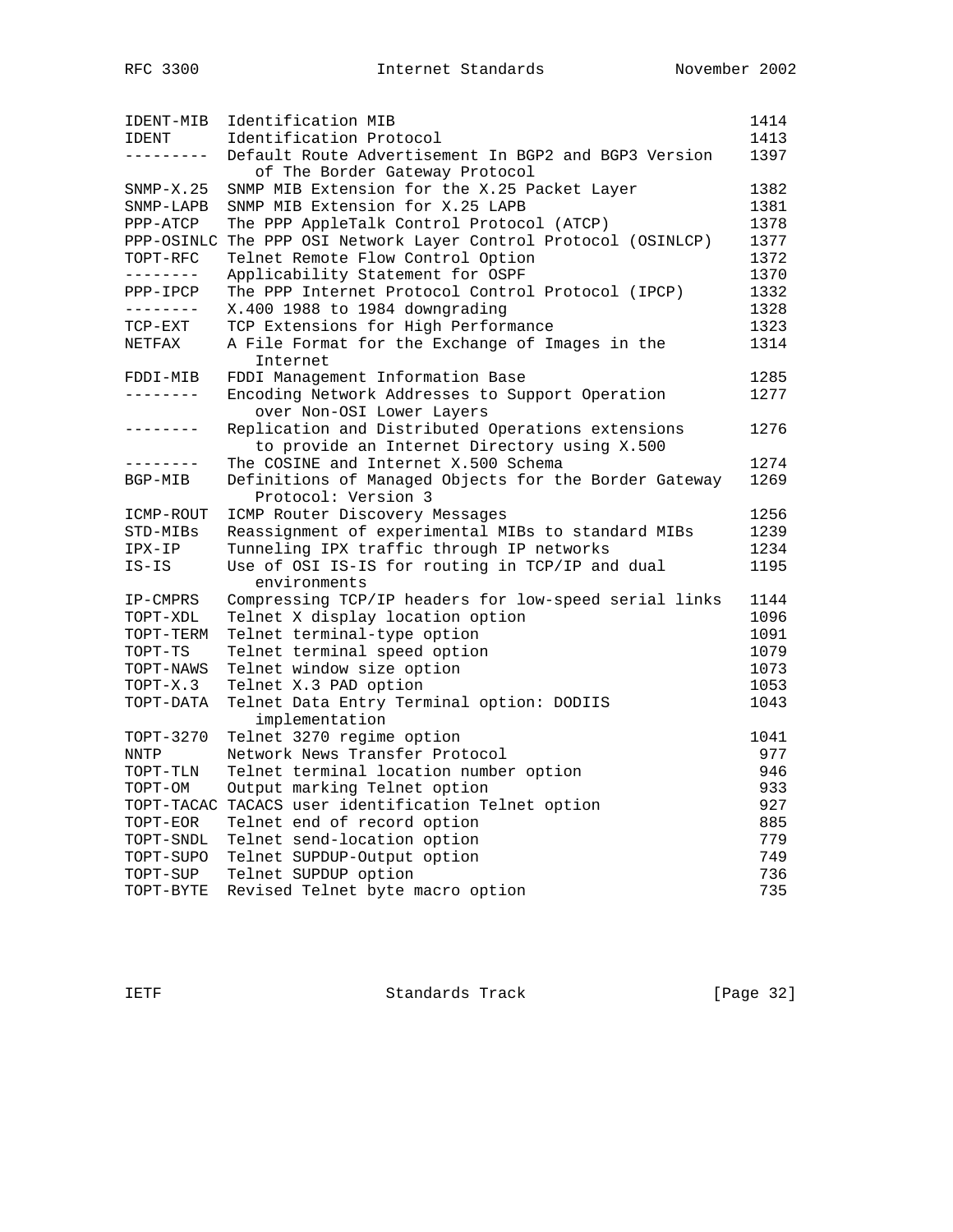|          | TOPT-LOGO Telnet logout option                    | 727 |
|----------|---------------------------------------------------|-----|
| TOPT-REM | Remote Controlled Transmission and Echoing Telnet | 726 |
|          | option                                            |     |
| TOPT-EXT | Telnet extended ASCII option                      | 698 |

 [Note: an asterisk at the end of a line indicates a change from the previous edition of this document.]

IETF Standards Track [Page 33]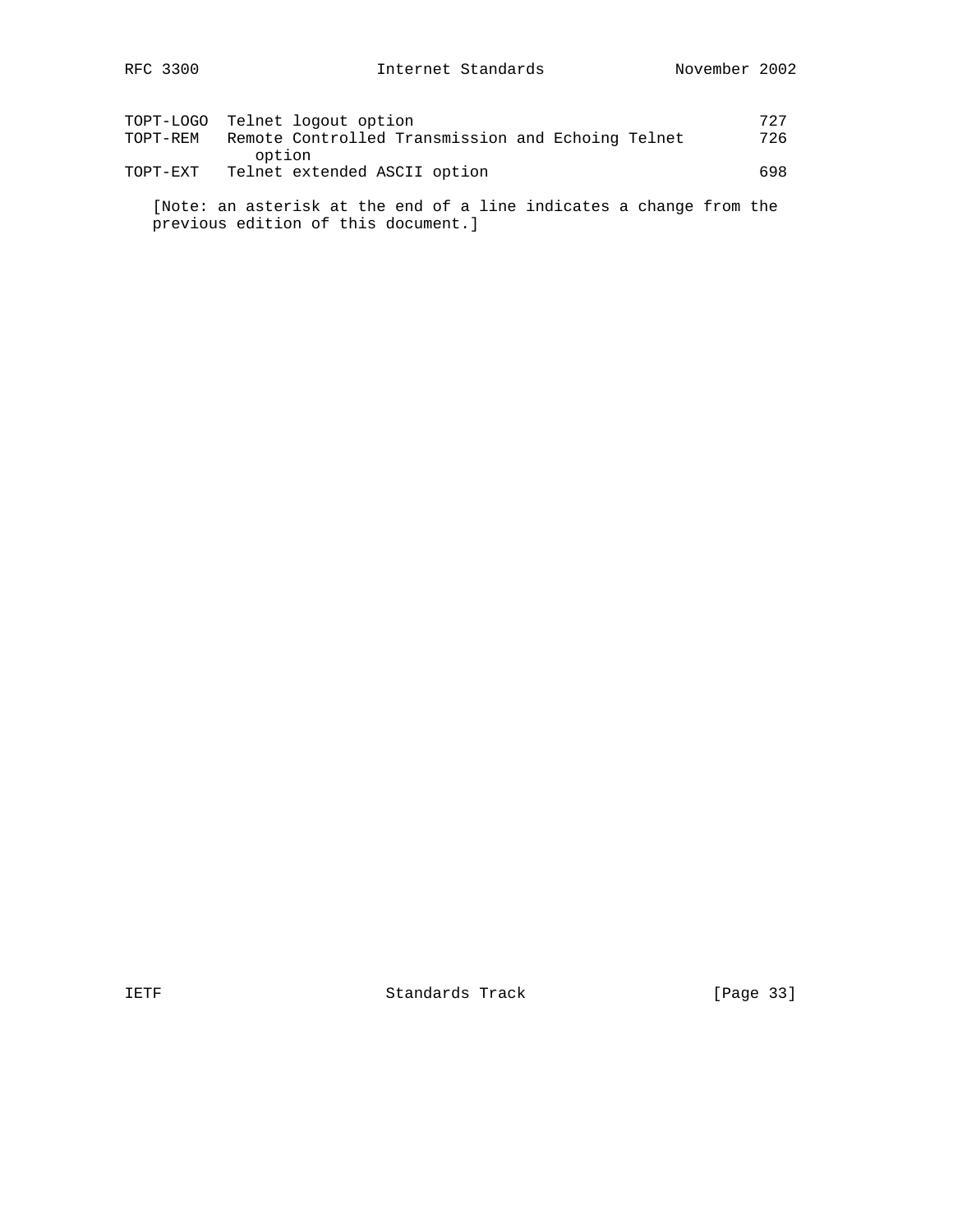# 3.5. Best Current Practice by BCP

| Mnemonic            | Title                                                                                                             | RFC# BCP# |                |
|---------------------|-------------------------------------------------------------------------------------------------------------------|-----------|----------------|
| -------             | Best Current Practices                                                                                            | 1818      | 1              |
| -------             | Addendum to RFC 1602 -- Variance Procedure                                                                        | 1871      | $\overline{2}$ |
| . _ _ _ _ _ _ _     | Variance for The PPP Compression Control Protocol<br>and The PPP Encryption Control Protocol                      | 1915      | 3              |
| $- - - - - - - - -$ | An Appeal to the Internet Community to Return<br>Unused IP Networks (Prefixes) to the IANA                        | 1917      | 4              |
|                     | Address Allocation for Private Internets                                                                          | 1918      | 5              |
| -------             | Guidelines for creation, selection, and<br>registration of an Autonomous System (AS)                              | 1930      | 6              |
| -------             | Implications of Various Address Allocation<br>Policies for Internet Routing                                       | 2008      | 7              |
|                     | IRTF Research Group Guidelines and Procedures                                                                     | 2014      | 8              |
| -------             | The Internet Standards Process -- Revision 3                                                                      | 2026      | 9              |
|                     | IAB and IESG Selection, Confirmation, and Recall<br>Process: Operation of the Nominating and Recall<br>Committees | 2727 10   |                |
| $- - - - - - -$     | The Organizations Involved in the IETF Standards<br>Process                                                       | 2028 11   |                |
| $- - - - - - -$     | Internet Registry IP Allocation Guidelines                                                                        | 2050 12   |                |
| -------             | Multipurpose Internet Mail Extensions (MIME) Part<br>Four: Registration Procedures                                | 2048 13   |                |
|                     | Key words for use in RFCs to Indicate Requirement<br>Levels                                                       | 2119 14   |                |
| . _ _ _ _ _ _ _     | Deployment of the Internet White Pages Service                                                                    | 2148 15   |                |
| . _ _ _ _ _ _ _     | Selection and Operation of Secondary DNS Servers                                                                  | 2182 16   |                |
| . _ _ _ _ _ _ _     | Use of DNS Aliases for Network Services                                                                           | 2219 17   |                |
|                     | IETF Policy on Character Sets and Languages                                                                       | 2277 18   |                |
| . _ _ _ _ _ _ _     | IANA Charset Registration Procedures                                                                              | 2978 19   |                |
| -------             | Classless IN-ADDR.ARPA delegation                                                                                 | 2317 20   |                |
| .                   | Expectations for Computer Security Incident<br>Response                                                           | 2350 21   |                |
|                     | Guide for Internet Standards Writers                                                                              | 2360 22   |                |
| . <u>.</u>          | Administratively Scoped IP Multicast                                                                              | 2365 23   |                |
|                     | RSVP over ATM Implementation Guidelines                                                                           | 2379 24   |                |
| . _ _ _ _ _ _ _     | IETF Working Group Guidelines and Procedures                                                                      | 2418 25   |                |
| .                   | Guidelines for Writing an IANA Considerations<br>Section in RFCs                                                  | 2434 26   |                |
|                     | Advancement of MIB specifications on the IETF<br>Standards Track                                                  | 2438 27   |                |
|                     | Enhancing TCP Over Satellite Channels using<br>Standard Mechanisms                                                | 2488 28   |                |
|                     | Procedure for Defining New DHCP Options                                                                           | 2489 29   |                |
|                     | Anti-Spam Recommendations for SMTP MTAs                                                                           | 2505 30   |                |
|                     | Media Feature Tag Registration Procedure                                                                          | 2506 31   |                |

IETF Standards Track [Page 34]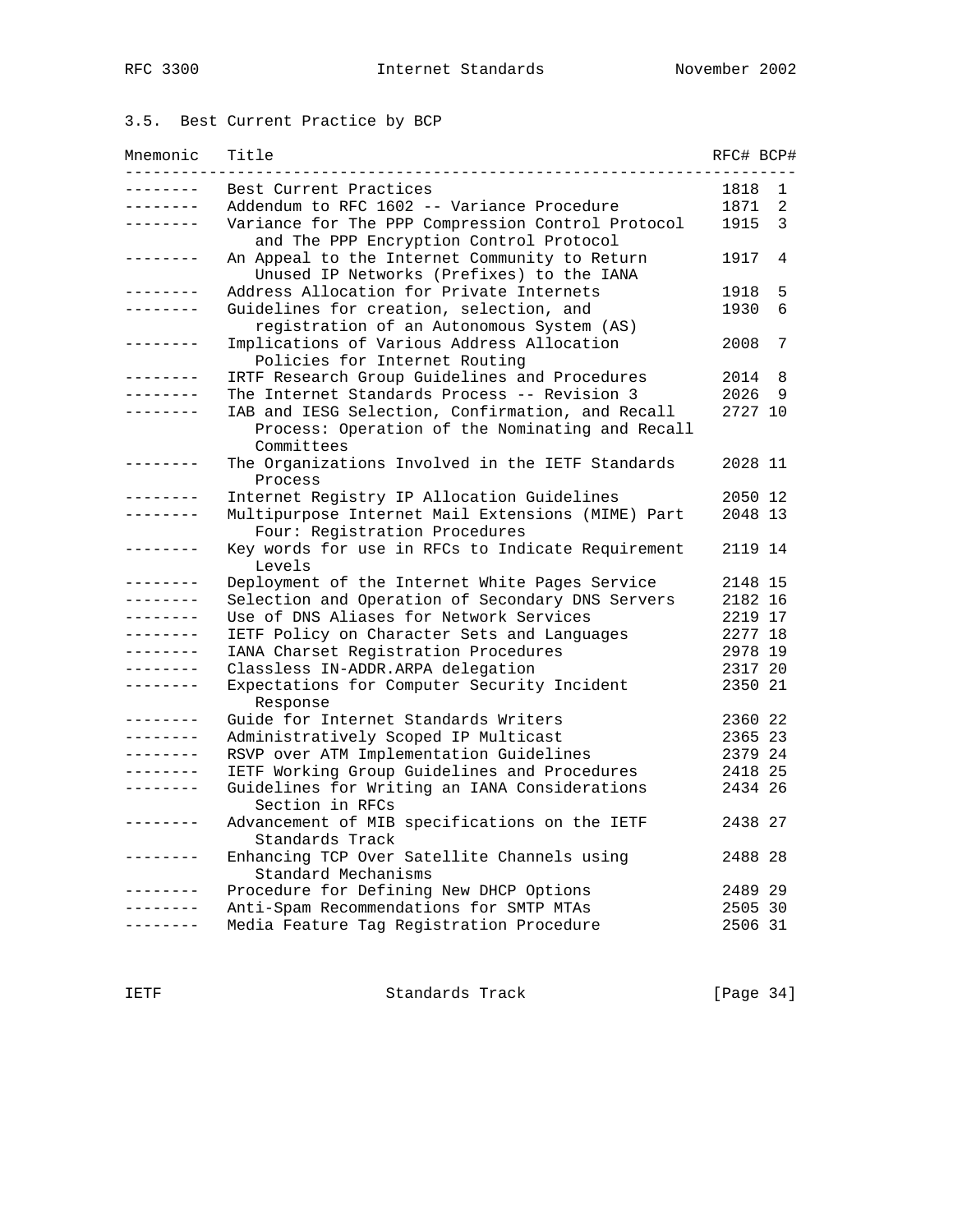| --------          | Reserved Top Level DNS Names                                                                                      | 2606 32 |  |
|-------------------|-------------------------------------------------------------------------------------------------------------------|---------|--|
|                   | URN Namespace Definition Mechanisms                                                                               | 2611 33 |  |
| . <u>.</u>        | Changing the Default for Directed Broadcasts in<br>Routers                                                        | 2644 34 |  |
| .                 | Registration Procedures for URL Scheme Names                                                                      | 2717 35 |  |
| --------          | Guidelines for Writers of RTP Payload Format<br>Specifications                                                    | 2736 36 |  |
| --------          | IANA Allocation Guidelines For Values In the<br>Internet Protocol and Related Headers                             | 2780 37 |  |
| . - - - - - - -   | Network Ingress Filtering: Defeating Denial of<br>Service Attacks which employ IP Source Address<br>Spoofing      | 2827 38 |  |
| --------          | Charter of the Internet Architecture Board (IAB)                                                                  | 2850 39 |  |
| .                 | Root Name Server Operational Requirements                                                                         | 2870 40 |  |
| . _ _ _ _ _ _ _   | Congestion Control Principles                                                                                     | 2914 41 |  |
| --------          | Domain Name System (DNS) IANA Considerations                                                                      | 2929 42 |  |
| --------          | Procedures and IANA Guidelines for Definition of                                                                  | 2939 43 |  |
|                   | New DHCP Options and Message Types                                                                                |         |  |
| --------          | Use of HTTP State Management                                                                                      | 2964 44 |  |
| - - - - - - - -   | IETF Discussion List Charter                                                                                      | 3005 45 |  |
| --------          | Recommended Internet Service Provider Security<br>Services and Procedures                                         | 3013 46 |  |
| --------          | Tags for the Identification of Languages                                                                          | 3066 47 |  |
| - - - - - - - - - | End-to-end Performance Implications of Slow Links                                                                 | 3150 48 |  |
| . <u>.</u> .      | Delegation of IP6.ARPA                                                                                            | 3152 49 |  |
| .                 | End-to-end Performance Implications of Links with<br>Errors                                                       | 3155 50 |  |
| . <u>.</u>        | IANA Guidelines for IPv4 Multicast Address<br>Assignments                                                         | 3171 51 |  |
| - - - - - - - -   | Management Guidelines & Operational Requirements<br>for the Address and Routing Parameter Area Domain<br>("arpa") | 3172 52 |  |
| - - - - - - - -   | GLOP Addressing in 233/8                                                                                          | 3180 53 |  |
| --------          | IETF Guidelines for Conduct                                                                                       | 3184 54 |  |
| --------          | Guidelines for Evidence Collection and Archiving                                                                  | 3227 55 |  |
| --------          | On the use of HTTP as a Substrate                                                                                 | 3205 56 |  |
| --------          | IANA Considerations for IPv4 Internet Group<br>Management Protocol (IGMP)                                         | 3228 57 |  |
| --------          | Defining the IETF                                                                                                 | 3233 58 |  |
| --------          | A Transient Prefix for Identifying Profiles under<br>Development                                                  | 3349 59 |  |
| . - - - - - - -   | Inappropriate TCP Resets Considered Harmful                                                                       | 3360 60 |  |
|                   | Strong Security Requirements for Internet<br>Engineering Task Force Standard Protocols                            | 3365 61 |  |
|                   | Advice to link designers on link Automatic Repeat<br>reQuest (ARQ)                                                | 3366 62 |  |
|                   | Session Initiation Protocol (SIP) for Telephones<br>(SIP-T): Context and Architectures                            | 3372 63 |  |

IETF Standards Track [Page 35]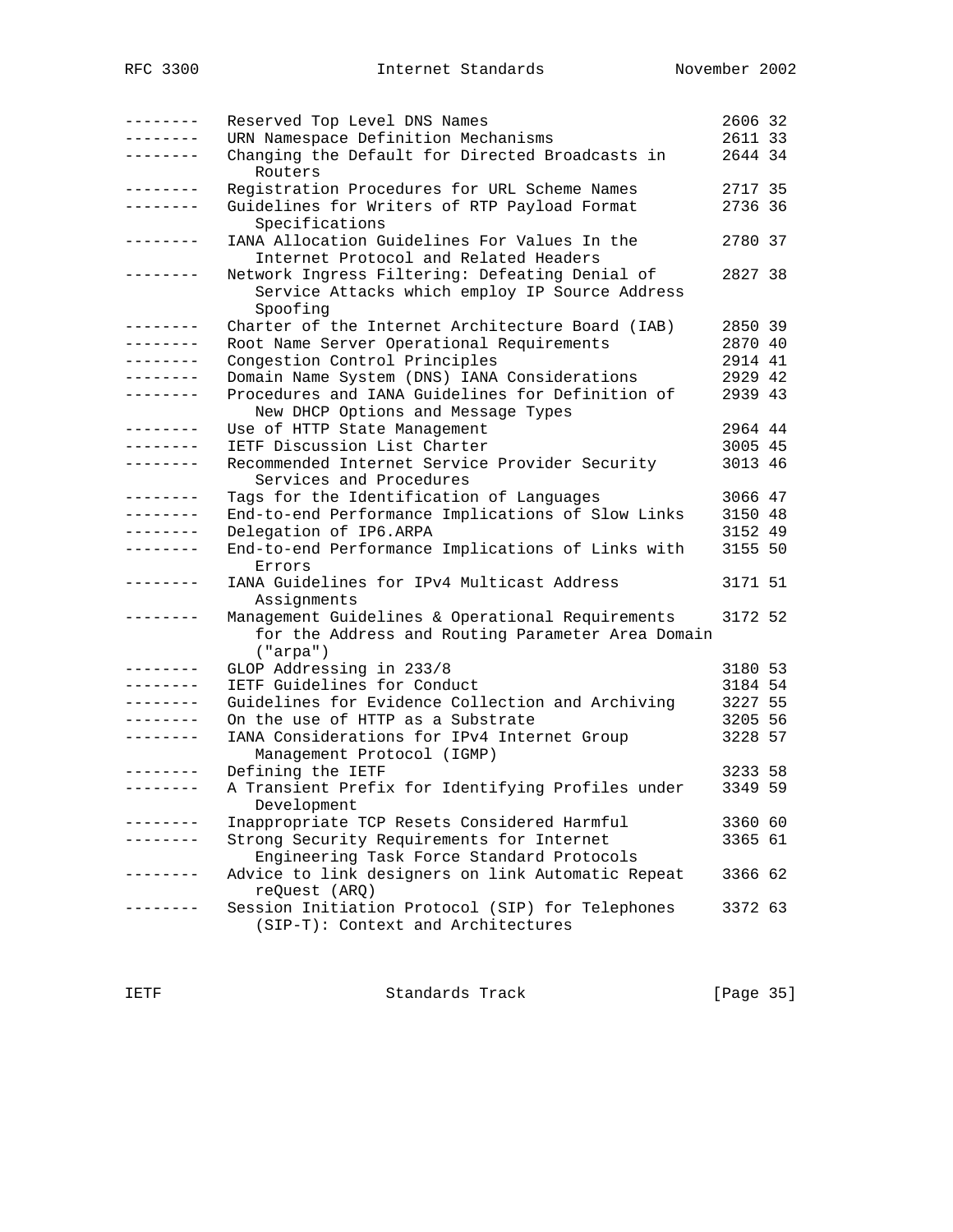| Internet Assigned Numbers Authority (IANA)<br>Considerations for the Lightweight Directory | 3383 64 |  |
|--------------------------------------------------------------------------------------------|---------|--|
| Access Protocol (LDAP)                                                                     |         |  |
| Dynamic Delegation Discovery System (DDDS) Part<br>Five: URI.ARPA Assignment Procedures    | 3405 65 |  |
| Uniform Resource Names (URN) Namespace Definition<br>Mechanisms                            | 3406 66 |  |

 [Note: an asterisk at the end of a line indicates a change from the previous edition of this document.]

IETF Standards Track [Page 36]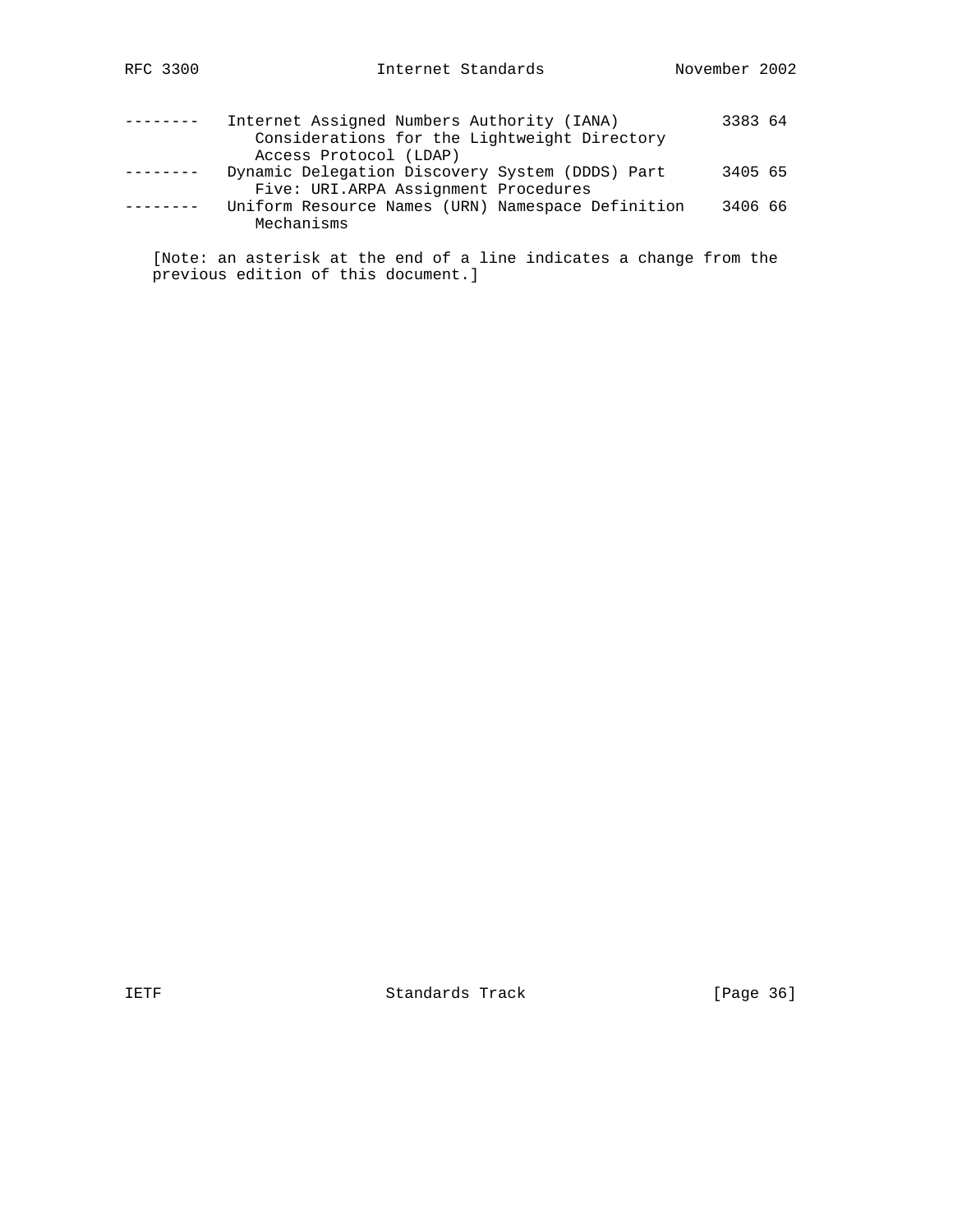# 3.6. Best Current Practice by RFC

| Mnemonic | Title                                                                                                                        |    | BCP# RFC# |
|----------|------------------------------------------------------------------------------------------------------------------------------|----|-----------|
|          | ------- Uniform Resource Names (URN) Namespace Definition<br>Mechanisms                                                      | 66 | 3406      |
|          | ------- Dynamic Delegation Discovery System (DDDS) Part<br>Five: URI.ARPA Assignment Procedures                              | 65 | 3405      |
|          | ------- Internet Assigned Numbers Authority (IANA)<br>Considerations for the Lightweight Directory<br>Access Protocol (LDAP) | 64 | 3383      |
|          | ------- Session Initiation Protocol (SIP) for Telephones<br>(SIP-T): Context and Architectures                               | 63 | 3372      |
|          | ------- Advice to link designers on link Automatic Repeat<br>reQuest (ARQ)                                                   | 62 | 3366      |
|          | ------- Strong Security Requirements for Internet<br>Engineering Task Force Standard Protocols                               | 61 | 3365      |
|          | -------- Inappropriate TCP Resets Considered Harmful                                                                         | 60 | 3360      |
|          | -------- A Transient Prefix for Identifying Profiles under<br>Development                                                    | 59 | 3349      |
|          | -------- Defining the IETF                                                                                                   | 58 | 3233      |
|          | -------- IANA Considerations for IPv4 Internet Group<br>Management Protocol (IGMP)                                           | 57 | 3228      |
|          | -------- Guidelines for Evidence Collection and Archiving                                                                    | 55 | 3227      |
|          | -------- On the use of HTTP as a Substrate                                                                                   | 56 | 3205      |
|          | -------- IETF Guidelines for Conduct                                                                                         | 54 | 3184      |
|          | -------- GLOP Addressing in 233/8                                                                                            | 53 | 3180      |
|          | -------- Management Guidelines & Operational Requirements<br>for the Address and Routing Parameter Area Domain<br>("arpa")   | 52 | 3172      |
|          | -------- IANA Guidelines for IPv4 Multicast Address<br>Assignments                                                           | 51 | 3171      |
|          | -------- End-to-end Performance Implications of Links with<br>Errors                                                         | 50 | 3155      |
|          | -------- Delegation of IP6.ARPA                                                                                              | 49 | 3152      |
|          | -------- End-to-end Performance Implications of Slow Links                                                                   | 48 | 3150      |
|          | -------- Tags for the Identification of Languages                                                                            | 47 | 3066      |
|          | -------- Recommended Internet Service Provider Security<br>Services and Procedures                                           | 46 | 3013      |
|          | -------- IETF Discussion List Charter                                                                                        | 45 | 3005      |
|          | -------- IANA Charset Registration Procedures                                                                                | 19 | 2978      |
|          | -------- Use of HTTP State Management                                                                                        | 44 | 2964      |
|          | -------- Procedures and IANA Guidelines for Definition of<br>New DHCP Options and Message Types                              | 43 | 2939      |
|          | -------- Domain Name System (DNS) IANA Considerations                                                                        | 42 | 2929      |
|          | -------- Congestion Control Principles                                                                                       | 41 | 2914      |
|          | -------- Root Name Server Operational Requirements                                                                           | 40 | 2870      |
|          | -------- Charter of the Internet Architecture Board (IAB)                                                                    | 39 | 2850      |

IETF Standards Track [Page 37]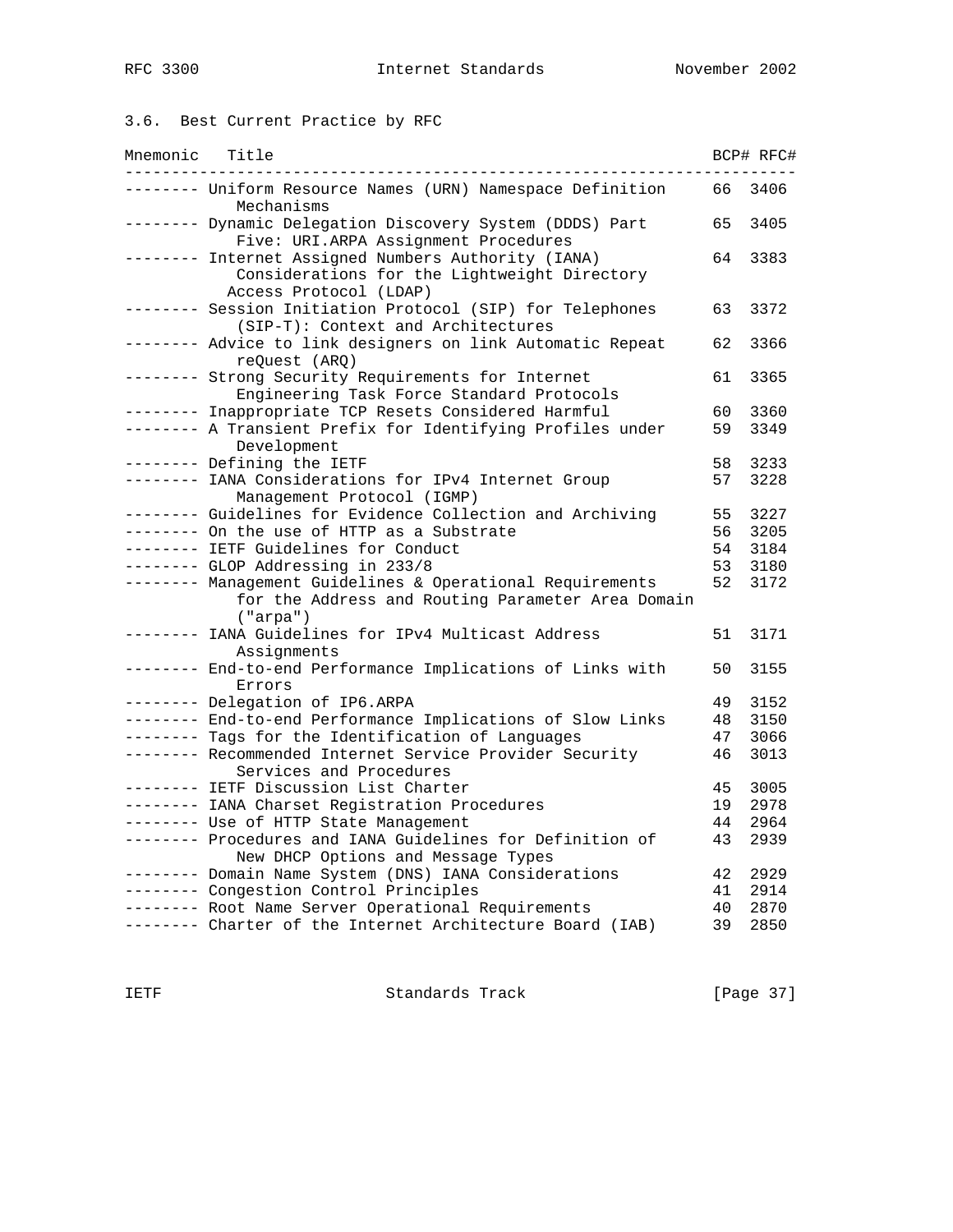| -------- Network Ingress Filtering: Defeating Denial of<br>Service Attacks which employ IP Source Address                     | 38 | 2827 |
|-------------------------------------------------------------------------------------------------------------------------------|----|------|
| Spoofing<br>-------- IANA Allocation Guidelines For Values In the                                                             | 37 | 2780 |
| Internet Protocol and Related Headers<br>-------- Guidelines for Writers of RTP Payload Format                                | 36 | 2736 |
| Specifications<br>------- IAB and IESG Selection, Confirmation, and Recall<br>Process: Operation of the Nominating and Recall | 10 | 2727 |
| Committees                                                                                                                    |    |      |
| -------- Registration Procedures for URL Scheme Names                                                                         | 35 | 2717 |
| -------- Changing the Default for Directed Broadcasts in<br>Routers                                                           | 34 | 2644 |
| -------- URN Namespace Definition Mechanisms                                                                                  | 33 | 2611 |
| -------- Reserved Top Level DNS Names                                                                                         | 32 | 2606 |
| -------- Media Feature Tag Registration Procedure                                                                             | 31 | 2506 |
| -------- Anti-Spam Recommendations for SMTP MTAs                                                                              | 30 | 2505 |
| -------- Procedure for Defining New DHCP Options                                                                              | 29 | 2489 |
| -------- Enhancing TCP Over Satellite Channels using<br>Standard Mechanisms                                                   | 28 | 2488 |
| -------- Advancement of MIB specifications on the IETF<br>Standards Track                                                     | 27 | 2438 |
| -------- Guidelines for Writing an IANA Considerations<br>Section in RFCs                                                     | 26 | 2434 |
| -------- IETF Working Group Guidelines and Procedures                                                                         | 25 | 2418 |
| -------- RSVP over ATM Implementation Guidelines                                                                              | 24 | 2379 |
| -------- Administratively Scoped IP Multicast                                                                                 | 23 | 2365 |
| -------- Guide for Internet Standards Writers                                                                                 | 22 | 2360 |
| -------- Expectations for Computer Security Incident<br>Response                                                              | 21 | 2350 |
| -------- Classless IN-ADDR.ARPA delegation                                                                                    | 20 | 2317 |
| -------- IETF Policy on Character Sets and Languages                                                                          | 18 | 2277 |
| -------- Use of DNS Aliases for Network Services                                                                              | 17 | 2219 |
| -------- Selection and Operation of Secondary DNS Servers                                                                     | 16 | 2182 |
| -------- Deployment of the Internet White Pages Service                                                                       | 15 | 2148 |
| -------- Key words for use in RFCs to Indicate Requirement<br>Levels                                                          | 14 | 2119 |
| -------- Internet Registry IP Allocation Guidelines                                                                           | 12 | 2050 |
| -------- Multipurpose Internet Mail Extensions (MIME) Part<br>Four: Registration Procedures                                   | 13 | 2048 |
| -------- The Organizations Involved in the IETF Standards<br>Process                                                          | 11 | 2028 |
| The Internet Standards Process -- Revision 3                                                                                  | 9  | 2026 |
| IRTF Research Group Guidelines and Procedures                                                                                 | 8  | 2014 |
| Implications of Various Address Allocation<br>Policies for Internet Routing                                                   | 7  | 2008 |
| Guidelines for creation, selection, and<br>Registration of an Autonomous System (AS)                                          | 6  | 1930 |

IETF Standards Track [Page 38]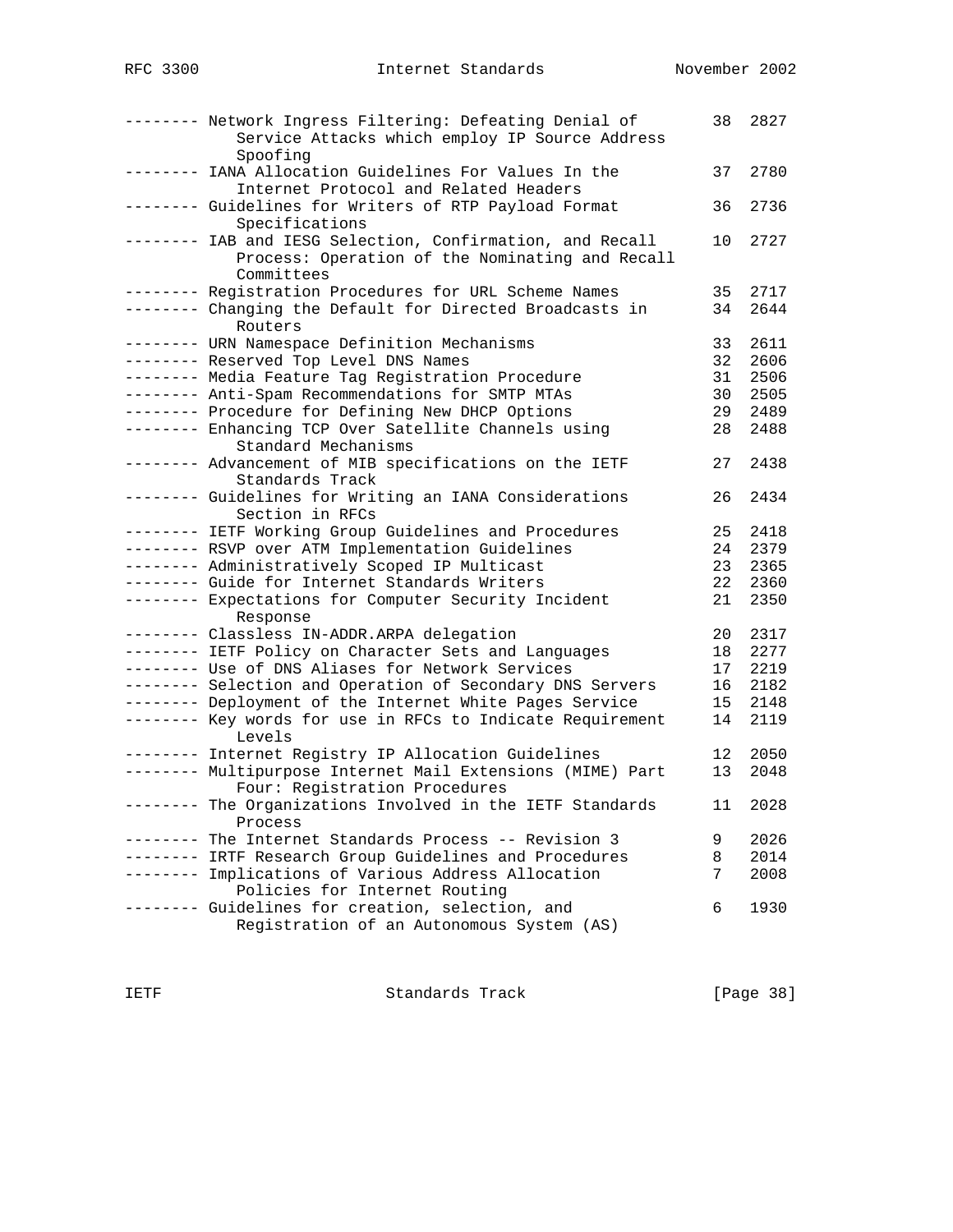| -------- Address Allocation for Private Internets          | 5.  | 1918   |
|------------------------------------------------------------|-----|--------|
| -------- An Appeal to the Internet Community to Return     | 4   | 1917   |
| Unused IP Networks (Prefixes) to the IANA                  |     |        |
| -------- Variance for The PPP Compression Control Protocol |     | 3 1915 |
| and The PPP Encryption Control Protocol                    |     |        |
| -------- Addendum to RFC 1602 -- Variance Procedure        | -2. | 1871   |
| -------- Best Current Practices                            |     | 1818   |
|                                                            |     |        |

 [Note: an asterisk at the end of a line indicates a change from the previous edition of this document.]

IETF Standards Track [Page 39]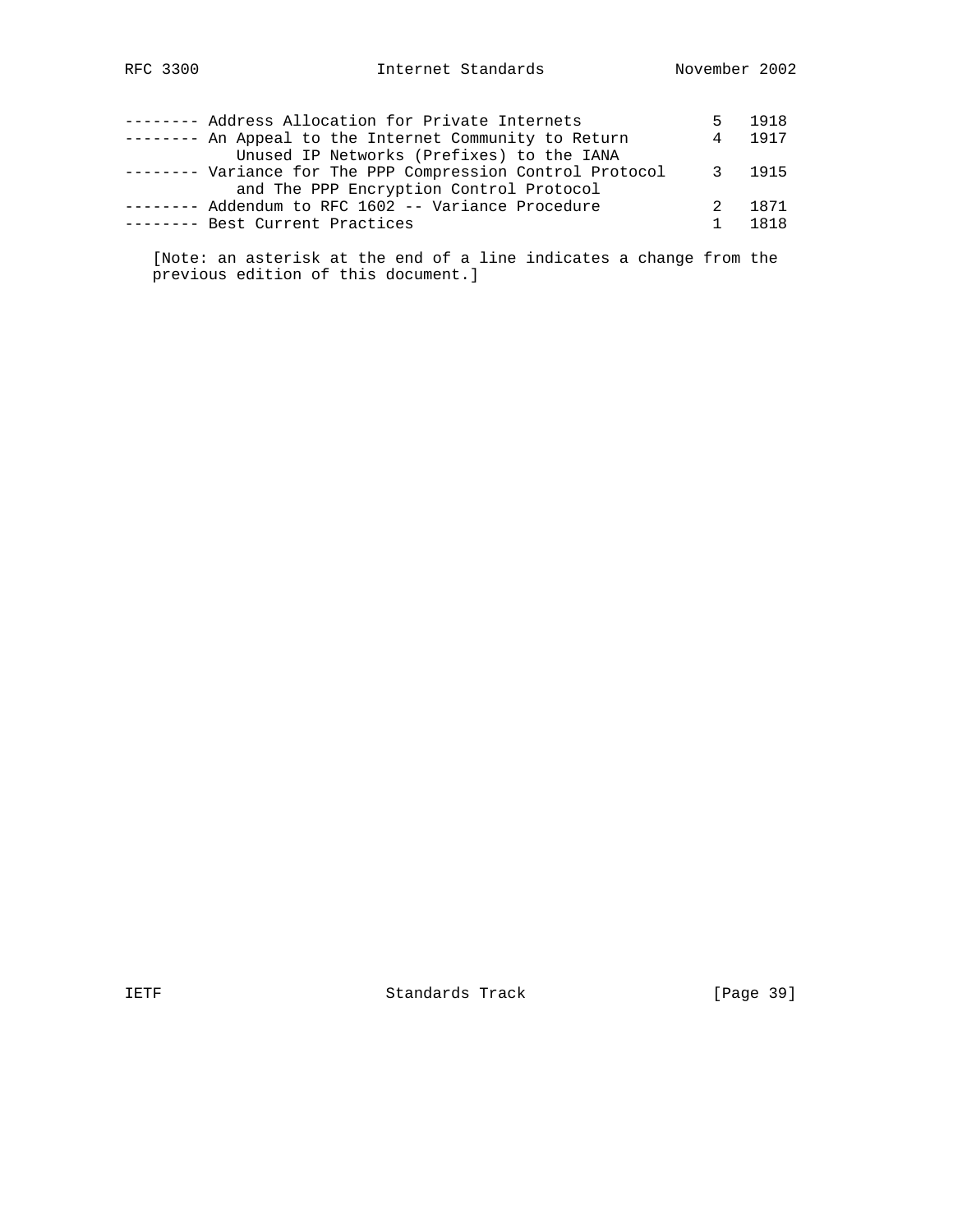### 3.7. Experimental Protocols

| Mnemonic            | Title                                                                       |         |  |  |  |  |  |  |
|---------------------|-----------------------------------------------------------------------------|---------|--|--|--|--|--|--|
| $- - - - - - -$     | Dual Stack Hosts Using "Bump-in-the-API" (BIA)                              |         |  |  |  |  |  |  |
| . <u>.</u> .        | Policy-Based Accounting                                                     | 3334*   |  |  |  |  |  |  |
| .                   | PGM Reliable Transport Protocol Specification                               | 3208*   |  |  |  |  |  |  |
|                     | Domain Security Services using S/MIME                                       | 3183    |  |  |  |  |  |  |
| SMX                 | Script MIB Extensibility Protocol Version 1.1                               | 3179    |  |  |  |  |  |  |
| --------            | ISO/IEC 9798-3 Authentication SASL Mechanism                                | 3163    |  |  |  |  |  |  |
| ---------           | Electronic Signature Policies                                               | 3125    |  |  |  |  |  |  |
| . <u>.</u> .        | A DNS RR Type for Lists of Address Prefixes (APL RR)                        | 3123    |  |  |  |  |  |  |
| . _ _ _ _ _ _ _     | Finding an RSIP Server with SLP                                             | 3105    |  |  |  |  |  |  |
| --------            | RSIP Support for End-to-end IPsec                                           | 3104    |  |  |  |  |  |  |
| . _ _ _ _ _ _ _     | Realm Specific IP: Protocol Specification                                   | 3103    |  |  |  |  |  |  |
| . _ _ _ _ _ _ _     | Realm Specific IP: Framework                                                | 3102    |  |  |  |  |  |  |
| .                   | OpenLDAP Root Service An experimental LDAP referral<br>service              | 3088    |  |  |  |  |  |  |
| - - - - - - - -     | Notification and Subscription for SLP                                       | 3082    |  |  |  |  |  |  |
| --------            | MPLS Loop Prevention Mechanism                                              | 3063    |  |  |  |  |  |  |
| $- - - - - - -$     | Internet X.509 Public Key Infrastructure Data                               | 3029    |  |  |  |  |  |  |
|                     | Validation and Certification Server Protocols                               |         |  |  |  |  |  |  |
| - - - - - - - -     | Unified Memory Space Protocol Specification                                 | 3018    |  |  |  |  |  |  |
| SAP                 | Session Announcement Protocol                                               | 2974    |  |  |  |  |  |  |
| --------            | Protocol Independent Multicast MIB for IPv4                                 | 2934    |  |  |  |  |  |  |
| MASC                | The Multicast Address-Set Claim (MASC) Protocol                             | 2909    |  |  |  |  |  |  |
| --------            | Generic AAA Architecture                                                    | 2903    |  |  |  |  |  |  |
| --------            | DNS Extensions to Support IPv6 Address Aggregation<br>and Renumbering       | 2874*   |  |  |  |  |  |  |
| . <u>.</u> .        | TCP Congestion Window Validation                                            | 2861    |  |  |  |  |  |  |
| TSWTCM              | A Time Sliding Window Three Colour Marker (TSWTCM)                          | 2859    |  |  |  |  |  |  |
| --------            | OSPF over ATM and Proxy-PAR                                                 | 2844    |  |  |  |  |  |  |
| PPP-SDL             | PPP over Simple Data Link (SDL) using SONET/SDH<br>with ATM-like framing    | 2823    |  |  |  |  |  |  |
|                     | Diffie-Helman USM Key Management Information Base<br>and Textual Convention | 2786    |  |  |  |  |  |  |
| $- - - - - - - - -$ | An HTTP Extension Framework                                                 | 2774    |  |  |  |  |  |  |
|                     | Encryption using KEA and SKIPJACK                                           | 2773    |  |  |  |  |  |  |
|                     | Sampling of the Group Membership in RTP                                     | 2762    |  |  |  |  |  |  |
|                     | Definitions of Managed Objects for Service Level                            | 2758    |  |  |  |  |  |  |
|                     | Agreements Performance Monitoring                                           |         |  |  |  |  |  |  |
| HTCP                | Hyper Text Caching Protocol (HTCP/0.0)                                      | 2756    |  |  |  |  |  |  |
|                     | RTFM: New Attributes for Traffic Flow Measurement                           | 2724    |  |  |  |  |  |  |
| $- - - - - - - - -$ | PPP EAP TLS Authentication Protocol                                         | 2716    |  |  |  |  |  |  |
| . _ _ _ _ _ _ _     | SPKI Certificate Theory                                                     | 2693    |  |  |  |  |  |  |
| --------            | SPKI Requirements                                                           | 2692    |  |  |  |  |  |  |
| --------            | QoS Routing Mechanisms and OSPF Extensions                                  | 2676    |  |  |  |  |  |  |
| DNS                 | Binary Labels in the Domain Name System                                     | $2673*$ |  |  |  |  |  |  |

IETF Standards Track [Page 40]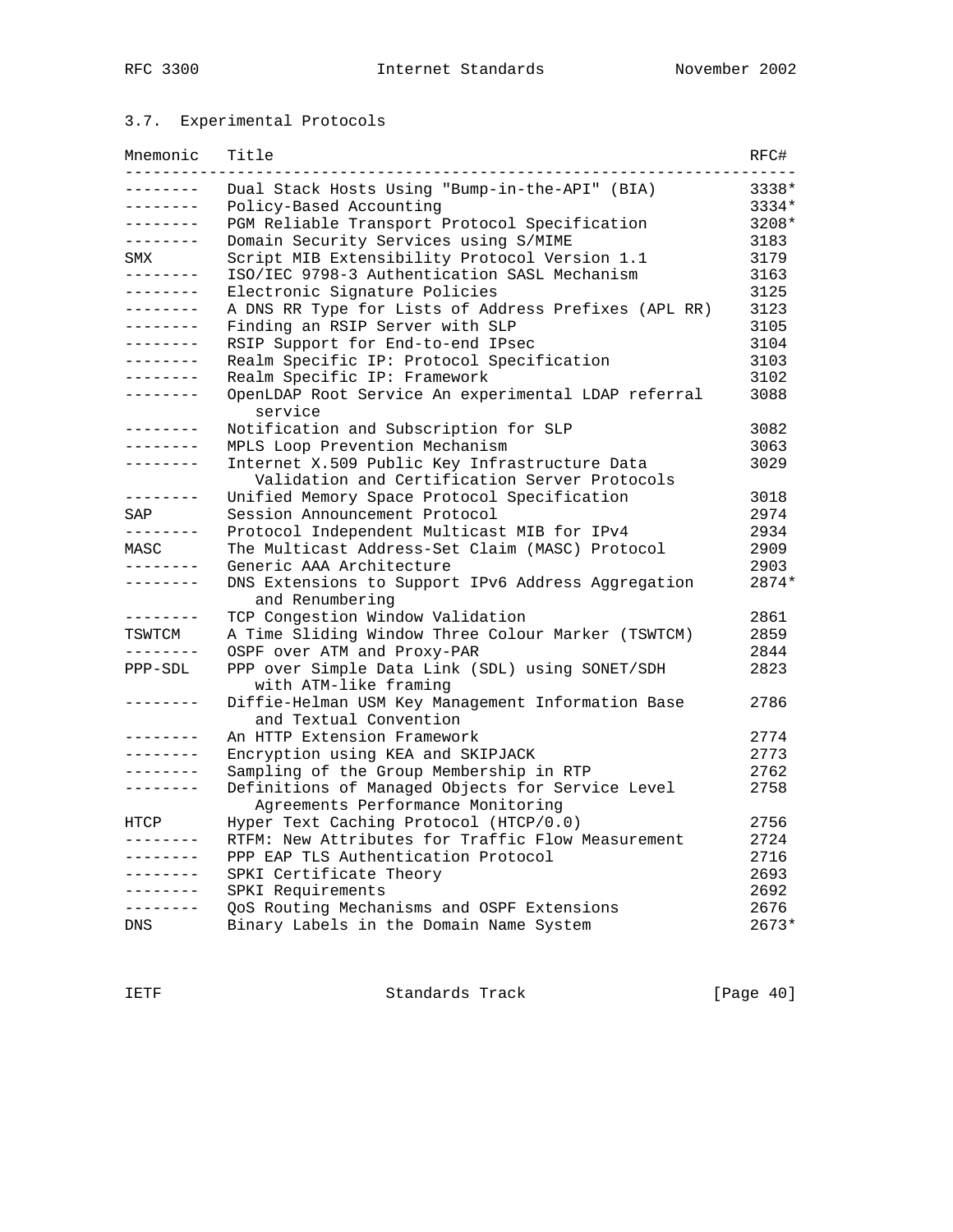| -------           | The Secure HyperText Transfer Protocol                                                      | 2660 |
|-------------------|---------------------------------------------------------------------------------------------|------|
| .                 | Security Extensions For HTML                                                                | 2659 |
| --------          | LDAPv2 Client vs. the Index Mesh                                                            | 2657 |
| --------          | Registration Procedures for SOIF Template Types                                             | 2656 |
| --------          | CIP Index Object Format for SOIF Objects                                                    | 2655 |
| --------          | A Tagged Index Object for use in the Common Indexing<br>Protocol                            | 2654 |
| --------          | An LDAP Control and Schema for Holding Operation<br>Signatures                              | 2649 |
| --------          | The NewReno Modification to TCP's Fast Recovery<br>Algorithm                                | 2582 |
| --------          | Mapping between LPD and IPP Protocols                                                       | 2569 |
| IPP-RAT           | Rationale for the Structure of the Model and Protocol<br>for the Internet Printing Protocol | 2568 |
| IPP-DG            | Design Goals for an Internet Printing Protocol                                              | 2567 |
| DNS-INFO          | Detached Domain Name System (DNS) Information                                               | 2540 |
| PHOTURIS-E        | Photuris: Extended Schemes and Attributes                                                   | 2523 |
|                   | PHOTURIS-S Photuris: Session-Key Management Protocol                                        | 2522 |
| ICMP-SEC          | ICMP Security Failures Messages                                                             | 2521 |
|                   | NHRP-MNHCS NHRP with Mobile NHCs                                                            | 2520 |
| ---------         | URI Resolution Services Necessary for URN Resolution                                        | 2483 |
| --------          | IPv6 Testing Address Allocation                                                             | 2471 |
| MARS-SCSP         | A Distributed MARS Service Using SCSP                                                       | 2443 |
| TCP-WIN           | Increasing TCP's Initial Window                                                             | 2414 |
| PIM-SM            | Protocol Independent Multicast-Sparse Mode (PIM-<br>SM): Protocol Specification             | 2362 |
| $- - - - - - - -$ | Domain Names and Company Name Retrieval                                                     | 2345 |
| RTP-MPEG          | RTP Payload Format for Bundled MPEG                                                         | 2343 |
| --------          | Intra-LIS IP multicast among routers over ATM<br>using Sparse Mode PIM                      | 2337 |
| --------          | The Safe Response Header Field                                                              | 2310 |
| LDAP-NIS          | An Approach for Using LDAP as a Network Information<br>Service                              | 2307 |
| HTTP-RVSA         | HTTP Remote Variant Selection Algorithm -- RVSA/1.0                                         | 2296 |
| TCN-HTTP          | Transparent Content Negotiation in HTTP                                                     | 2295 |
| TOPT-COMPO        | Telnet Com Port Control Option                                                              | 2217 |
| . – – – – – – –   | Core Based Trees (CBT) Multicast Routing Architecture                                       | 2201 |
| --------          | Core Based Trees (CBT version 2) Multicast Routing<br>-- Protocol Specification --          | 2189 |
| --------          | A Trivial Convention for using HTTP in URN Resolution                                       | 2169 |
| MAP-MAIL          | MaXIM-11 - Mapping between X.400 / Internet mail<br>Mail-11 mail<br>and                     | 2162 |
| MIME-ODA          | A MIME Body Part for ODA                                                                    | 2161 |
| OSPF-DIG          | OSPF with Digital Signatures                                                                | 2154 |
| IP-SCSI           | Encapsulating IP with the Small Computer System<br>Interface                                | 2143 |
|                   | X.500-NAME Managing the X.500 Root Naming Context                                           | 2120 |
| GKMP-ARCH         | Group Key Management Protocol (GKMP) Architecture                                           | 2094 |

IETF Standards Track [Page 41]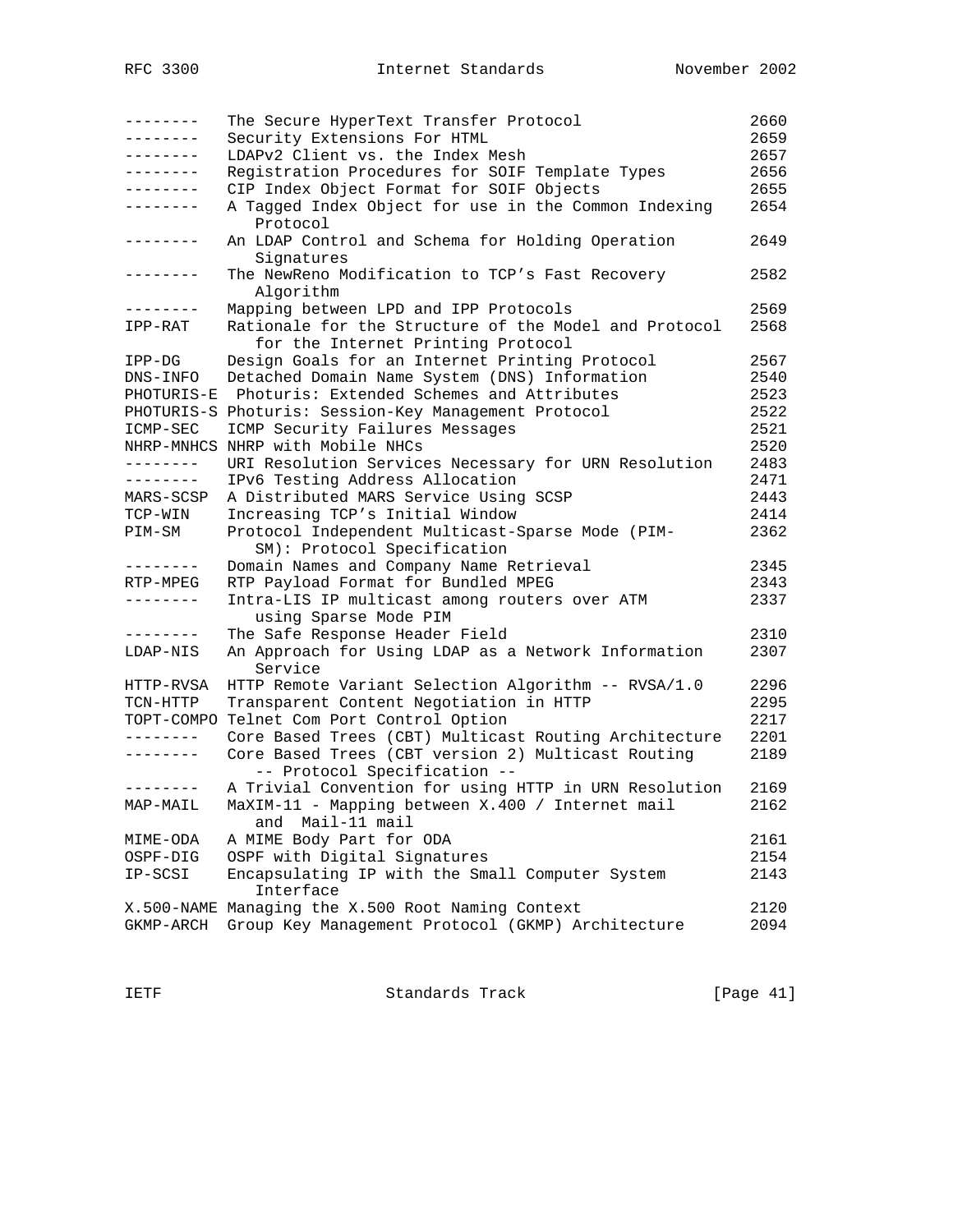| GKMP-SPEC             | Group Key Management Protocol (GKMP) Specification    | 2093 |
|-----------------------|-------------------------------------------------------|------|
|                       | TFTP-MULTI TFTP Multicast Option                      | 2090 |
| $IP-ECho$             | IP Echo Host Service                                  | 2075 |
|                       | TOPT-CHARS TELNET CHARSET Option                      | 2066 |
| URAS                  | Uniform Resource Agents (URAs)                        | 2016 |
| GPS-AR                | GPS-Based Addressing and Routing                      | 2009 |
| ETFTP                 | Experiments with a Simple File Transfer Protocol      | 1986 |
|                       | for Radio Links using Enhanced Trivial File           |      |
|                       | Transfer Protocol (ETFTP)                             |      |
| $BGP-RR$              | BGP Route Reflection An alternative to full mesh IBGP | 1966 |
| SMKD                  | Scalable Multicast Key Distribution                   | 1949 |
| SNMPV2SM              | User-based Security Model for SNMPv2                  | 1910 |
| SNMPV2AI              |                                                       | 1909 |
|                       | An Administrative Infrastructure for SNMPv2           | 1901 |
| SNMPV2CB<br>--------- | Introduction to Community-based SNMPv2                |      |
|                       | OSI NSAPs and IPv6                                    | 1888 |
| $DNS-LOC$             | A Means for Expressing Location Information in        | 1876 |
|                       | the Domain Name System                                |      |
| SGML-MT               | SGML Media Types                                      | 1874 |
| CONT-MT               | Message/External-Body Content-ID Access Type          | 1873 |
| UNARP                 | ARP Extension - UNARP                                 | 1868 |
| BGP-IDRP              | A BGP/IDRP Route Server alternative to a full         | 1863 |
|                       | mesh routing                                          | 1851 |
| ESP3DES               | The ESP Triple DES Transform                          |      |
| --------              | SMTP 521 Reply Code                                   | 1846 |
| --------              | SMTP Service Extension for Checkpoint/Restart         | 1845 |
| ST <sub>2</sub>       | Internet Stream Protocol Version 2 (ST2) Protocol     | 1819 |
|                       | Specification - Version ST2+                          |      |
| -------               | Communicating Presentation Information in Internet    | 1806 |
|                       | Messages: The Content-Disposition Header              |      |
| --------              | Schema Publishing in X.500 Directory                  | 1804 |
| --------              | MHS use of the X.500 Directory to support MHS Routing | 1801 |
| --------              | Class A Subnet Experiment                             | 1797 |
| TCP/IPXMIB            | TCP/IPX Connection Mib Specification                  | 1792 |
| --------              | TCP And UDP Over IPX Networks With Fixed Path MTU     | 1791 |
| ICMP-DM               | ICMP Domain Name Messages                             | 1788 |
| CLNP-MULT             | Host Group Extensions for CLNP Multicasting           | 1768 |
| OSPF-OVFL             | OSPF Database Overflow                                | 1765 |
| RWP                   | Remote Write Protocol - Version 1.0                   | 1756 |
| NARP                  | NBMA Address Resolution Protocol (NARP)               | 1735 |
|                       | DNS-ENCODE DNS Encoding of Geographical Location      | 1712 |
| TCP-POS               | An Extension to TCP : Partial Order Service           | 1693 |
| T/TCP                 | T/TCP -- TCP Extensions for Transactions Functional   | 1644 |
|                       | Specification                                         |      |
| MIME-UNI              | Using Unicode with MIME                               | 1641 |
| <b>FOOBAR</b>         | FTP Operation Over Big Address Records (FOOBAR)       | 1639 |
|                       | X500-CHART Charting Networks in the X.500 Directory   | 1609 |
| X500-DIR              | Representing IP Information in the X.500 Directory    | 1608 |
|                       |                                                       |      |

IETF Standards Track [Page 42]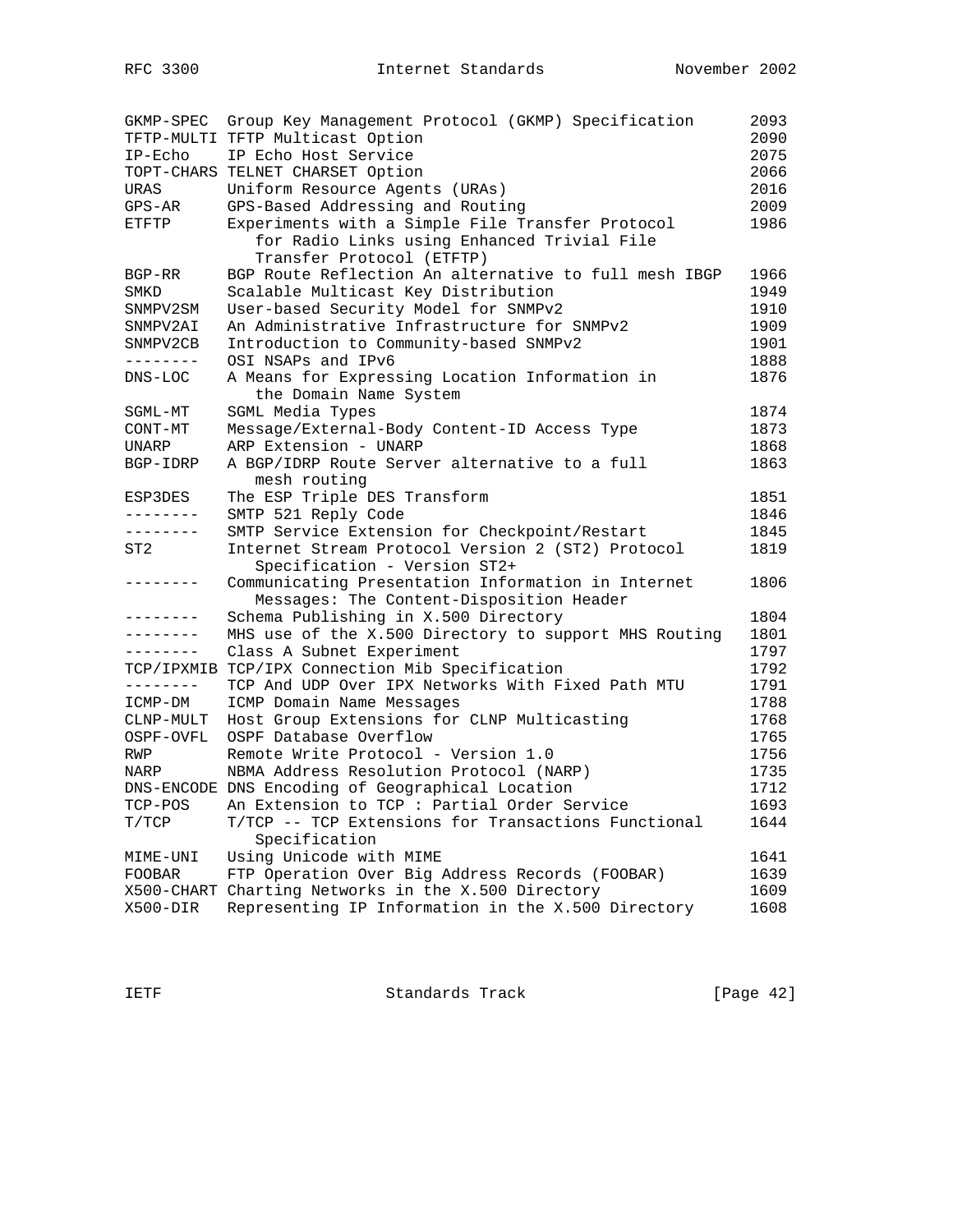| SNMP-DPI      | Simple Network Management Protocol Distributed<br>Protocol Interface Version 2.0                                        | 1592 |
|---------------|-------------------------------------------------------------------------------------------------------------------------|------|
| CLNP-TUBA     | Use of ISO CLNP in TUBA Environments                                                                                    | 1561 |
| REM-PRINT     | Principles of Operation for the TPC. INT Subdomain:<br>Remote Printing -- Technical Procedures                          | 1528 |
| DASS          | DASS - Distributed Authentication Security Service                                                                      | 1507 |
| EHF-MAIL      | Encoding Header Field for Internet Messages                                                                             | 1505 |
| RAP           | RAP: Internet Route Access Protocol                                                                                     | 1476 |
| TP-IX         | TP/IX: The Next Internet                                                                                                | 1475 |
| --------      | Routing Coordination for X.400 MHS Services Within                                                                      | 1465 |
|               | a Multi Protocol / Multi Network Environment                                                                            |      |
|               | Table Format V3 for Static Routing                                                                                      |      |
| --------      | Using the Domain Name System To Store Arbitrary<br>String Attributes                                                    | 1464 |
| IRCP          | Internet Relay Chat Protocol                                                                                            | 1459 |
| SIFT          | SIFT/UFT: Sender-Initiated/Unsolicited File Transfer                                                                    | 1440 |
| DIR-ARP       | Directed ARP                                                                                                            | 1433 |
| TEL-SPX       | Telnet Authentication: SPX                                                                                              | 1412 |
| TEL-KER       | Telnet Authentication: Kerberos Version 4                                                                               | 1411 |
| TRACE-IP      | Traceroute Using an IP Option                                                                                           | 1393 |
| $DNS-IP$      | An Experiment in DNS Based IP Routing                                                                                   | 1383 |
| RMCP          | Remote Mail Checking Protocol                                                                                           | 1339 |
| MSP2          | Message Send Protocol 2                                                                                                 | 1312 |
| <b>DSLCP</b>  | Dynamically Switched Link Control Protocol                                                                              | 1307 |
|               | X.500 and Domains                                                                                                       | 1279 |
| IN-ENCAP      | Scheme for an internet encapsulation protocol:<br>Version 1                                                             | 1241 |
| CLNS-MIB      | CLNS MIB for use with Connectionless Network Protocol<br>(ISO 8473) and End System to Intermediate<br>System (ISO 9542) | 1238 |
| CFDP          | Coherent File Distribution Protocol                                                                                     | 1235 |
| $IP-AX.25$    | Internet protocol encapsulation of AX.25 frames                                                                         | 1226 |
| <b>ALERTS</b> | Techniques for managing asynchronously generated<br>alerts                                                              | 1224 |
| MPP           | Message Posting Protocol (MPP)                                                                                          | 1204 |
| SNMP-BULK     | Bulk Table Retrieval with the SNMP                                                                                      | 1187 |
| DNS-RR        | New DNS RR Definitions                                                                                                  | 1183 |
| IMAP2         | Interactive Mail Access Protocol: Version 2                                                                             | 1176 |
| NTP-OSI       | Network Time Protocol (NTP) over the OSI Remote<br>Operations Service                                                   | 1165 |
| DMF-MAIL      | Digest message format                                                                                                   | 1153 |
| RDP           | Version 2 of the Reliable Data Protocol (RDP)                                                                           | 1151 |
|               | Standard for the transmission of IP datagrams<br>on avian carriers                                                      | 1149 |
| TCP-ACO       | TCP alternate checksum options                                                                                          | 1146 |
|               | The Q Method of Implementing TELNET Option Negotiation                                                                  | 1143 |
| IP-DVMRP      | Distance Vector Multicast Routing Protocol                                                                              | 1075 |
| VMTP          | VMTP: Versatile Message Transaction Protocol                                                                            | 1045 |

IETF Standards Track [Page 43]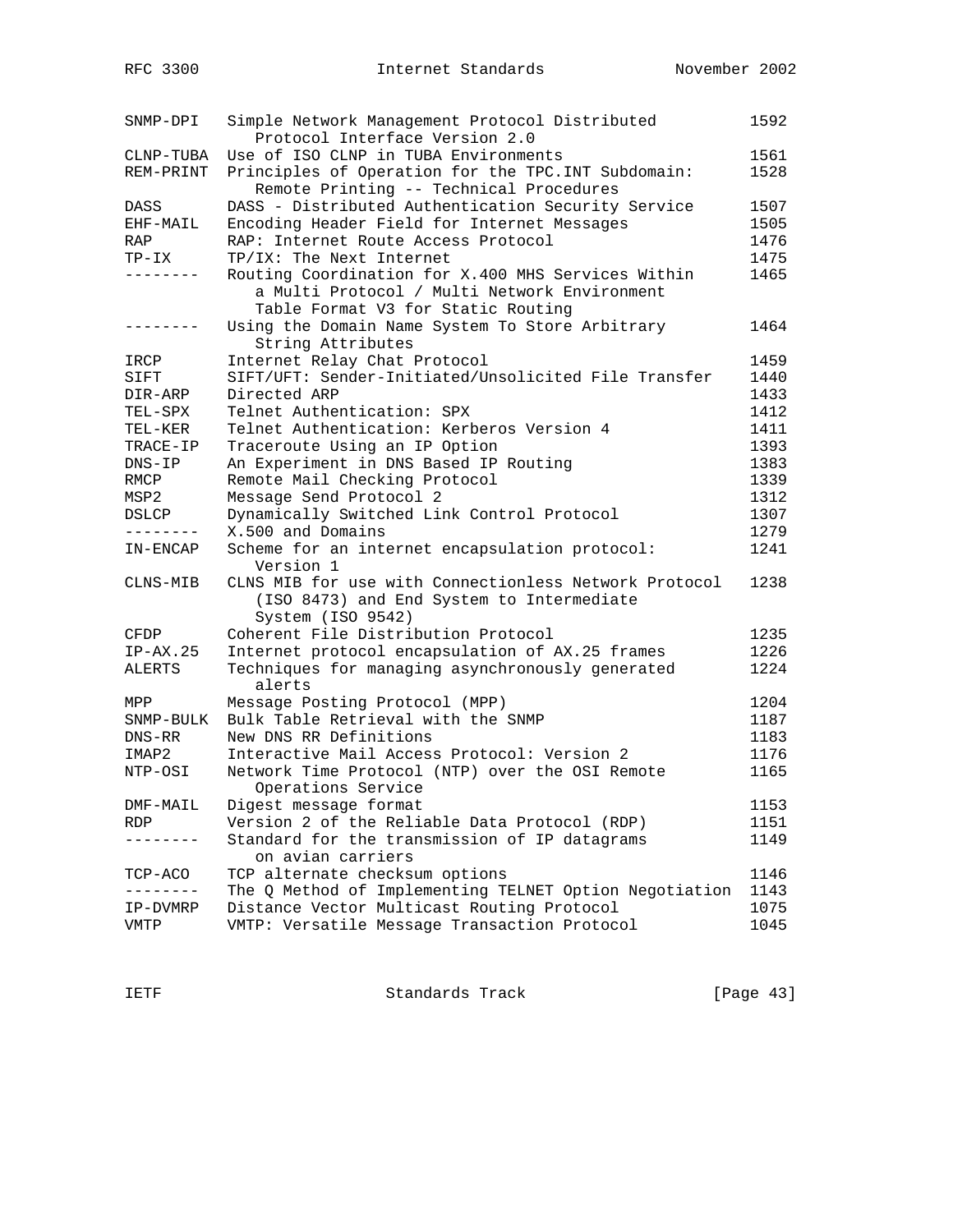|        | COOKIE-JAR Distributed-protocol authentication scheme |     |  |  |  |  |  |
|--------|-------------------------------------------------------|-----|--|--|--|--|--|
| NETBLT | NETBLT: A bulk data transfer protocol                 | 998 |  |  |  |  |  |
| TRTP   | Internet Reliable Transaction Protocol functional     | 938 |  |  |  |  |  |
|        | and interface specification                           |     |  |  |  |  |  |
| LDP    | Loader Debugger Protocol                              | 909 |  |  |  |  |  |
| RDP    | Reliable Data Protocol                                | 908 |  |  |  |  |  |

 [Note: an asterisk at the end of a line indicates a change from the previous edition of this document.]

IETF Standards Track [Page 44]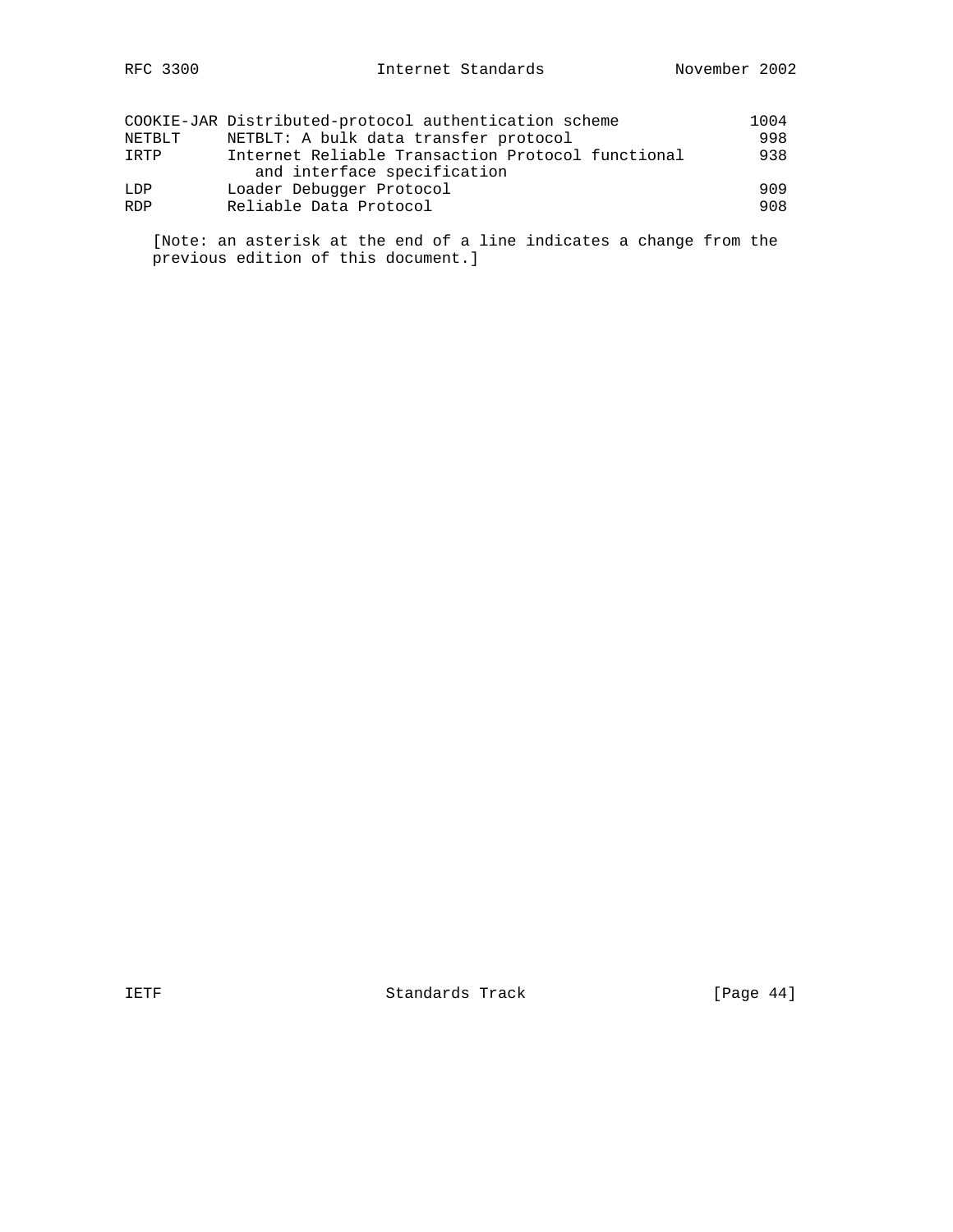### 3.8. Historic Protocols

| Mnemonic        | Title                                                                                    | RFC#    |
|-----------------|------------------------------------------------------------------------------------------|---------|
| IP-MAC          | IP Authentication using Keyed SHA1 with Interleaved<br>Padding (IP-MAC)                  | 2841    |
| L2F             | Cisco Layer Two Forwarding (Protocol) "L2F"                                              | 2341    |
| IPV6-UNI        | An IPv6 Provider-Based Unicast Address Format                                            | 2073    |
| HTML-INT        | Internationalization of the Hypertext Markup Language                                    | 2070    |
| --------        | A Proposed Extension to HTML : Client-Side Image Maps                                    | 1980    |
| HTML-TBL        | HTML Tables                                                                              | 1942    |
| IPV6-Addr       | IP Version 6 Addressing Architecture                                                     | 1884    |
| --------        | Form-based File Upload in HTML                                                           | 1867    |
| HTML            | Hypertext Markup Language - 2.0                                                          | 1866    |
| BGP4/IDRP       | BGP4/IDRP for IP---OSPF Interaction                                                      | 1745    |
| --------        | Assigned Numbers                                                                         | 1700*   |
| --------        | Definitions of Managed Objects for the Ethernet-<br>like Interface Types                 | 1623    |
| DNS-R-MIB       | DNS Resolver MIB Extensions                                                              | 1612*   |
| DNS-S-MIB       | DNS Server MIB Extensions                                                                | $1611*$ |
| --------        | Manager-to-Manager Management Information Base                                           | 1451    |
| - - - - - - - - | Party MIB for version 2 of the Simple Network<br>Management Protocol (SNMPv2)            | 1447    |
| $- - - - - - -$ | Security Protocols for version 2 of the Simple<br>Network Management Protocol (SNMPv2)   | 1446    |
|                 | Administrative Model for version 2 of the Simple<br>Network Management Protocol (SNMPv2) | 1445    |
|                 | TOPT-ENVIR Telnet Environment Option                                                     | 1408    |
| BGP-OSPF        | BGP OSPF Interaction                                                                     | 1403    |
|                 | SNMP-PARTY Definitions of Managed Objects for Administration<br>of SNMP Parties          | 1353    |
| $SNMP-SEC$      | SNMP Security Protocols                                                                  | 1352    |
|                 | SNMP-ADMIN SNMP Administrative Model                                                     | 1351    |
| --------        | Application of the Border Gateway Protocol in<br>the Internet                            | 1268    |
| BGP3            | Border Gateway Protocol 3 (BGP-3)                                                        | 1267    |
| OSI-UDP         | OSI connectionless transport services on top of<br>UDP: Version 1                        | 1240    |
| 802.4-MIP       | IEEE 802.4 Token Bus MIB                                                                 | 1230    |
| SNMP-MUX        | SNMP MUX protocol and MIB                                                                | 1227    |
|                 | OIM-MIB-II OSI internet management: Management Information Base                          | 1214    |
| IMAP3           | Interactive Mail Access Protocol: Version 3                                              | 1203    |
| CMOT            | Common Management Information Services and Protocols<br>for the Internet (CMOT and CMIP) | 1189    |
|                 | Application of the Border Gateway Protocol in<br>the Internet                            | 1164    |
| <b>BGP</b>      | Border Gateway Protocol (BGP)                                                            | 1163    |
|                 |                                                                                          |         |

IETF Standards Track [Page 45]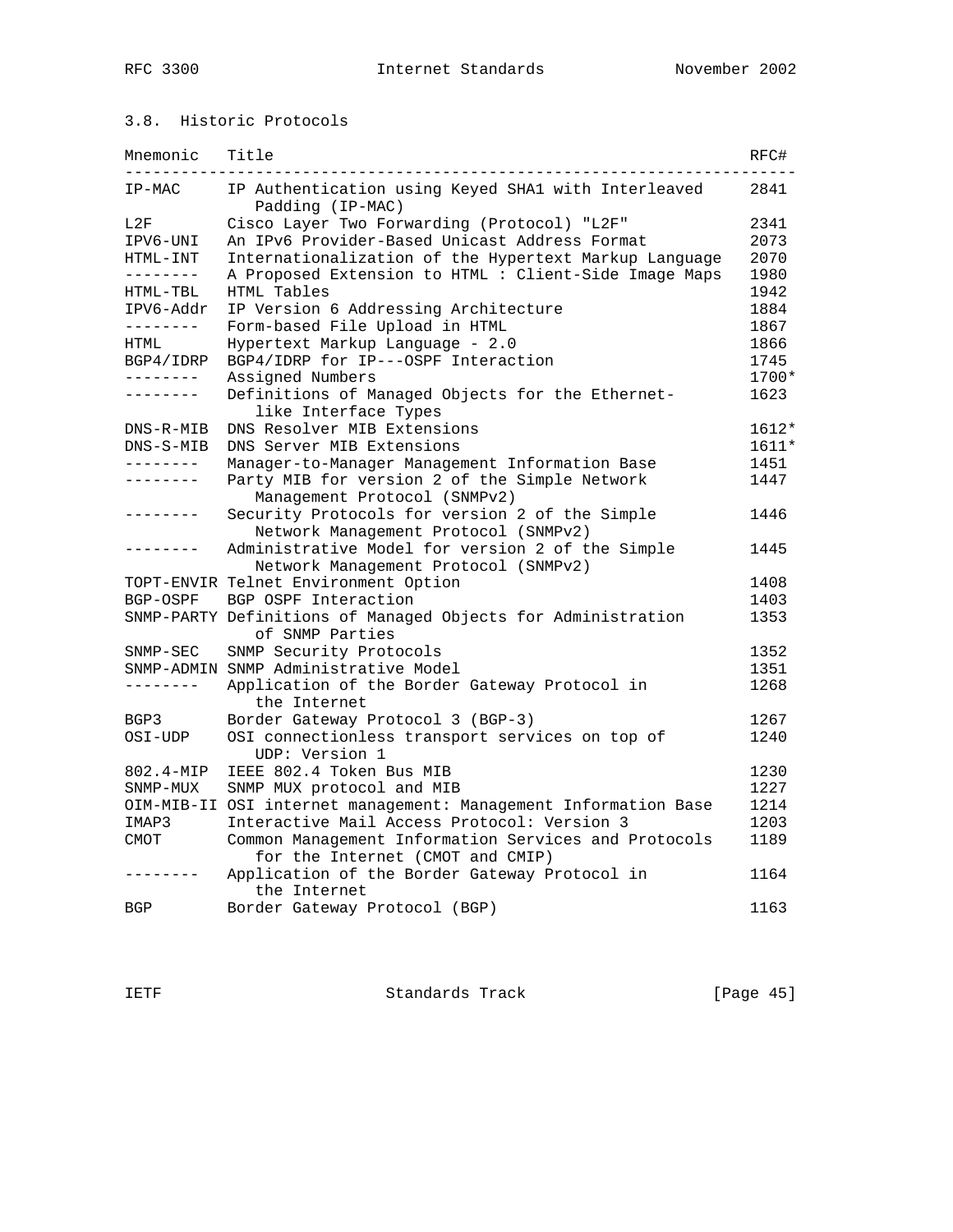| $MIB-I$      | Management Information Base for network management<br>of TCP/IP-based internets | 1156 |
|--------------|---------------------------------------------------------------------------------|------|
|              | Mapping between full RFC 822 and RFC 822 with<br>restricted encoding            | 1137 |
|              | Privacy enhancement for Internet electronic mail:                               | 1115 |
|              | Part III - algorithms, modes, and identifiers                                   |      |
|              | Privacy enhancement for Internet electronic mail:                               | 1114 |
|              | Part II - certificate-based key management                                      |      |
|              | Privacy enhancement for Internet electronic mail:                               | 1113 |
|              | Part I - message encipherment and authentication                                |      |
|              | procedures                                                                      |      |
| IPSO         | U.S. Department of Defense Security Options for                                 | 1108 |
|              | the Internet Protocol                                                           |      |
| RIP          | Routing Information Protocol                                                    | 1058 |
|              | Standard for the transmission of IP datagrams                                   | 1051 |
|              | and ARP packets over ARCNET networks                                            |      |
| SUN-RPC      | RPC: Remote Procedure Call Protocol specification                               | 1050 |
| CONTENT      | Content-type header field for Internet messages                                 | 1049 |
| NFILE        | NFILE - a file access protocol                                                  | 1037 |
| SGMP         | Simple Gateway Monitoring Protocol                                              | 1028 |
| HEMS         | High-level Entity Management System (HEMS)                                      | 1021 |
| --------     | Requirements for Internet gateways                                              | 1009 |
| STATSRV      | Statistics server                                                               | 996  |
| HOSTNAME     | Hostname Server                                                                 | 953  |
| POP2         | Post Office Protocol: Version 2                                                 | 937  |
| HFEP         | Proposed Host-Front End Protocol                                                | 929  |
| RATP         | Reliable Asynchronous Transfer Protocol (RATP)                                  | 916  |
| THINWIRE     | Thinwire protocol for connecting personal computers<br>to the Internet          | 914  |
| SFTP         | Simple File Transfer Protocol                                                   | 913  |
| EGP          | Exterior Gateway Protocol formal specification                                  | 904  |
| HMP          | Host Monitoring Protocol                                                        | 869  |
| GGP          | DARPA Internet gateway                                                          | 823  |
| RTELNET      | Remote User Telnet service                                                      | 818  |
| <b>CLOCK</b> | DCNET Internet Clock Service                                                    | 778  |
| MPM          | Internet Message Protocol                                                       | 759  |
| NETRJS       | NETRJS Protocol                                                                 | 740  |
| SUPDUP       | SUPDUP Protocol                                                                 | 734  |
| TOPT-OLD     | Telnet output linefeed disposition                                              | 658  |
| TOPT-OVTD    | Telnet output vertical tab disposition option                                   | 657  |
| TOPT-OVT     | Telnet output vertical tabstops option                                          | 656  |
| TOPT-OFD     | Telnet output formfeed disposition option                                       | 655  |
| TOPT-OHTD    | Telnet output horizontal tab disposition option                                 | 654  |
| TOPT-OHT     | Telnet output horizontal tabstops option                                        | 653  |
| TOPT-OCRD    | Telnet output carriage-return disposition option                                | 652  |

IETF Standards Track [Page 46]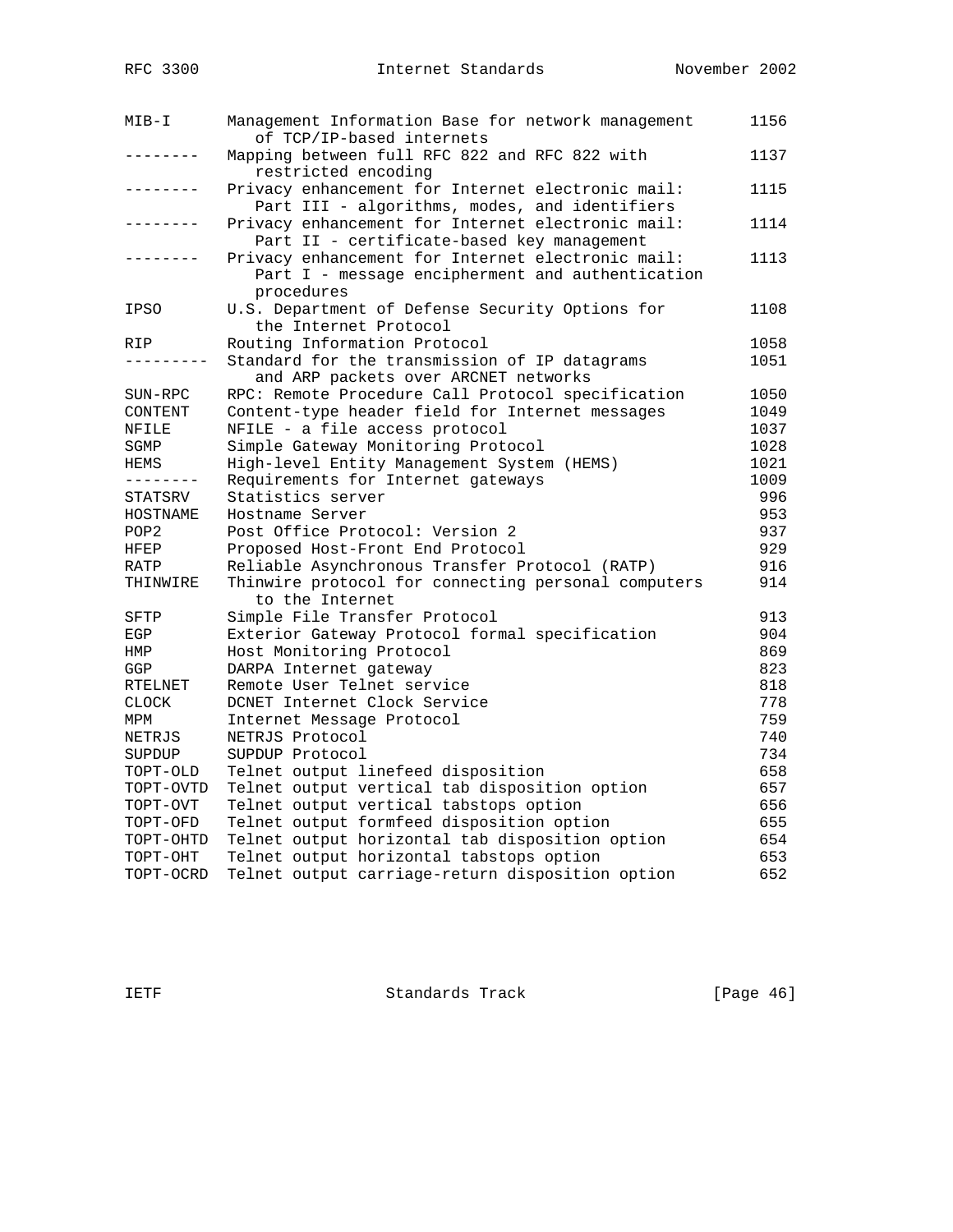| NETED |                           |  |  |  | NETED: A Common Editor for the ARPA Network | 569 |
|-------|---------------------------|--|--|--|---------------------------------------------|-----|
| RJE   | Remote Job Entry Protocol |  |  |  |                                             | 407 |

 [Note: an asterisk at the end of a line indicates a change from the previous edition of this document.]

IETF Standards Track [Page 47]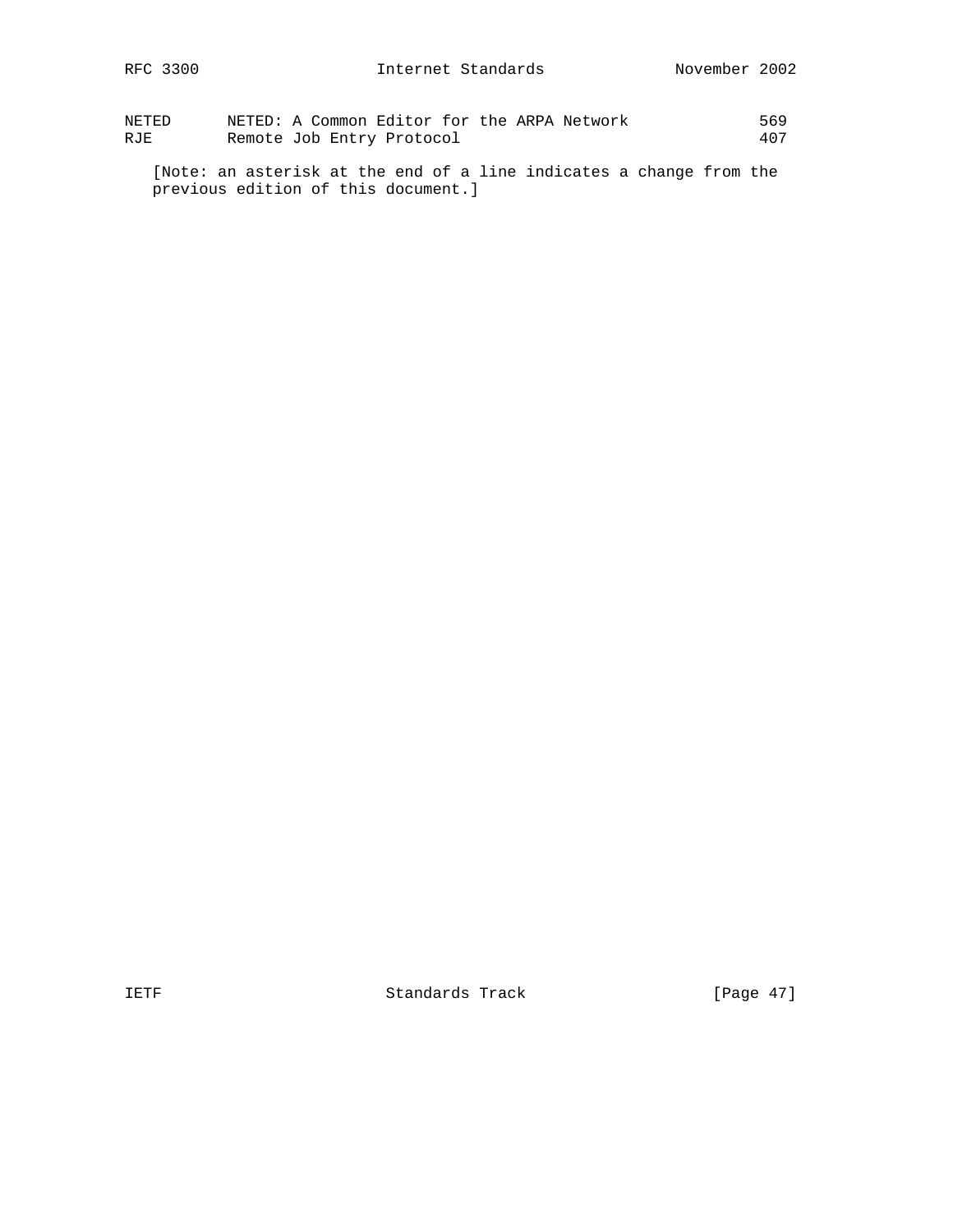#### 4. Security Coniderations

 This memo does not affect the technical security of the Internet, but it does cite a number of important security specifications.

5. Editors' Addresses

 Joyce K. Reynolds USC/Information Sciences Institute 4676 Admiralty Way Marina del Rey, CA 90292

 Phone: +1 310-822-1511 Fax: +1 310-823-6714 EMail: jkrey@ISI.EDU

 Robert Braden USC/Information Sciences Institute 4676 Admiralty Way Marina del Rey, CA 90292

 Phone: +1 310-822-1511 Fax: +1 310-823-6714 EMail: braden@ISI.EDU

 Sandy Ginoza USC/Information Sciences Institute 4676 Admiralty Way Marina del Rey, CA 90292

 Phone: +1 310-822-1511 Fax: +1 310-823-6714 EMail: ginoza@ISI.EDU

 Alison De La Cruz USC/Information Sciences Institute 4676 Admiralty Way Marina del Rey, CA 90292

 Phone: +1 310-822-1511 Fax: +1 310-823-6714 EMail: delacruz@ISI.EDU

IETF Standards Track [Page 48]